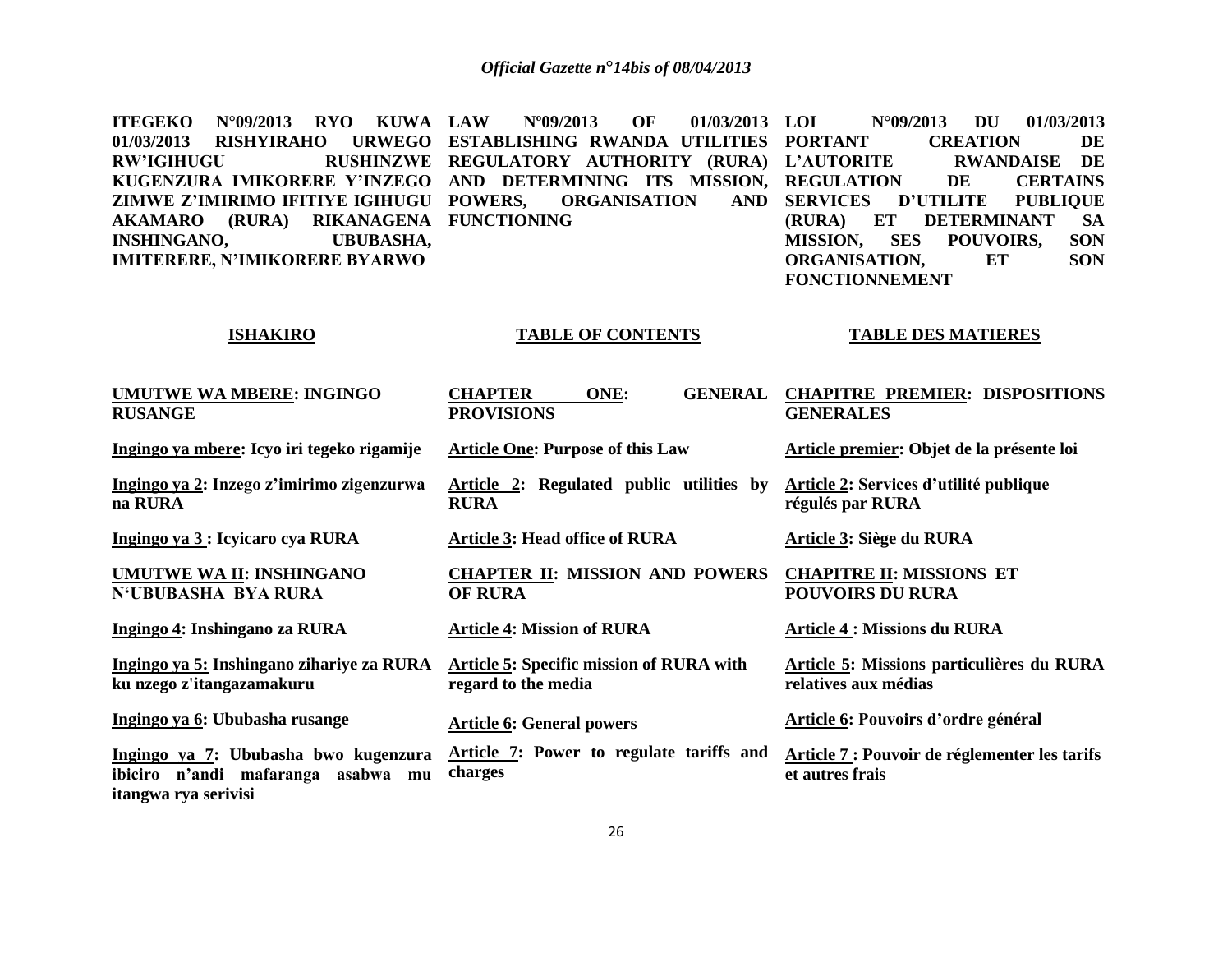| Ingingo ya 8: Ububasha bwo guhabwa<br>amakuru                                                             | <b>Article 8 : Power to obtain information</b>                                            | <b>Article</b><br>8:<br>Pouvoir<br>d'obtenir<br>des<br>informations                                                   |
|-----------------------------------------------------------------------------------------------------------|-------------------------------------------------------------------------------------------|-----------------------------------------------------------------------------------------------------------------------|
| Ingingo ya 9: Ububasha bw'ubugenzacyaha<br>no kuburanira RURA                                             | <b>Article 9: Judicial police power and</b><br><b>RURA's representation before courts</b> | Article 9: Pouvoir de police judiciaire et<br>représentation du RURA devant la justice                                |
| Ingingo ya 10: Ishyirwa mu bikorwa<br>ry'ububasha bwa RURA                                                | <b>Article 10: Enforcement of RURA powers</b>                                             | Article 10: Mise en oeuvre des pouvoirs du<br><b>RURA</b>                                                             |
| <b>UMUTWE WA III: URWEGO</b><br><b>RUREBERERA RURA</b>                                                    | <b>CHAPTER III: SUPERVISING ORGAN</b><br><b>OF RURA</b>                                   | <b>CHAPITRE III: ORGANE DE TUTELLE</b><br><b>DU RURA</b>                                                              |
| Ingingo ya 11: Urwego rureberera RURA                                                                     | <b>Article 11: Supervising Organ of RURA</b>                                              | Article 11: Organe de tutelle du RURA                                                                                 |
| Ingingo 12 : Raporo y'ibikorwa                                                                            | <b>Article 12: Activity report</b>                                                        | <b>Article 12: Rapport d'activités</b>                                                                                |
| <b>UMUTWE WA IV: IMITERERE YA</b><br><b>RURA</b>                                                          | <b>CHAPTER IV: ORGANIZATION</b><br>OF<br><b>RURA</b>                                      | <b>CHAPITRE IV: ORGANISATION DU</b><br><b>RURA</b>                                                                    |
| Ingingo ya 13: Inzego z'Ubuyobozi za                                                                      | <b>Article 13: Management organs of RURA</b>                                              | Article 13: Organes de direction du RURA                                                                              |
| <b>RURA</b><br><b>Icyiciro</b><br>mbere:<br>Inama<br>cya<br><b>Ngenzuramikorere</b>                       | <b>Section One: Regulatory Board</b>                                                      | Section première: Conseil de Régulation                                                                               |
| Ingingo ya 14 : Inama Ngenzuramikorere                                                                    | <b>Article 14: Regulatory Board</b>                                                       | Article 14: Conseil de Régulation                                                                                     |
| Ingingo 15: Ibisabwa mu kujya mu Nama<br><b>Ngenzuramikorere</b>                                          | Article 15: Requirements for Regulatory<br><b>Board membership</b>                        | Article 15: Conditions requises pour être<br>membre du Conseil de Régulation                                          |
| Igihe<br>Ingingo<br><b>16:</b><br>abagize<br><b>Inama</b><br>Ngenzuramikorere bamara ku<br>mirimo<br>yabo | Article 16: Term of office of<br>the<br><b>Regulatory Board members</b>                   | Article 16: Mandats des membres du<br><b>Conseil de Régulation</b>                                                    |
| Ingingo ya 17: Ibitabangikanywa no kuba<br>umwe mu bagize Inama Ngenzuramikorere                          | Article 17: Incompatibilities with the<br>membership of the Regulatory Board              | <b>Incompatibilités</b><br>Article 17:<br>avec<br>- la<br>fonction de<br>membre du Conseil<br>de<br><b>Régulation</b> |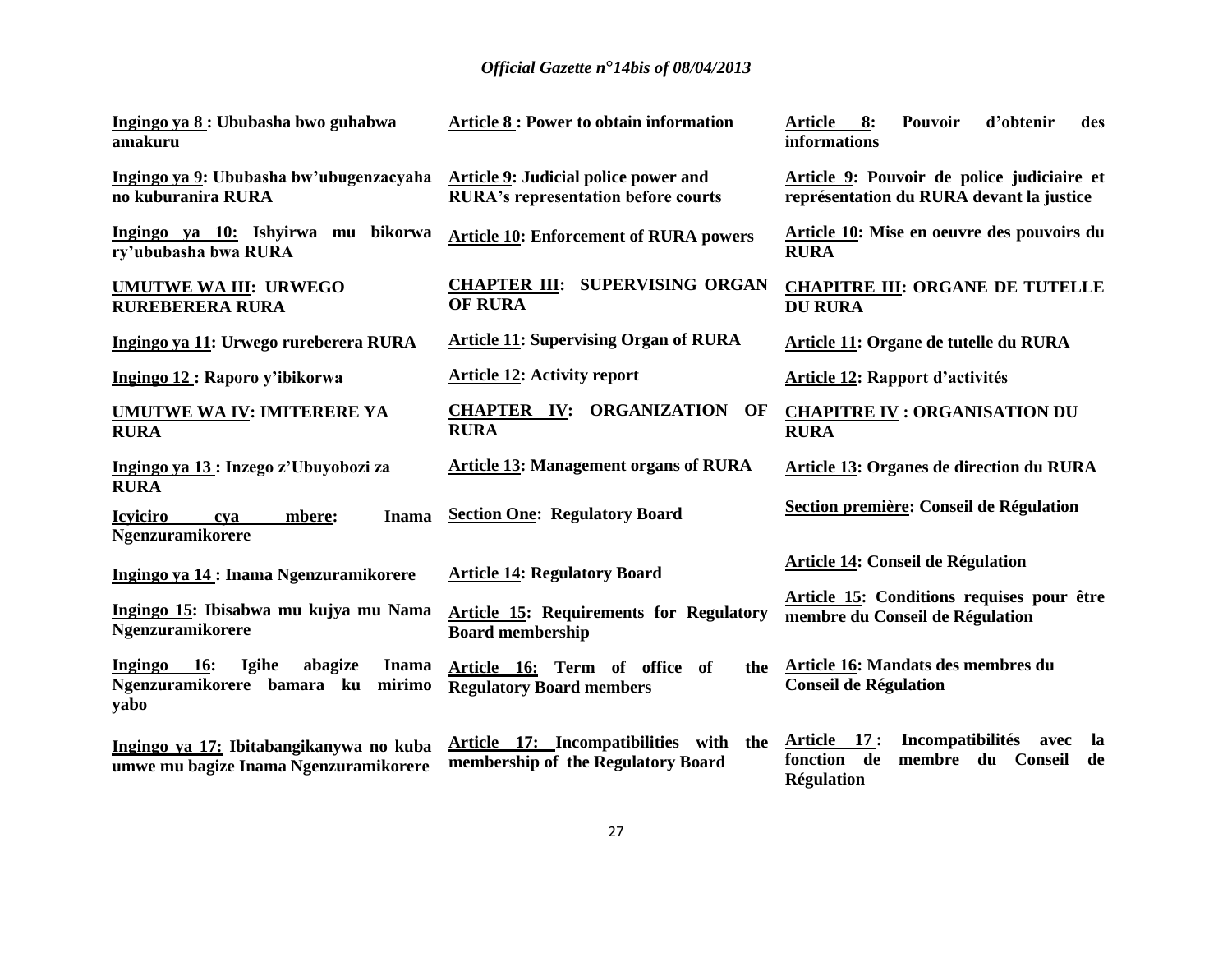| <b>Ngenzuramikorere</b>                                                      | Ingingo ya 18: Impamvu zo kuva mu Nama Article18: Reasons for termination of Article 18: Raisons occasionnant la perte de<br><b>Regulatory Board membership</b> | la qualité de membre du Conseil de                                               |
|------------------------------------------------------------------------------|-----------------------------------------------------------------------------------------------------------------------------------------------------------------|----------------------------------------------------------------------------------|
| Ingingo ya 19: Inshingano z'Inama<br><b>Ngenzuramikorere</b>                 | of<br>Article 19:<br><b>Responsibilities</b><br>the<br><b>Regulatory Board</b>                                                                                  | <b>Régulation</b><br>Article 19: Attributions du Conseil de<br><b>Régulation</b> |
| Ingingo ya 20: Ububasha bw'Inama<br><b>Ngenzuramikorere</b>                  | <b>Article 20: Powers of the Regulatory Board</b>                                                                                                               | Article 20: Compétence du Conseil de<br><b>Régulation</b>                        |
| Ingingo ya 21: Ibisabwa Inama<br><b>Ngenzuramikorere</b>                     | the<br>Article 21:<br><b>Requirements</b><br>for<br><b>Regulatory Board</b>                                                                                     | Article 21: Exigences au Conseil de<br><b>Régulation</b>                         |
| Ingingo ya 22: Itumizwa ry'inama z'Inama<br><b>Ngenzuramikorere</b>          | <b>Article 22: Convening Regulatory Board</b><br>meetings                                                                                                       | Article 22: Convocation des réunions du<br><b>Conseil de Régulation</b>          |
| Ingingo ya 23: Kumenyesha<br>y'Inama Ngenzuramikorere                        | inama Article 23: Notification of Regulatory<br><b>Board meeting</b>                                                                                            | Article 23: Notification de la réunion du<br><b>Conseil de Régulation</b>        |
| Ingingo ya 24: Iterana ry'inama y'Inama<br>Ngenzuramikorere                  | <b>Article 24: Holding of the Regulatory</b><br><b>Board meeting</b>                                                                                            | Article 24: Tenue de la réunion du Conseil<br>de Régulation                      |
| Ingingo ya 25: Ibigenerwa abagize Inama<br>Ngenzuramikorere bitabiriye inama | Article 25: Sitting allowances for the<br><b>Regulatory Board members</b>                                                                                       | Article 25: Jetons de présence des membres<br>du Conseil de Régulation           |
| Ingingo ya 26: Kwiyambaza impuguke                                           | <b>Article 26: Request for expert</b>                                                                                                                           | <b>Article 26: Recours aux personnes</b><br>ressources                           |
| Ingingo ya 27:<br>Komisiyo<br>z'Inama<br>Ngenzuramikorere                    | Article 27: Committees of the Regulatory<br><b>Board</b>                                                                                                        | Article 27: Commissions du Conseil de<br><b>Régulation</b>                       |
| Ingingo ya 28: Ubugishwanama                                                 | <b>Article 28: Consultative duties</b>                                                                                                                          | <b>Article 28: Fonctions consultatives</b>                                       |
| Ingingo ya 29:<br><b>Ibyemezo</b><br>Ngenzuramikorere                        | by'Inama Article 29: Regulatory Board decisions                                                                                                                 | Article 29: Décisions du Conseil de<br><b>Régulation</b>                         |
| Ingingo ya 30: Ivanwaho ry'ibyemezo<br>by'Inama Ngenzuramikorere             | Article 30: Nullification of the Regulatory<br><b>Board decisions</b>                                                                                           | <b>Article 30: Annulation des décisions du</b><br><b>Conseil de Régulation</b>   |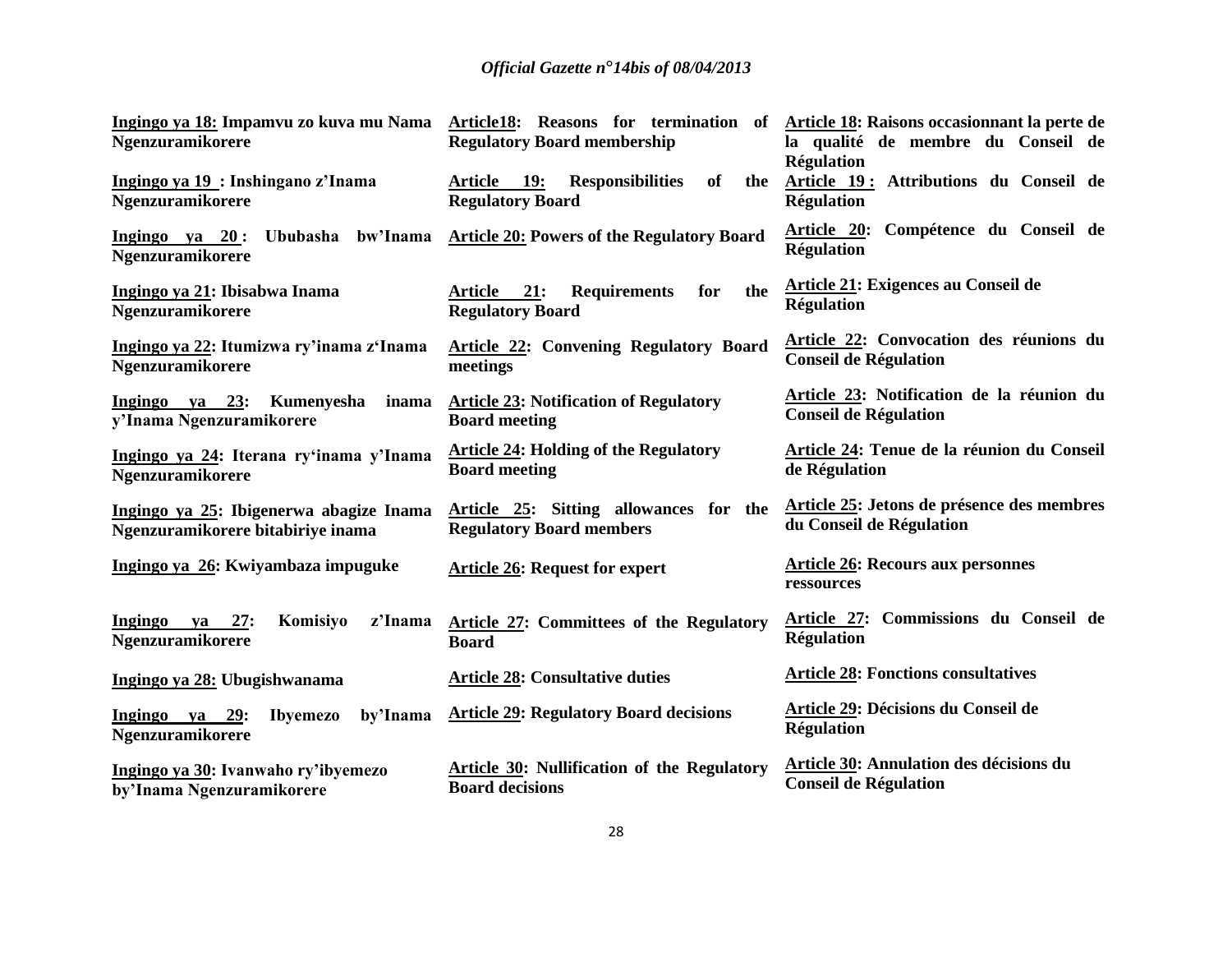| z'Inama Ngenzuramikorere                                                                     | Ingingo ya 31: Inyandikomvugo z'inama Article 31: Minutes of Regulatory Board Article 31: Procès-verbaux des réunions du<br>meetings | <b>Conseil de Régulation</b>                                                                             |
|----------------------------------------------------------------------------------------------|--------------------------------------------------------------------------------------------------------------------------------------|----------------------------------------------------------------------------------------------------------|
| Icyiciro cya 2: Ubuyobozi Bukuru n'inzego<br>z'imirimo bya RURA                              | <b>Section 2: General</b><br><b>Directorate</b><br>and<br>departments of RURA                                                        | <b>Direction</b><br>Générale<br><b>Section</b><br>2:<br>et<br>départements du RURA                       |
| Ingingo ya 32 : Ishyirwaho ry'Umuyobozi<br><b>Mukuru</b>                                     | Article 32: Appointment of the Director<br><b>General</b>                                                                            | <b>Article 32: Nomination du Directeur</b><br>Général                                                    |
| Ingingo ya 33 : Ububasha n'inshingano<br>by'Umuyobozi Mukuru wa RURA                         | Article 33: Powers and responsibilities of<br>the Director General of RURA                                                           | Article 33: Pouvoir et attributions du<br>Directeur Général du RURA                                      |
| Ingingo ya 34: Ibigenerwa Umuyobozi<br>Mukuru n'abandi bakozi                                | Article 34: Benefits entitled to the Director<br><b>General and other staff members</b>                                              | Article 34: Avantages<br>accordés au<br>Directeur Général et aux autres membres<br>du personnel          |
| Ingingo ya 35: Sitati igenga abakozi,<br>n'inshingano<br>imiterere<br>by'inzego<br>z'imirimo | staff,<br>Article 35:<br><b>Statutes</b><br>governing<br>organisation<br>and<br>structure<br>and<br>responsibilities of departments  | Article 35: Statut régissant le personnel, le<br>cadre organique et les attributions des<br>départements |
| <b>UMUTWE WA V: UMUTUNGO</b><br><b>N'IMARI BYA RURA</b>                                      | <b>CHAPTER</b><br>V:<br><b>PROPERTY</b><br><b>AND</b><br><b>FINANCES OF RURA</b>                                                     | <b>CHAPITRE</b> V:<br><b>PATRIMOINE</b><br>ET<br><b>FINANCES DU RURA</b>                                 |
| Ingingo ya 36: Aho umutungo wa RURA<br>ukomoka                                               | Article 36: Source of the property of RURA                                                                                           | Article 36: Source du patrimoine du RURA                                                                 |
| Ingingo 37: Itangwa ry'umusanzu<br>byacurujwe                                                | ku Article 37: Payment of the contribution<br>levied on annual turnover                                                              | Article 37: Paiement de la contribution<br>calculée sur le chiffre d'affaires annuel                     |
| Ingingo ya 38 : Kwaka inguzanyo                                                              | <b>Article 38: Loan application</b>                                                                                                  | <b>Article 38: Recours aux emprunts</b>                                                                  |
| Ingingo ya 39: Amafaranga asaguka ku<br>ngengo y'imari ya RURA                               | <b>Article 39 : Surplus of RURA budget</b>                                                                                           | Article 39: Excédent budgétaire du RURA                                                                  |
| Ingingo ya 40: Igenzura ry'imari ya RURA                                                     | Article 40: RURA financial audit                                                                                                     | Article 40: Audit des finances du RURA                                                                   |
| <b>UMUTWE WA VI: IHIGANWA</b>                                                                | <b>CHAPITRE VI: COMPETITION</b>                                                                                                      | <b>CHAPITRE VI : CONCURRENCE</b>                                                                         |
| Ingingo ya 41: Kugena ufite ubwiganze ku                                                     |                                                                                                                                      | Article 41: Designation of who holds a Article 41: Désignation de la position                            |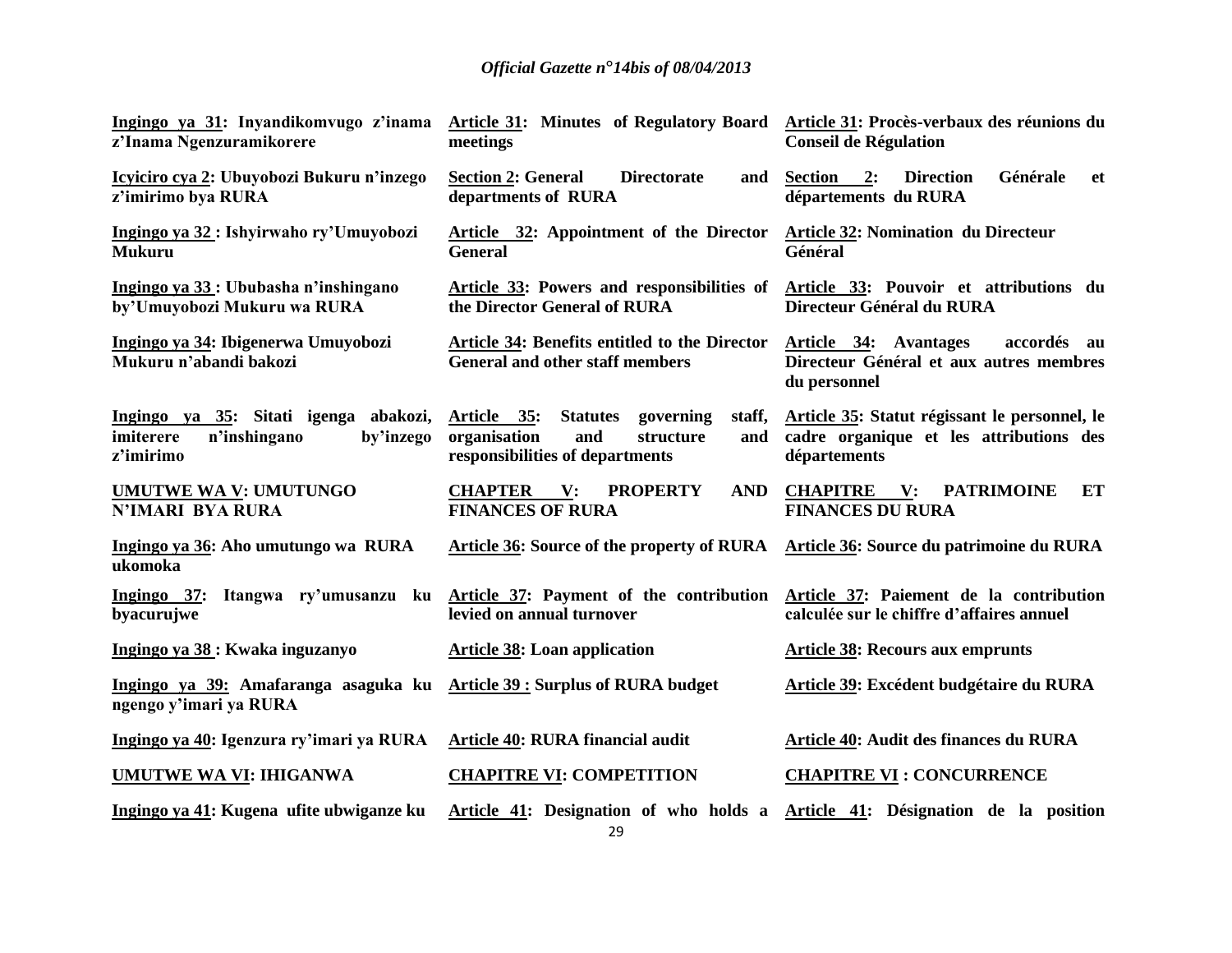| isoko                                                                                                | dominant position in the market                                                               | dominante sur le marché                                                                                  |
|------------------------------------------------------------------------------------------------------|-----------------------------------------------------------------------------------------------|----------------------------------------------------------------------------------------------------------|
| Ingingo ya 42: Ububasha mu byerekeranye<br>n'ihiganwa mu bucuruzi                                    | <b>Article 42: Powers in competition</b>                                                      | Article 42: Pouvoirs en matière de<br>concurrence                                                        |
| Ingingo ya 43: Imyitwarire ibangamiye<br>ihiganwa                                                    | <b>Article 43: Anti-competitive practices</b>                                                 | <b>Article 43: Pratiques anticoncurrentielles</b>                                                        |
| Ingingo ya 44: Kubuza ikoreshwa nabi<br>ry'umwanya w'ubwiganze                                       | Article 44: Prohibition of abuse of<br>dominant position                                      | Article 44: Interdiction d'abus de la<br>position dominante                                              |
| Ingingo ya 45 : Kuregera imyitwarire<br>ibangamiye ihiganwa                                          | Article 45: Action against anti-competitive<br>practices                                      | Article 45: Action contre les pratiques<br>anticoncurrentielles                                          |
| Ingingo ya 46: Iperereza ku kirego                                                                   | Article 46: Investigation on the complaint                                                    | Article 46: Enquête sur la plainte                                                                       |
| Ingingo ya 47: Ububasha bwa RURA ku<br>kirego                                                        | Powers of RURA on the<br>Article 47:<br>complaint                                             | Article 47: Pouvoirs du RURA en matière<br>de plainte                                                    |
| UMUTWE WA VII: IBIHANO BYO MU<br><b>RWEGO RW'UBUTEGETSI</b>                                          | <b>ADMINISTRATIVE</b><br><b>CHAPTER</b><br>VII:<br><b>SANCTIONS</b>                           | <b>CHAPITRE</b><br><b>SANCTIONS</b><br>VII:<br><b>ADMINISTRATIVES</b>                                    |
| Ingingo ya 48: Ibihano by'ihazabu yo mu<br>rwego rw'ubutegetsi bihabwa abadatanga<br>amakuru         | Article 48: Administrative fine for failing to<br>give information                            | Article 48: Amende administrative pour le<br>défaut de fournir les informations                          |
| Ingingo ya 49: Ibihano ku myitwarire<br>ibangamira ihiganwa no gukoresha nabi<br>umwanya w'ubwiganze | Article 49: Sanctions for anti-competitive<br>practices and abuse of the dominant<br>position | <b>Article 49: Sanctions des pratiques</b><br>anticoncurrentielles et d'abus de la position<br>dominante |
| <b>INGINGO</b><br><b>UMUTWE</b><br><b>WA</b><br>VIII:<br>ZINYURANYE N'IZISOZA                        | <b>MISCELLANEOUS</b><br><b>CHAPTER</b><br>VIII:<br><b>AND FINAL PROVISIONS</b>                | <b>CHAPITRE</b><br><b>DISPOSITIONS</b><br>VIII:<br><b>DIVERSES ET FINALES</b>                            |
| Ingingo ya 50: Kwegurirwa umutungo<br>w'Ikigo                                                        | Article 50: Transfer of public institution<br>property                                        | Article 50: Transfert du patrimoine des<br>établissements publics                                        |
| ya 51:<br>Itegurwa,<br>Ingingo<br>isuzumwa<br>n'itorwa ry'iri tegeko                                 | Article 51: Drafting, consideration and<br>adoption of this law                               | Article 51: Initiation, examen et adoption<br>de la présente loi                                         |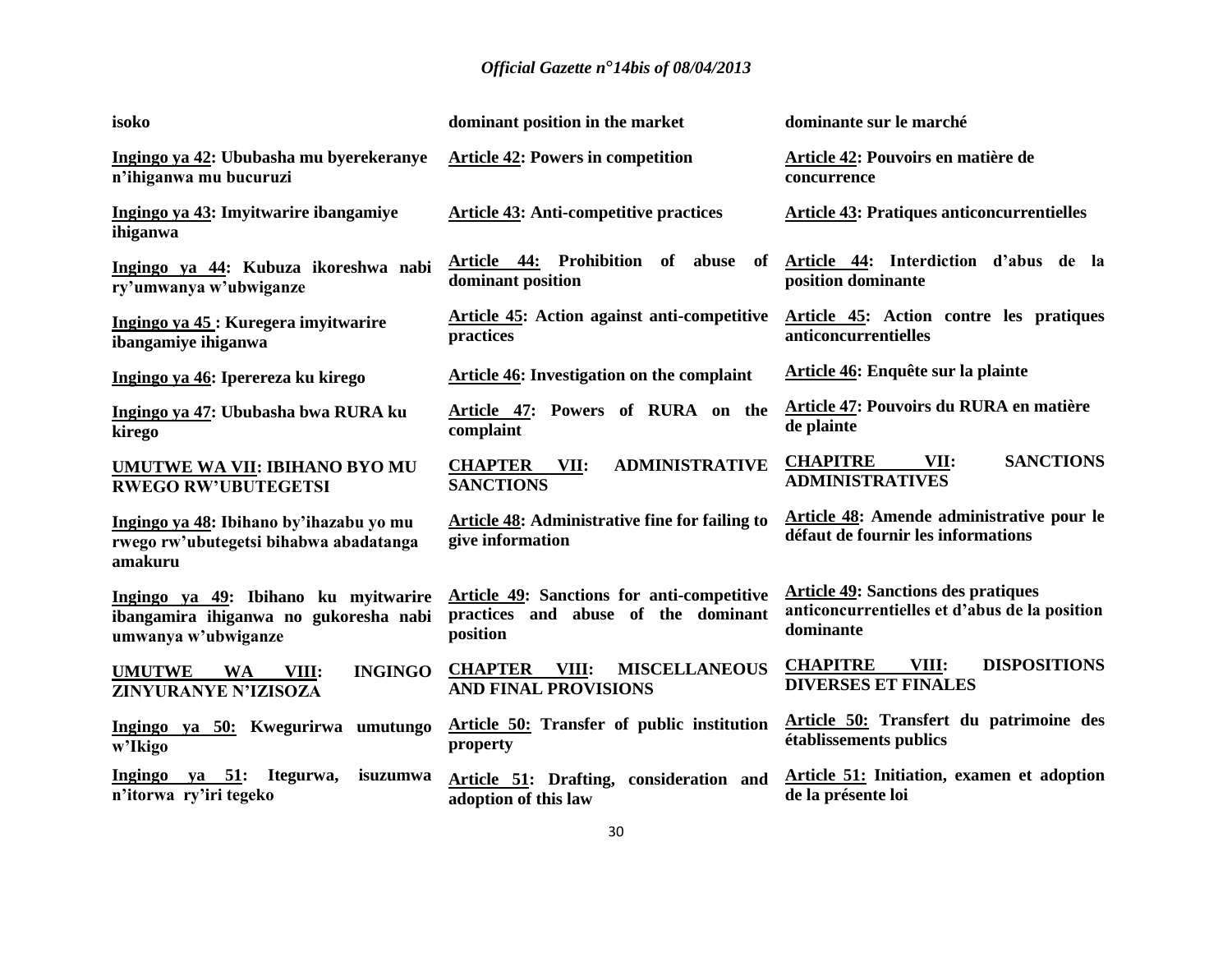| Ingingo ya 52: Ivanwaho ry'itegeko                        | <b>Article 52: Repealing provision</b> | <b>Article 52: Disposition abrogatoire</b> |
|-----------------------------------------------------------|----------------------------------------|--------------------------------------------|
| n'ingingo z'amategeko zinyuranyije n'iri                  |                                        |                                            |
| tegeko                                                    |                                        |                                            |
| Ingingo ya 53 : Igihe iri tegeko ritangira<br>gukurikizwa | <b>Article 53: Commencement</b>        | Article 53: Entrée en vigueur              |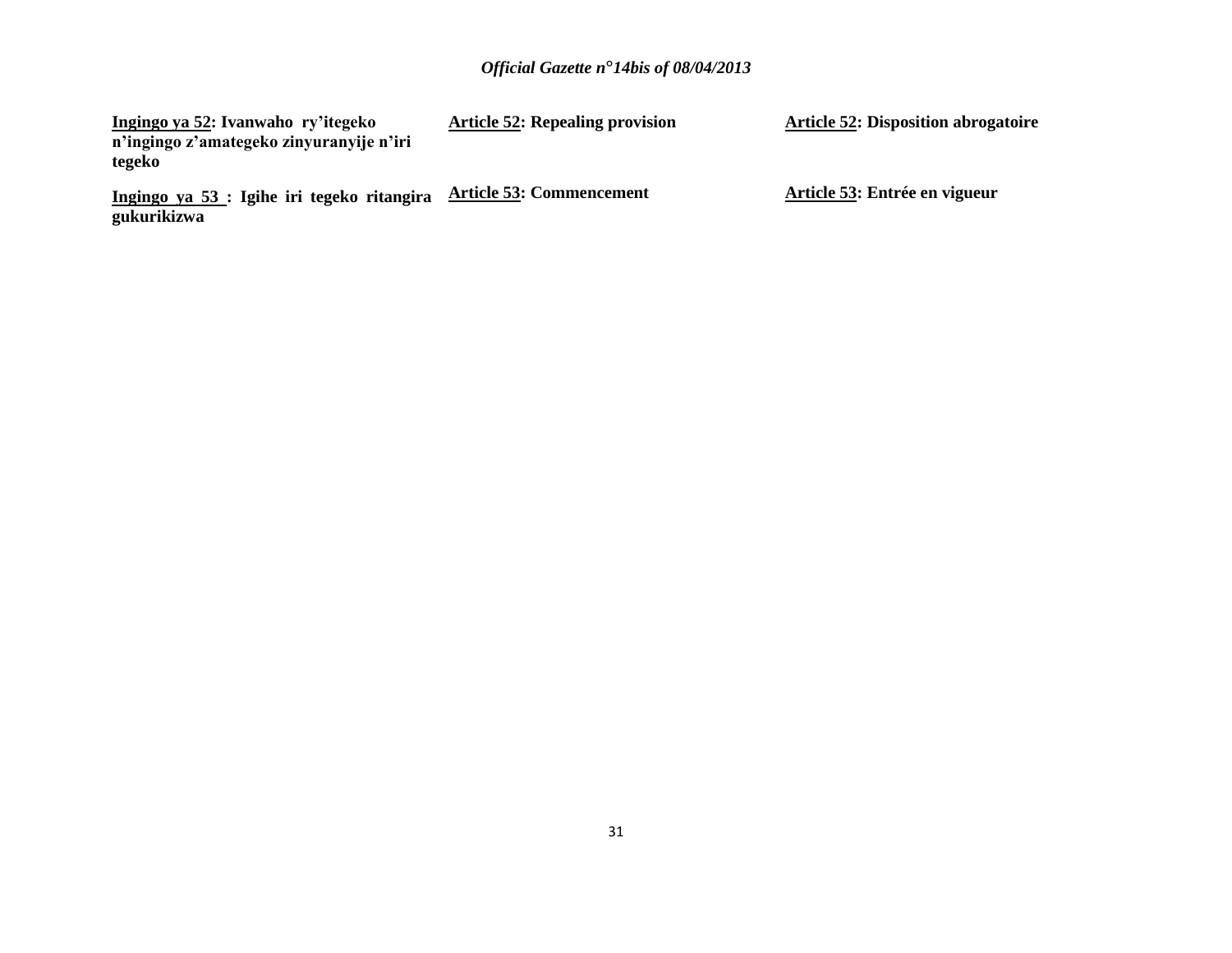**ITEGEKO N°09/2013 RYO KUWA 01/03/2013 RISHYIRAHO RW'IGIHUGU RUSHINZWE REGULATORY AUTHORITY (RURA) RWANDAISE DE REGULATION DE KUGENZURA IMIKORERE Y'INZEGO AND DETERMINING ITS MISSION, CERTAINS SERVICES D'UTILITE ZIMWE Z'IMIRIMO IFITIYE IGIHUGU AKAMARO (RURA) RIKANAGENA FUNCTIONING INSHINGANO, UBUBASHA, IMITERERE, N'IMIKORERE BYARWO N°09/2013 OF EXTABLISHING RWANDA UTILITIES CREATION PORGANISATION LOI N°09/2013 DU 01/03/2013 PORTANT CREATION DE L'AUTORITE PUBLIQUE (RURA) ET DETERMINANT SA MISSION, SES POUVOIRS, SON ORGANISATION, ET SON FONCTIONNEMENT** 

**Twebwe, KAGAME Paul,** Perezida wa Repubulika;

**We, KAGAME Paul,** President of the Republic; **Nous, KAGAME Paul,** Président de la République ;

**INTEKO ISHINGA AMATEGEKO THE PARLIAMENT HAS ADOPTED YEMEJE, NONE NATWE DUHAMIJE, AND WE SANCTION, PROMULGATE DUTANGAJE ITEGEKO RITYA, KANDI DUTEGETSE KO IT BE PUBLISHED IN THE OFFICIAL RYANDIKWA MU IGAZETI YA LETA GAZETTE OF THE REPUBLIC OF YA REPUBULIKA Y'U RWANDA**

**RITEYE THE FOLLOWING LAW AND ORDER RWANDA**

**LE PARLEMENT A ADOPTE ET NOUS SANCTIONNONS, PROMULGUONS LA LOI DONT LA TENEUR SUIT, ET ORDONNONS QU'ELLE SOIT PUBLIEE AU JOURNAL OFFICIEL DE LA REPUBLIQUE DU RWANDA**

#### **INTEKO ISHINGA AMATEGEKO**:

#### **THE PARLIAMENT:**

#### **LE PARLEMENT:**

| Umutwe w'Abadepite, mu nama yawo yo<br>kuwa 03 Ukuboza 2012;                                                                                                                     | The Chamber of Deputies, in its session of 03<br>December 2012;                                                                                                                                   | La Chambre des Députés, en sa séance du 03<br>décembre 2012;                                                                                                                                               |
|----------------------------------------------------------------------------------------------------------------------------------------------------------------------------------|---------------------------------------------------------------------------------------------------------------------------------------------------------------------------------------------------|------------------------------------------------------------------------------------------------------------------------------------------------------------------------------------------------------------|
| Umutwe wa Sena, mu nama yawo yo<br>kuwa<br>18 Ukwakira 2012;                                                                                                                     | The Senate, in its session of 18 October 2012; Le Sénat, en sa séance du 18 octobre 2012;                                                                                                         |                                                                                                                                                                                                            |
| Ishingiye ku Itegeko Nshinga rya Repubulika<br>y'u Rwanda ryo kuwa 04 Kamena 2003,<br>nk'uko ryavuguruwe kugeza ubu, cyane cyane<br>mu ngingo zaryo, iya 62, iya 66, iya 67, iya | Pursuant to the Constitution of the Republic<br>of Rwanda of 04 June 2003 as amended to<br>date, especially in Articles 62, 66, 67, 88, 89,<br>90, 92, 93, 94, 95, 108, 113, 118, 176 and<br>201; | Vu la Constitution de la République du<br>Rwanda du 04 juin 2003, telle que révisée à ce<br>jour, spécialement en ses articles 62, 66, 67,<br>88, 89, 90, 92, 93, 94, 95, 108, 113, 118, 176<br>et $201$ ; |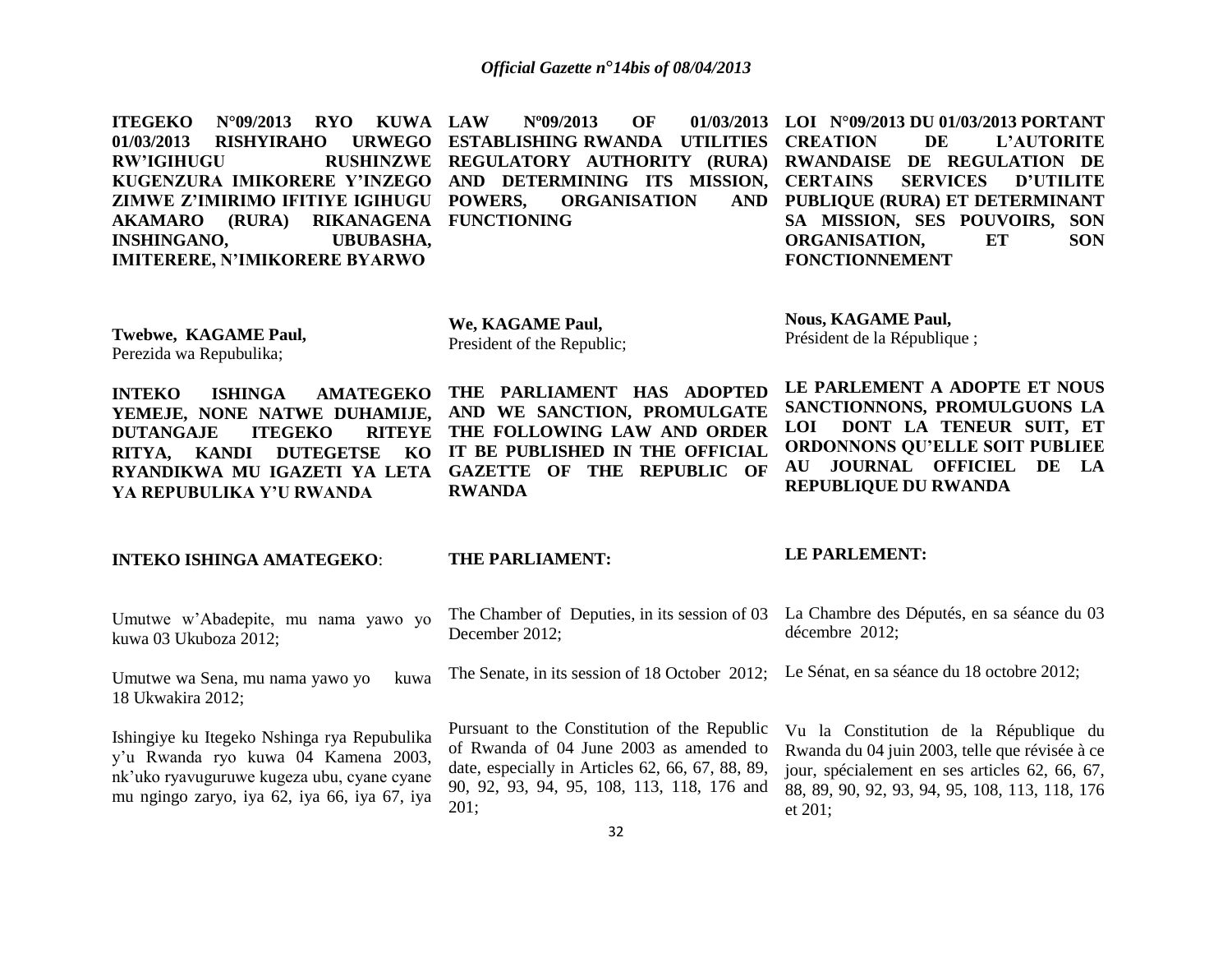13/09/2001 establishing an Agency for the

Regulation of certain public utilities;

88, iya 89, iya 90, iya 92, iya 93, iya 94, iya 95, 108, iya 113, iya 118, iya 176 n'iya 201;

Isubiye ku Itegeko n° 39/2001 ryo kuwa Having reviewed Law n° 39/2001 of 13/09/2001 rishyiraho Ikigo cy'Igihugu gishinzwe kugenzura imikorere y'inzego zimwe z'imirimo ifitiye Igihugu akamaro;

#### **YEMEJE :**

**ADOPTS:**

#### **UMUTWE WA MBERE: INGINGO RUSANGE**

#### **Ingingo ya mbere: Icyo iri tegeko rigamije**

Iri tegeko rishyiraho Urwego rw'Igihugu rushinzwe kugenzura imikorere y'inzego zimwe z'imirimo ifitiye Igihugu akamaro rwitwa '''RURA**"**, mu magambo ahinnye y'ururimi rw'Icyongereza.

Iri tegeko rigena kandi inshingano, ububasha, imiterere n'imikorere byarwo.

RURA ifite ubuzimagatozi n'ubwigenge mu miyoborere, mu micungire y'umutungo n'abakozi bayo ikagira n'ikirango cyayo bwite.

#### **Ingingo ya 2: Inzego z'imirimo zigenzurwa na RURA**

tegeko ni izi zikurikira:

| <b>CHAPTER</b>    | ONE: | <b>GENERAL</b> |
|-------------------|------|----------------|
| <b>PROVISIONS</b> |      |                |

#### **Article One: Purpose of this Law**

This Law shall establish Rwanda Utilities Regulatory Authority, abbreviated as "RURA".

This Law also determines its mission, powers, organization and functioning.

RURA shall have legal personality in administrative and financial autonomy. shall have its personal seal.

#### **Article 2: Regulated public utilities by RURA**

Inzego z'imirimo zigenzurwa mu rwego rw'iri The regulated public utilities under this law shall be the following:

Revu la Loi n° 39/2001 du 13/09/2001 portant création de l'Agence de Régulation de certains services d'utilité publique;

#### **ADOPTE:**

#### **CHAPITRE PREMIER: DISPOSITIONS GENERALES**

#### **Article premier: Objet de la présente loi**

La présente loi porte création de l'Autorité Rwandaise de régulation de certains services d'utilité publique, dénommée "RURA" en sigle anglais.

La présente loi détermine également sa mission, ses pouvoirs, son organisation et son fonctionnement.

RURA est dotée de la personnalité juridique et de l'autonomie financière et administrative et a son propre sceau.

#### **Article 2: Services d'utilité publique régulés par RURA**

Les services d'utilité publique régulés en vertu de la présente loi sont les suivants: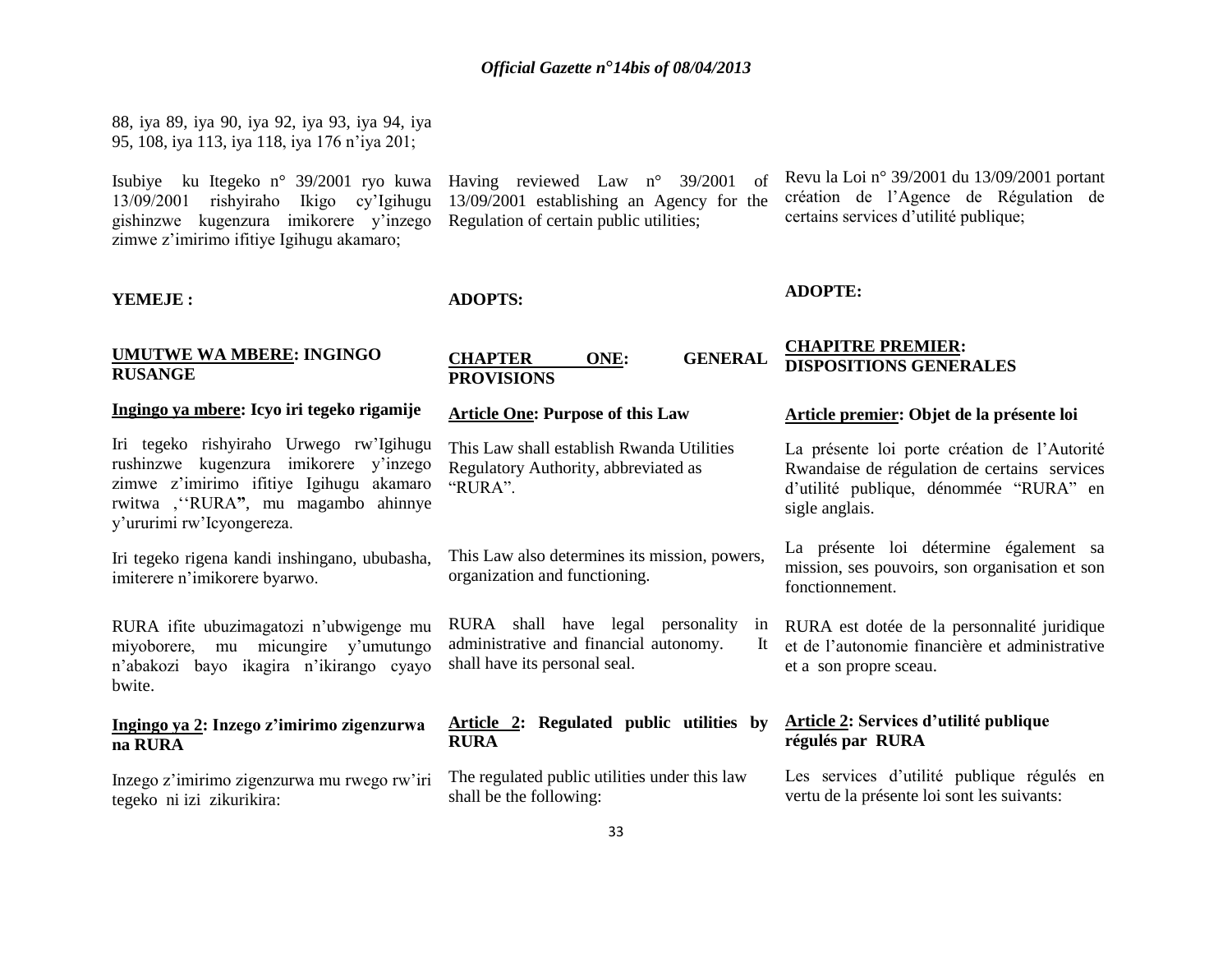- 1º itumanaho, ikoranabuhanga mu isakazabumenyi, isakazamakuru n'indi mirimo ikomoka ku ihurirana n'iyuzuzanya by'ikoranabuhanga, nk'itumanaho rikoresheje interineti n'ubundi buryo bwo gukwirakwiza amajwi n'amashusho bukoresheje isakazabumenyi n'itumanaho mu ikoranabuhanga;
- 2º serivisi z'amaposita;
- 3º ingufu zisubira n'izitisubira, n'imyuka ikoreshwa mu nganda, ibitembo n'ibigega;
- 4º amazi;
- 5º isuku n'isukura;
- 6º gutwara abantu n'ibintu;
- 7º n'izindi nzego z'imirimo bibaye ngombwa.

#### **Ingingo ya 3 : Icyicaro cya RURA**

Icyicaro cya RURA kiri mu Mujyi wa Kigali, Umurwa Mukuru wa Repubulika y'u Rwanda. Gishobora kwimurirwa ahandi mu Rwanda, igihe bibaye ngombwa.

RURA ishobora kugira amashami ahandi mu Gihugu bibaye ngombwa, kugira ngo igere ku nshingano zayo, byemejwe n'Inama Ngenzuramikorere.

- 1° telecommunications, information technology, broadcasting and converging electronic technologies including the internet and any other audiovisual information and communication technology;
- 2° postal services;
- industrial gases , pipelines and storage facilities ;
- 4° water;
- 5° sanitation;
- 6° transportation of persons and goods;
- $7^\circ$  and other public considered necessary.

#### **Article 3: Head office of RURA**

The head office of RURA shall be situated in Kigali City, the Capital of the Republic of Rwanda. It may be transferred elsewhere in Rwanda if considered necessary.

RURA may establish branches elsewhere in the country if considered necessary, in order to fulfil its mission, upon approval by Regulatory Board.

- 1º télécommunications, technologie de l'information, l'audiovisuel et des technologies électroniques en convergence comprenant l'internet et autre technologie audiovisuelles de l'information et de la communication;
- 2º les services postaux ;
- 3° renewable and non-renewable energy, 3º les énergies renouvelables et nonrenouvelables, les gaz, les conduites et les réservoirs industriels ;
	- 4º l'eau;
	- 5º l'assainissement ;
	- 6º le transport des personnes et des biens;
	- 7º et autres services publics, si nécessaire.

#### **Article 3: Siège du RURA**

Le siège du RURA est établi dans la ville de Kigali, Capitale de la République du Rwanda. Il peut, en cas de nécessité, être transféré en tout autre lieu du territoire de la République du Rwanda.

RURA peut établir des branches en tout autre lieu du pays pour mieux s'acquitter de sa mission après approbation par le Conseil de Régulation.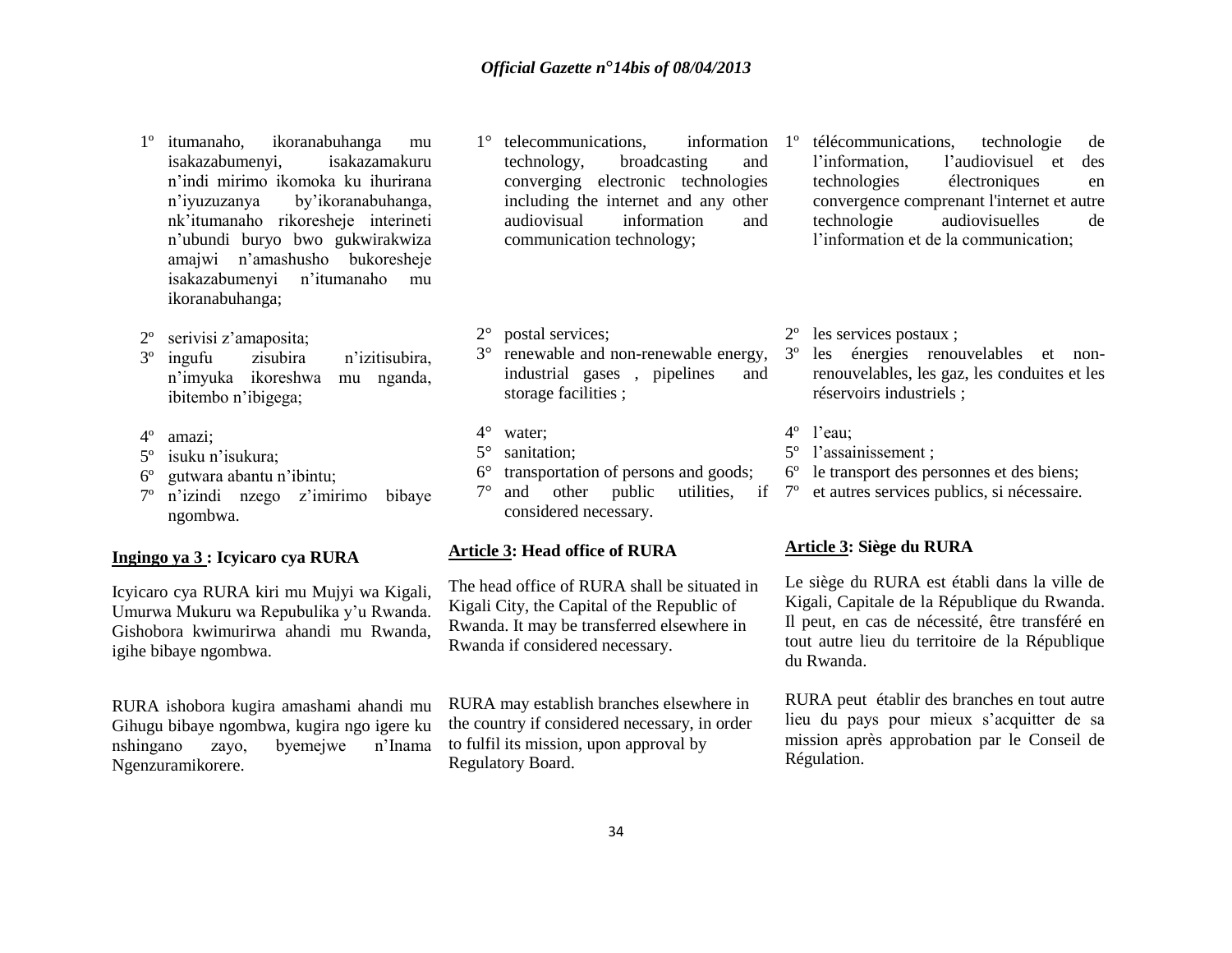#### **UMUTWE WA II: INSHINGANO N'UBUBASHA BYA RURA**

#### **Ingingo 4: Inshingano za RURA**

Mu rwego rwo kugenzura inzego zimwe z'imirimo ifitiye Igihugu akamaro, inshingano z'ingenzi za RURA ni izi zikurikira :

- 1º gushyiraho amabwiriza ya ngombwa mu rwego rwo kubahiriza amategeko n'amabwiriza ariho;
- 2º kugenzura ko inzego zimwe z'imirimo ifitiye igihugu akamaro zubahiriza amategeko n'amabwiriza agenga inzego z'imirimo zigenzurwa, binyuze mu kuri no mu mucyo, kandi mu buryo butagira uwo buheza;
- 3º gukora ku buryo imirimo ifitiye igihugu akamaro ikomeza gutangwa idahagaze n'ababyemerewe no kubungabunga inyungu rusange;
- 4º kurengera inyungu z'abahabwa n'abatanga serivisi z'imirimo ifitiye igihugu akamaro, hafatwa ibyemezo bigamije guharanira ko ihiganwa mu gutanga izo serivisi rikorwa rikurikije amategeko n'amabwiriza ariho;
- 5º kurengera no guteza imbere inyungu z'abafatabuguzi ;

#### **CHAPTER II: MISSION AND POWERS OF RURA**

#### **Article 4: Mission of RURA**

In order to regulate certain public utilities, RURA's main mission shall consist of the following:

- 1° to set up necessary guidelines in order to implement laws and regulations in force;
- 2° to ensure compliance by public utilities with the provisions of laws and regulations governing the regulated sectors in an objective, transparent and non-discriminatory manner;
- 3° to ensure the continuity of service delivery by the licensed or authorized service providers and the preservation of public interest;
- 4° to protect users and operators interests by taking measures likely to guarantee effective, sound and fair competition in the regulated sectors within the framework of applicable laws and regulations;
- 5° to protect and promote consumers' interests;

#### **CHAPITRE II: MISSIONS ET POUVOIRS DU RURA**

#### **Article 4 : Missions du RURA**

Dans le but de réguler certains services d'utilité publique, RURA a les missions principales suivantes:

- 1° édicter les directives nécessaires dans le cadre de la mise en application des lois et des règlements en vigueur ;
- 2° veiller à ce que les fournisseurs des services d'utilité publique respectent les dispositions des lois et règlements régissant les secteurs régulés de manière objective, transparente et non-discriminatoire;
- 3° veiller à la continuité des services par les prestataires de services agréés ou autorisés et la préservation de l'intérêt public;
- 4° protéger les intérêts des utilisateurs et des opérateurs en prenant toutes mesures propres à garantir l'exercice d'une concurrence effective, saine et loyale dans les secteurs régulés et dans le respect des lois et règlements en vigueur;
- 5° protéger et promouvoir les intérêts des consommateurs;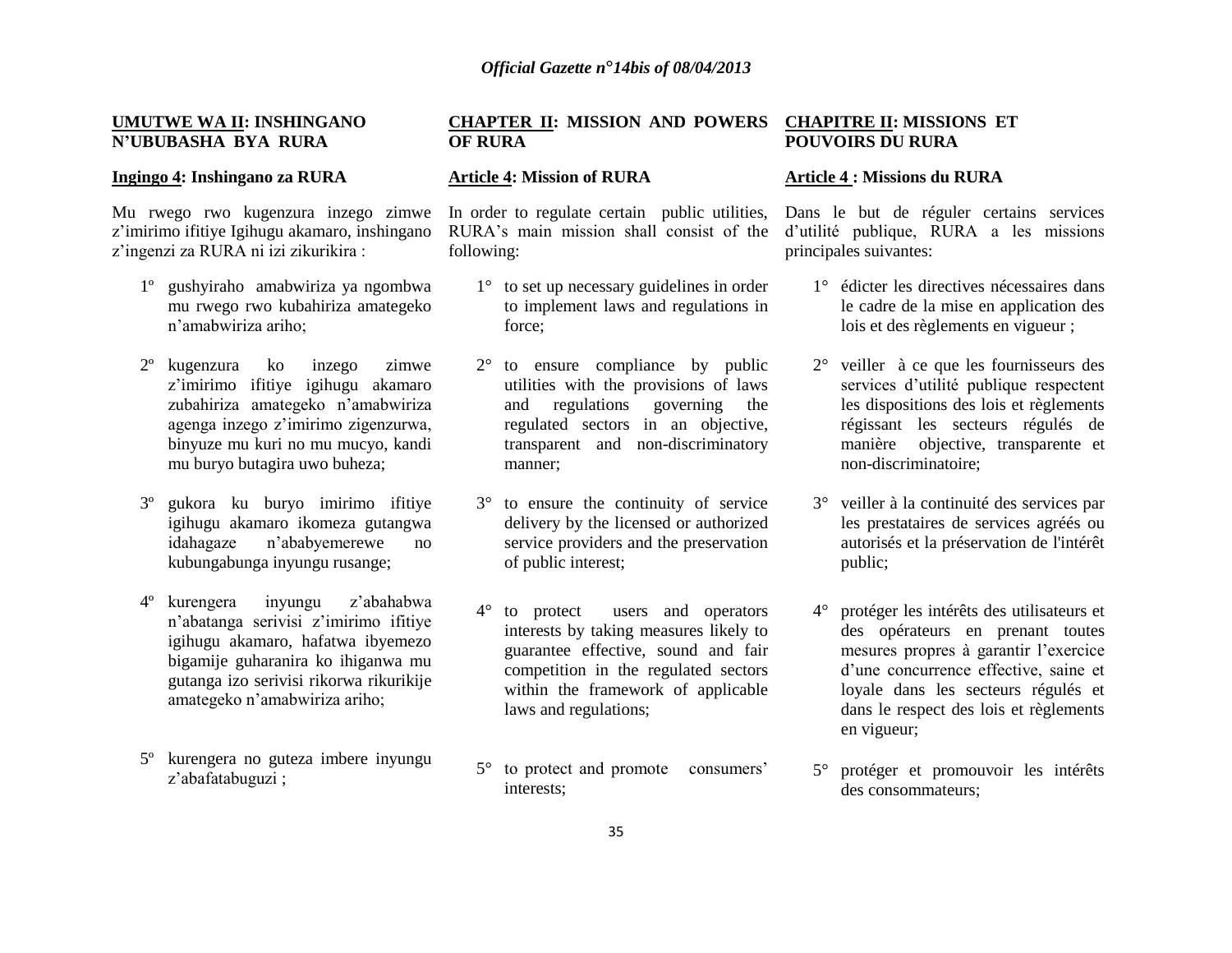- 6º guteza imbere ikwirakwizwa rya serivisi zigenzurwa, zikagera ku bafatabuguzi bose harimo abafite ubushobozi buke, abatuye mu cyaro n'abanyantege nke;
- 7º guteza imbere imikorere y'inzego zimwe z'imirimo igenzurwa hakurikijwe politiki ya Leta y'ubukungu n'imari;
- 8º guteza imbere no kongera ubumenyi rusange, ubukangurambanga, n'imenyakanisha ry'imirimo ngenzuramikorere, harimo**:**
	- a. uburenganzira n'inshingano z'abafatabuguzi n'abatanga serivisi ;
	- b. uko ibirego bitangwa n'uburyo bikemurwa ;
	- c. inshingano, ububasha n'imirimo bya RURA;
- 9º gutanga ibyemezo, uburenganzira n'impushya zikenewe n'inzego zimwe z'imirimo ifitiye igihugu akamaro hakurikijwe amategeko n'amabwiriza azigenga;
- 6° to promote the availability, accessibility and affordability of regulated services to all consumers including low income, rural and disadvantaged consumers;
- 7° to promote efficient development of regulated sectors in accordance with Government economic and financial policy;
- 8° to promote and enhance general knowledge, sensitization and awareness of the regulated sectors including but not limited to:
- a. the rights and obligations of consumers and service providers;
- b. the ways in which complaints are lodged and resolved;
- c. the missions, powers and functions of RURA;
- 9° to issue permits, authorizations and licenses required for regulated sectors, in accordance with the relevant governing laws and regulations;
- 6° promouvoir la disponibilité et l'accessibilité des services régulés à tous les consommateurs y compris ceux à faible revenu, les consommateurs ruraux et ceux qui sont défavorisés;
- 7° promouvoir le fonctionnement efficace des secteurs régulés conformément à la politique économique et financière du gouvernement;
- 8° promouvoir et renforcer la connaissance générale, la sensibilisation ainsi que la mobilisation en ce qui concerne les secteurs régulés y compris entre autres:
	- a. les droits et obligations des consommateurs et des fournisseurs de services ;
	- b. la façon dont les plaintes sont introduites et réglées ;
	- c. les missions, pouvoirs et fonctions du RURA;
- 9° octroyer des permis, autorisations et licences nécessaires pour les secteurs régulés, conformément aux lois et règlements en vigueur;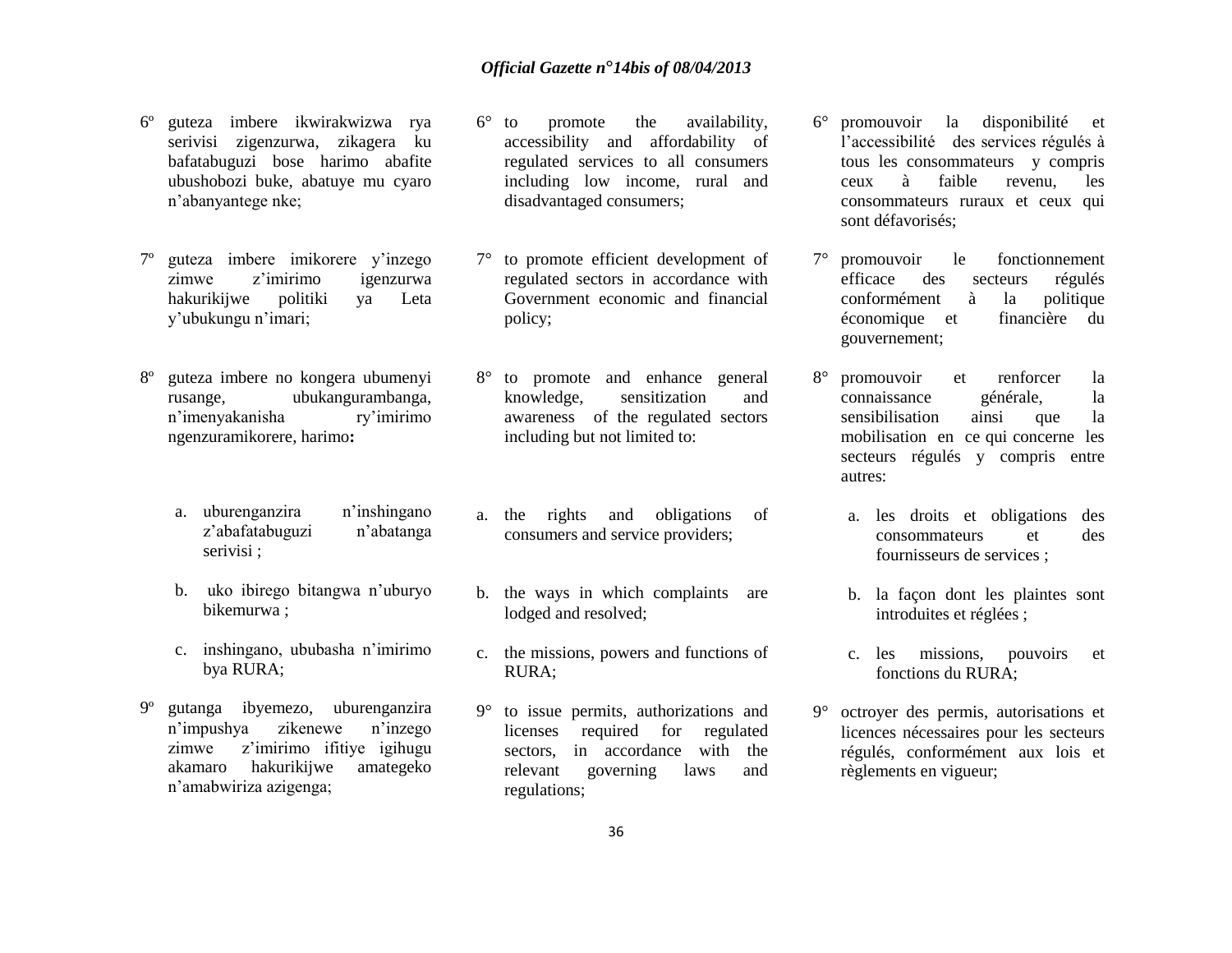- 10º kugenzura no gusuzuma ko abatanga imiyoboro na serivisi bigenzurwa bubahiriza inshingano zabo ziteganywa n'impushya, ibyemezo n'uburenganzira bukubiye mu bukode;
- 11º gukora ku buryo haba ihiganwa rinoze mu mirimo yose ifitiye Igihugu akamaro igenzurwa.

#### **Ingingo ya 5: Inshingano zihariye za RURA ku nzego z'itangazamakuru**

Inshingano zihariye za RURA ku nzego z'itangazamakuru zigenwa n'iteka rya media shall be governed by a Prime Minisitiri w'Intebe.

#### **Ingingo ya 6: Ububasha rusange**

by'umwihariko, RURA ifite ububasha bukurikira:

- 1º gushaka amakuru harimo no gukora iperereza ahatangirwa serivisi zigenzurwa hagamijwe kugenzura iyubahirizwa ry'inshingano zabo;
- 2º gutanga ibihano byo mu rwego rw'ubutegetsi mu gihe hatubahirijwe iri tegeko n'andi mategeko n'amabwiriza agenga inzego zigenzurwa;
- 10° to monitor and ensure compliance by regulated network or service providers in line with their licenses, permits and concession obligations;
- 11° to ensure fair competition in all regulated sectors.

### **Article 5: Specific mission of RURA in regard to the media**

Specific missions of RURA with regard to the Minister's Order.

#### **Article 6: General powers**

Ku nyungu rusange no kurengera abaguzi For public interest and the consumers protection in particular, RURA shall have the following powers:

- 1º to carry out investigations including inspections at service delivery sites of the regulated service providers in the purpose of ensuring compliance with their obligations;
- 2º to impose administrative sanctions in case of a violation of this Law and other laws and regulations governing regulated sectors;
- 10° contrôler régulièrement et veiller au respect des obligations par les fournisseurs de réseaux ou de services régulés, contenues dans leurs licences, autorisations et concessions;
- 11° veiller à la concurrence loyale dans tous les secteurs régulés.

#### **Article 5: Missions particulières du RURA relatives aux médias**

Les missions particulières du RURA relatives aux médias sont régies par arrêté du Premier Ministre.

#### **Article 6: Pouvoirs d'ordre général**

Pour des raisons d'intérêt général et la protection des consommateurs en particulier, RURA a les pouvoirs suivants:

- 1º mener des enquêtes, y compris des inspections sur les lieux de prestation des fournisseurs de services soumis à la régulation aux fins de s'assurer du respect de leurs obligations;
- 2º imposer des sanctions administratives en cas de violation de la présente loi ainsi que d'autres lois et règlements régissant les secteurs régulés;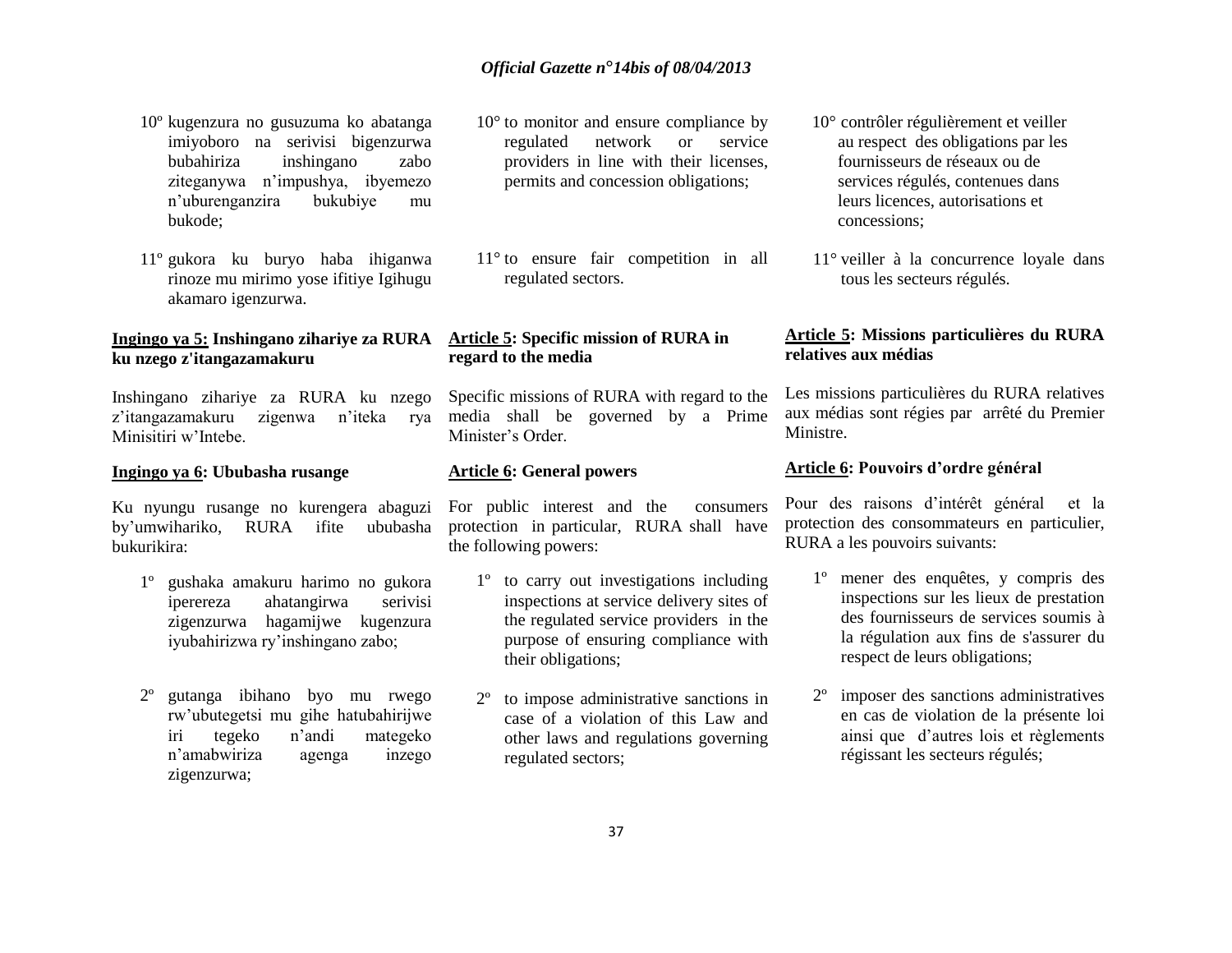- 3º gukemura no gufasha mu ikemurwa ry'impaka zivuka mu nzego z'imirimo igenzurwa;
- 4º guha amabwiriza utanga serivisi y'imirimo igenzurwa ariko uruhushya rwe rukaba rushobora kuba rwarateshejwe agaciro, rwarahagaritswe by'agateganyo rwarahinduwe cyangwa rwaravanyweho, no gushyiraho umucungamutungo.

#### **Ingingo ya 7: Ububasha bwo kugenzura ibiciro n'andi mafaranga asabwa mu itangwa rya serivisi**

RURA ikora igenzura rihoraho ry'ibiciro n'andi mafaranga asabwa n'abatanga serivisi zigenzurwa.

Mu ifatwa ry'ibyemezo, gushyiraho no gutangaza ibiciro n'andi mafaranga asabwa cyangwa gushyiraho uburyo bwo kubigenzura, RURA igomba kwita kuri ibi bikurikira:

- 1º ikiguzi cyo gukora, no gukwirakwiza ibicuruzwa cyangwa serivisi;
- 2º inyungu ku mitungo mu nzego z'imirimo igenzurwa;
- 3º igereranywa iryo ari ryo ryose ryakozwe hifashishijwe ibindi bihugu ku byerekeranye n'ibiciro, ikiguzi
- 3º to settle and facilitate the settlement of disputes related to regulated services;
- 4º to issue directives to the regulated service provider whose license to operate has been cancelled, suspended, modified or revoked, and appoint an administrator.
- 3º assurer et faciliter le règlement des différends relatifs aux services régulés;
- 4º donner des directives au fournisseur de services régulés dont la licence d'exploitation a été annulée, suspendue, modifiée ou révoquée et désigner un administrateur.

#### **Article 7: Power to regulate tariffs and Article 7: Pouvoir de réglementer les tarifs et autres frais**

RURA shall carry out regular reviews of RURA procède à des vérifications régulières regulated services.

**charges**

charges or establishing the method of regulating such tariffs and charges, RURA régulation, RURA doit tenir compte : shall take into account the following:

- 1º the costs of producing and supplying the goods or services;
- 2º the return on assets in the regulated sector;
- 3º any relevant benchmarks including international benchmarks for prices, costs and return on assets in

tariffs and charges required by providers of des tarifs et autres frais exigés par les fournisseurs des services régulés.

In making any decision, setting tariffs and Dans la prise de décision, fixation des tarifs et autres frais ou fixation du mode de leur

- 1º des coûts de production et de fourniture de biens ou de services;
- 2º du rendement des actifs dans les secteurs régulés;
- 3º de tout point de comparaison pertinent, y compris des comparaisons internationales pour les prix, les coûts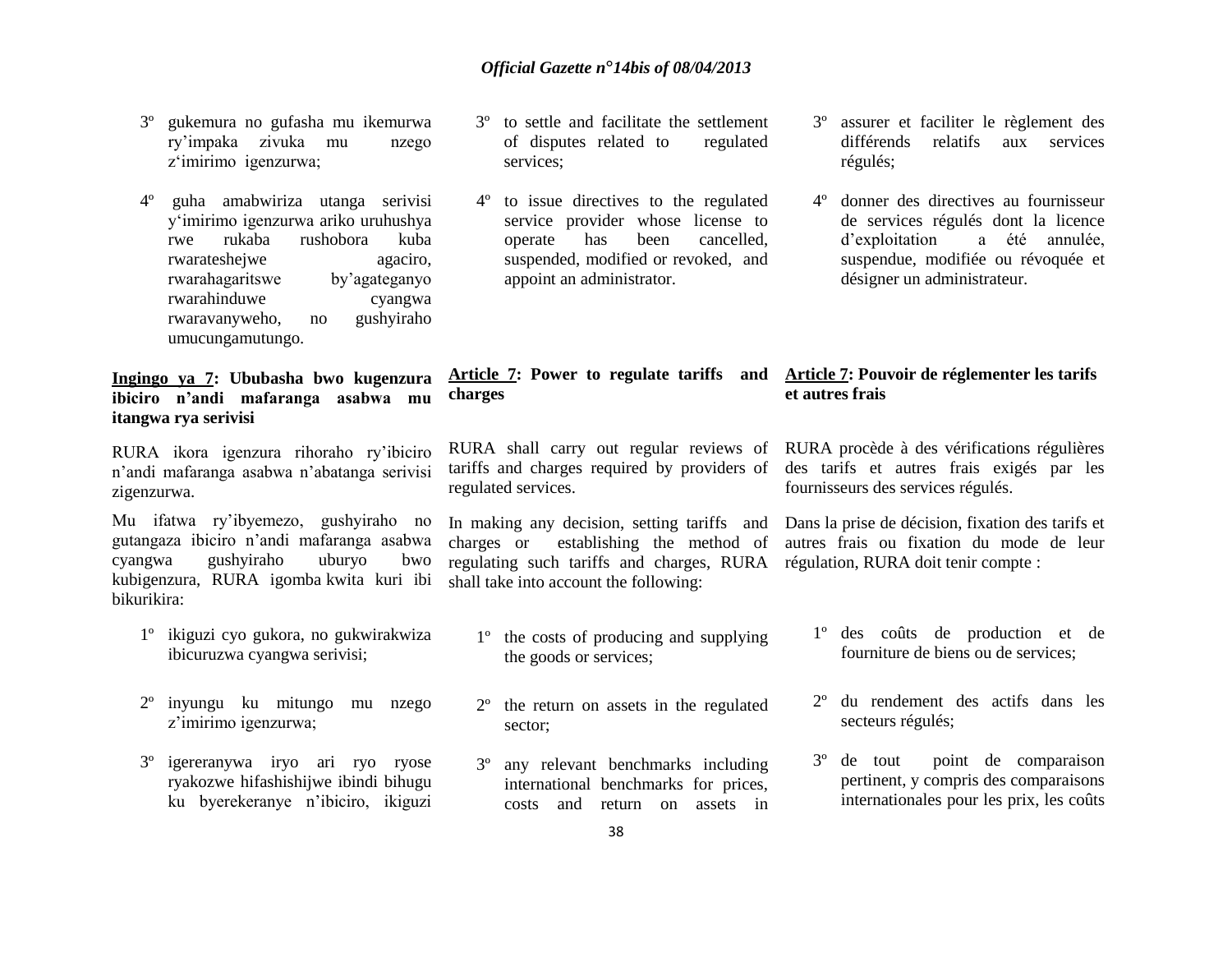n'inyungu ku mitungo bijyanye n'inzego z'imirimo zikora bimwe;

- 4º ingingo z'ingenzi zishingirwaho mu igenwa ry'ibiciro;
- 5º inyungu z'umufatabuguzi n'umushoramari;
- 6º ubushake bwo guteza imbere ihiganwa mu biciro no kongera umubare w'abahabwa serivisi bitabangamiye ukwaguka kw'isoko n'umusaruro waryo;
- 7º impamvu y'ishyirwaho ry'ibiciro n'andi mafaranga ntarengwa n'uburyo buhoraho bwo kugenzura igiciro n'andi mafaranga asabwa;
- 8º izindi mpamvu izo ari zo zose ziteganywa mu itegeko rigenga urwego rugenzurwa.

#### **Ingingo ya 8: Ububasha bwo guhabwa amakuru**

RURA ifite ububasha bwo gusaba urwego rugenzurwa kuyiha amakuru ku bikorwa byarwo.

Ayo makuru ashobora kuba akubiyemo ibi The information may include the following: bikurikira:

- comparable sectors;
- 4º the fundamental elements for determination of tariffs;
- 5º the consumer's and the investor's interests;
- 6º the desire to promote competitive tariffs and attract more customers without distorting market growth and profitability;
- the reason to establish maximum tariffs and charges and ways of carrying out regular reviews of tariffs and charges;
- 8º any other reasons specified in the relevant sector legislation.

# **Article 8 : Power to obtain information**

RURA shall have the power to require any regulated public utility provider to provide it with information about its activities.

et le rendement des actifs dans des secteurs comparables;

- 4º des éléments fondamentaux dans la détermination des tarifs;
- 5º de l'intérêt du consommateur et de l'investisseur;
- 6º de la volonté de promouvoir des tarifs compétitifs et d'attirer la clientèle sans perturber la croissance du marché et sa rentabilité;
- de la raison d'établir des tarifs et des frais maxima et des moyens de vérifications régulières des tarifs et frais;
- 8º de toute autre raison prévue dans la législation régissant le secteur concerné.

#### **Article 8: Pouvoir d'obtenir des informations**

RURA a le pouvoir d'exiger à tout fournisseur de service d'utilité publique régulé de lui fournir des informations sur ses activités.

- L'information requise peut inclure ce qui suit:
- 1° ibirebana n'imari, tekiniki, ubumenyi, 1° matters related to financial, technical, 1° les questions liées aux informations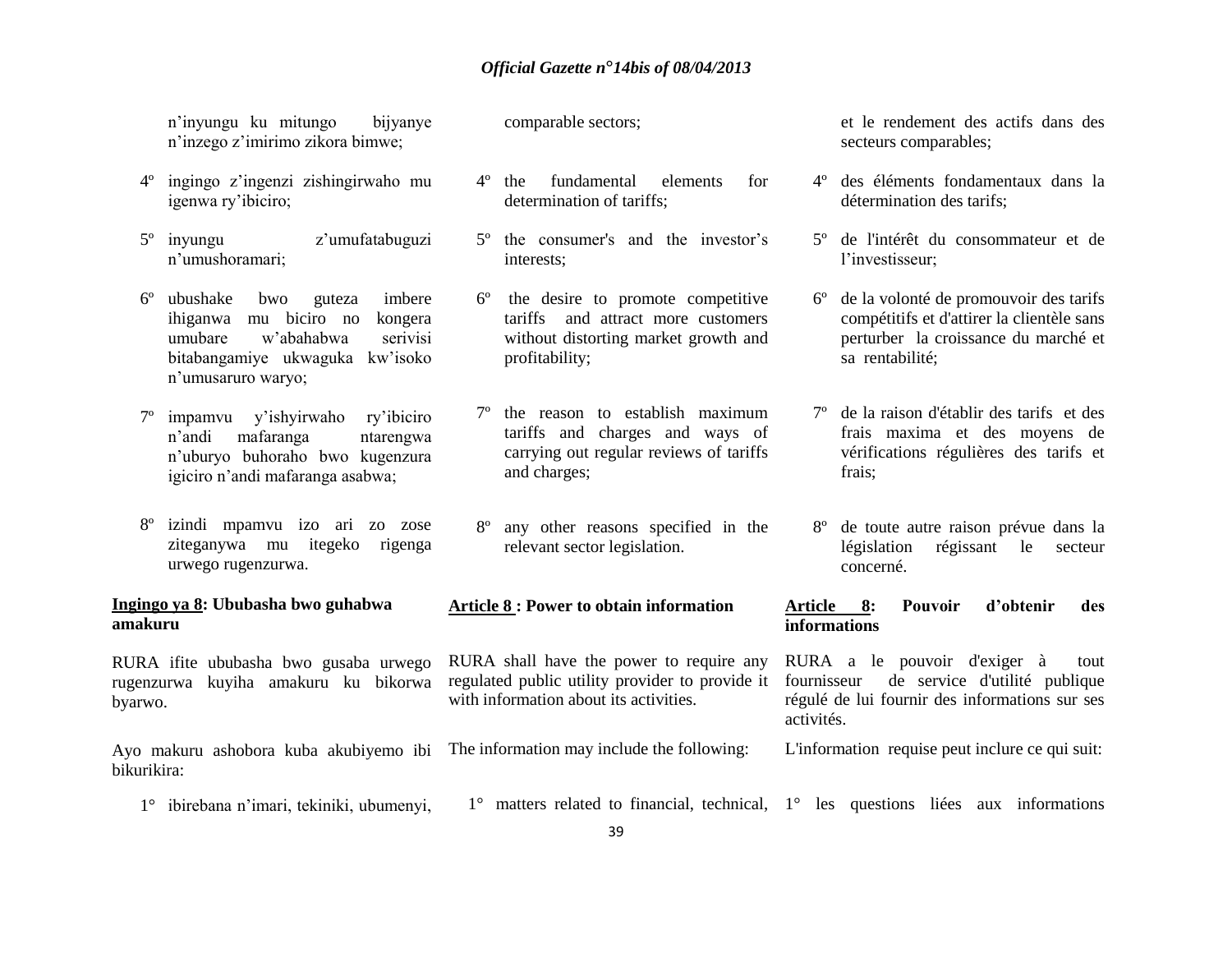imenyekanisha ry'isoko, ubucuruzi, dosiye z'ibibazo bijyanye n'amategeko n'amakuru yerekeranye n'ibicuruzwa hatitawe ku buremere byaba bifite;

2° amakuru afitwe n'urwego rugenzurwa, ayo rushobora kugeraho n'ayo rushobora kubona mu buryo butarugoye.

Kudatanga amakuru mu gihe cyagenwe cyangwa gutanga amakuru atari yo bihanwa n'itegeko.

#### **Ingingo ya 9: Ububasha bw'ubugenzacyaha no kuburanira RURA**

Iteka rya Minisitiri ufite ubutabera mu nshingano ze rigena bamwe mu bakozi ba RURA bahabwa ububasha who shall be vested with the judicial police bw'ubugenzacyaha.

Minisitiri ufite ubutabera mu nshingano ze niwe ugena kandi bamwe mu bakozi ba RURA babifitiye ubushobozi bahabwa ububasha bwo kuyiburanira mu nkiko.

#### **Ingingo ya 10: Ishyirwa mu bikorwa ry'ububasha bwa RURA**

RURA ifite ububasha bwo kugera ahatangirwa serivisi z'ibikorwa by'ubucuruzi ibyo ari byo byose byaba iby'umuntu ku giti cye cyangwa ikigo, igihe cyose, hakurikijwe amategeko, haba habayeho integuza cyangwa scientific, marketing, commercial, file financières, related to legal issues and products information, irrespective of their importance;

2° information which is possessed by the regulated service provider which can be accessed or easily obtained by it.

Failure to provide the information on time or providing wrong information shall be punishable by law.

#### **Article 9: Judicial police power and RURA's representation before courts**

An Order of the Minister in charge of justice shall determine some of RURA employees powers.

The Minister in charge of justice shall also appoint some of RURA competent employees to be vested with powers to represent it before courts.

#### **Article 10: Enforcement of RURA powers**

RURA shall have access to any commercial premises of any natural person or legal entity, at any time, in accordance with the law, either with or without notice, to inspect and obtain any necessary information.

techniques, scientifiques, commerciales, de marketing, les dossiers d'ordre juridique et les informations sur les produits, quelle que soit leur importance;

2° les informations détenues par le service d'utilité publique régulé, celles auxquelles il peut accéder et celles qu'il peut obtenir facilement.

Le fait de ne pas fournir les informations dans le délai fixé ou fournir de fausses informations, sont punis par la loi.

#### **Article 9: Pouvoir de police judiciaire et représentation du RURA devant la justice**

Un arrêté du Ministre ayant la justice dans ses attributions nomme certains agents du RURA qui sont dotés de la qualité d'officiers de police judiciaire.

Le Ministre ayant la justice dans ses attributions nomme également certains agents compétents du RURA qui sont dotés de pouvoirs de représenter cette institution en justice.

#### **Article 10: Mise en œuvre des pouvoirs du RURA**

RURA a le pouvoir d'accès à tous les lieux des services commerciaux de toute personne physique ou morale, à tout moment, conformément à la loi, que ce soit avec ou sans avertissement, pour inspecter et obtenir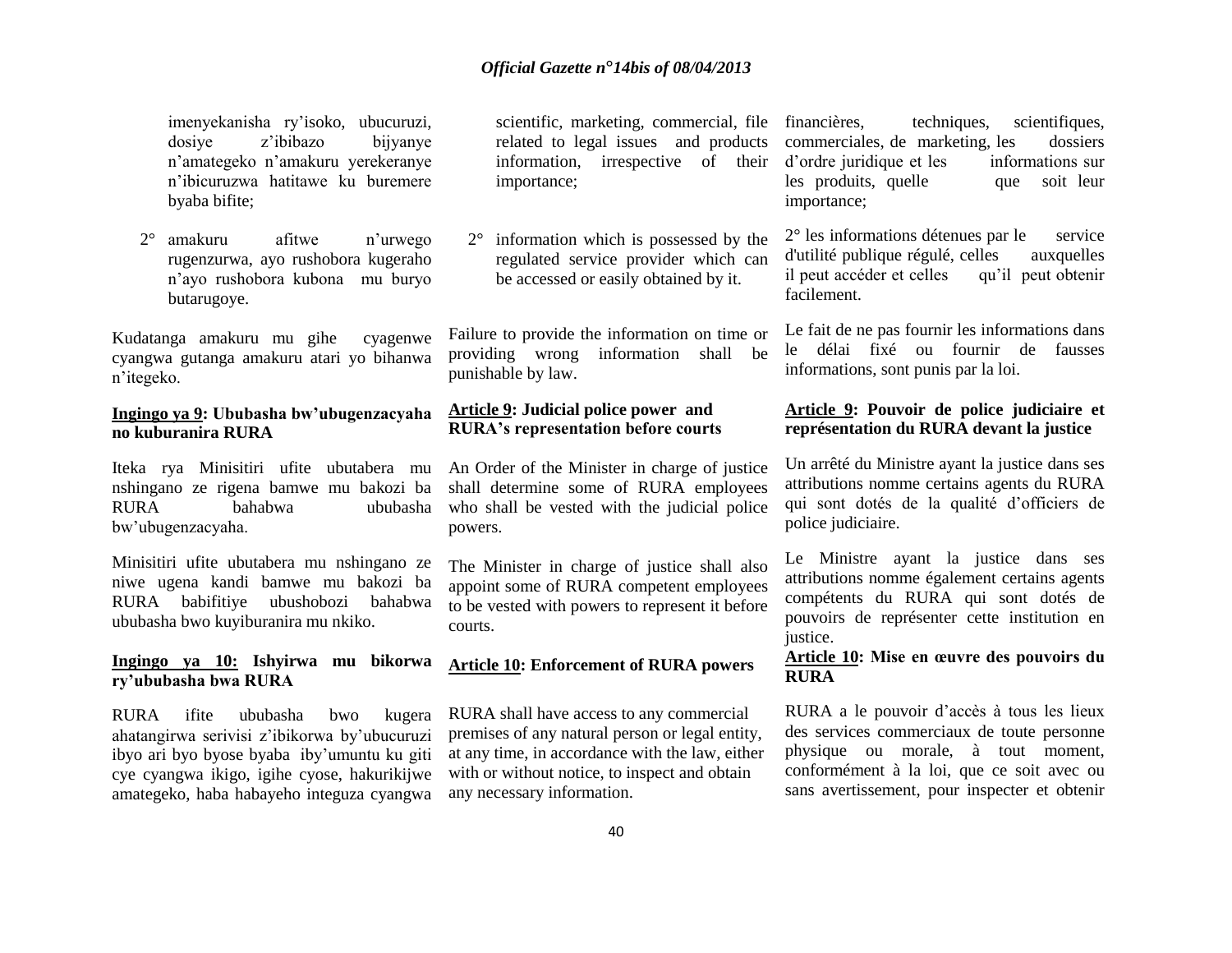ntayo, mu kugenzura no guhabwa amakuru yose ya ngombwa.

Ububasha buteganywa mu gika cya mbere The powers provided in the Paragraph One of Les pouvoirs prévus à l'alinéa premier du cy'iyi ngingo buhabwa gusa Inama Ngenzuramikorere n'abakozi ba RURA iyo hari impamvu zumvikana z'uko umuntu cyangwa ikigo batubahirije ibiteganywa n'itegeko rigenga imirimo igenzurwa cyangwa iri tegeko.

#### **UMUTWE WA III: URWEGO RUREBERERA RURA**

#### **Ingingo ya 11: Urwego rureberera RURA**

RURA irebererwa na Serivisi za Minisitiri w'Intebe.

Iteka rya Minisitiri w'Intebe rigena uburyo za Minisiteri zifite inzego zigenzurwa mu nshingano zazo zihuza ibikorwa na RURA mu gushyira mu bikorwa inshingano za buri ruhande.

#### **Ingingo 12 : Raporo y'ibikorwa**

RURA ishyikiriza Serivisi za Minisitiri w'Intebe raporo y'ibikorwa rimwe mu mwaka ikagenera Kopi Inteko Ishinga Amategeko, imitwe yombi, Minisiteri ifite imari mu nshingano zayo na Minisiteri zifite inzego zigenzurwa mu nshingano zazo.

this Article shall only be exercised by the Regulatory Board or by employees of RURA Conseil de Régulation ou par les employés du where there are reasonable grounds to believe that any natural person or legal entity violates the provisions of the law governing the concerned regulated utility or this Law.

#### **CHAPTER III: SUPERVISING ORGAN OF RURA**

#### **Article 11: Supervising Organ of RURA**

RURA is supervised by the Prime Minister's Office.

An Order of the Prime Minister shall determine modalities of which Ministries in charge of regulated sectors shall coordinate activities with RURA in the implementation of their respective mandates.

#### **Article 12: Activity report**

RURA shall submit an annual activity report RURA transmet aux services du Premier to the Prime Minister's office and provide copies to the Parliament, both chambers, Ministry in charge of finance and Ministries in charge of regulated services.

toute information nécessaire.

présent article ne sont exercés que par le RURA lorsqu'il y a des motifs de croire que toute personne physique ou morale viole les dispositions de la loi régissant le service d'utilité publique concernée ou de la présente loi.

#### **CHAPITRE III: ORGANE DE TUTELLE DU RURA**

#### **Article 11: Organe de tutelle du RURA**

RURA est placé sous la tutelle des Services du Premier Ministre.

Un arrêté du Premier Ministre détermine les modalités selon lesquelles les Ministères ayant les secteurs régulés dans leurs attributions coordonnent les activités avec RURA dans la mise en œuvre de leurs missions respectives.

#### **Article 12: Rapport d'activités**

Ministre le rapport annuel d'activités et réserve copies au Parlement, les deux chambres, au Ministère ayant les finances dans ses attributions et aux Ministères ayant les services régulés dans leurs attributions.

Raporo y'ibikorwa ishyikirizwa Serivisi za The activity report shall be submitted to the Le rapport d'activités est transmis aux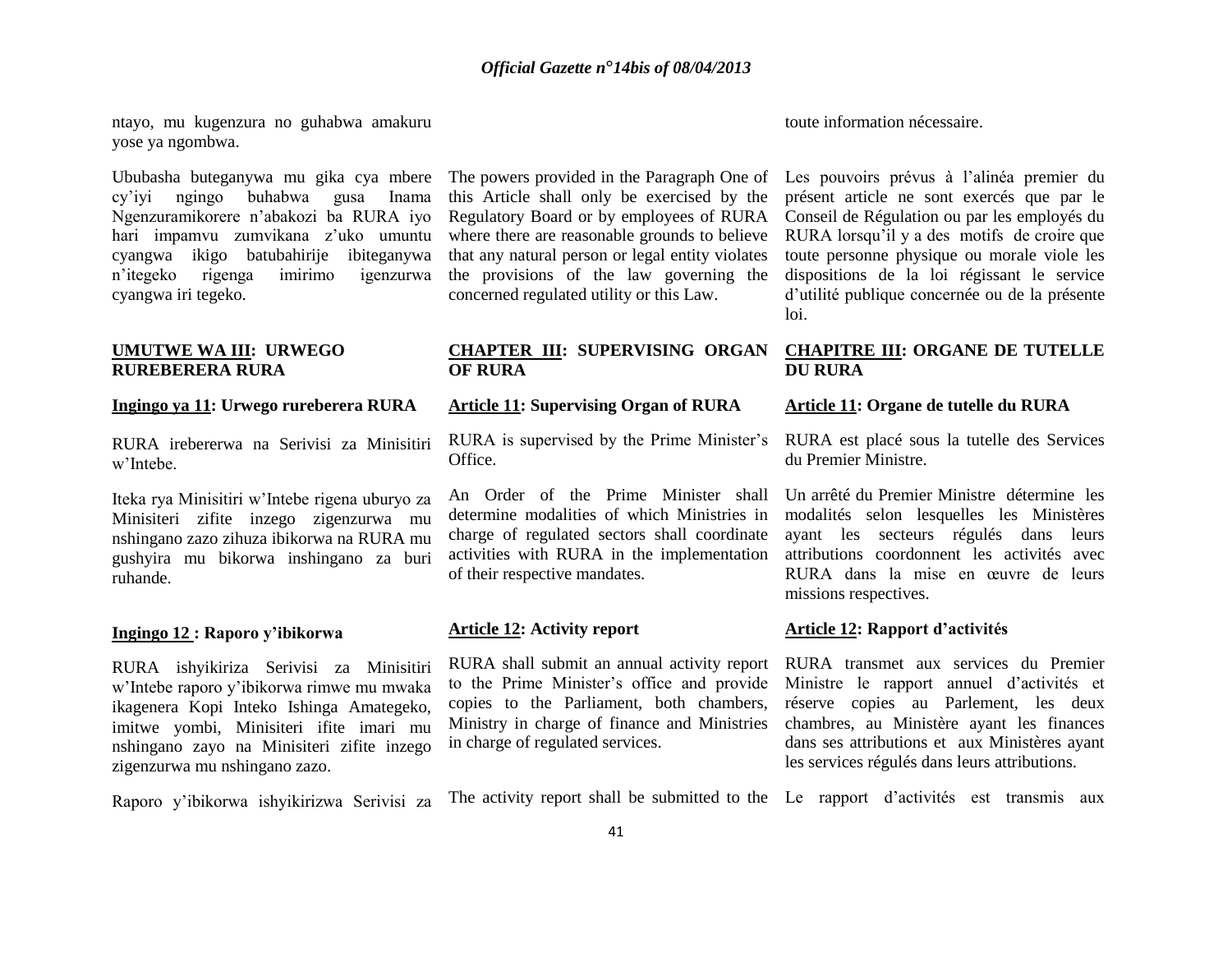atatu (3) nyuma y'isozwa ry'umwaka months after the close of the budget year. w'ingengo y'imari ya Leta.

#### **UMUTWE WA IV: IMITERERE YA RURA**

**Ingingo ya 13 : Inzego z'Ubuyobozi za RURA**

Inzego z'ubuyobozi za RURA ni izi RURA shall have the following management zikurikira :

1° Inama Ngenzuramikorere; 2° Ubuyobozi Bukuru.

**Icyiciro cya mbere: Inama** 

#### **Ngenzuramikorere**

#### **Ingingo ya 14 : Inama Ngenzuramikorere**

Inama Ngenzuramikorere ya RURA ni rwo rwego rukuru ruyiyobora kandi rushinzwe gufata ibyemezo. Ifite ububasha busesuye n'inshingano byo gucunga umutungo wa RURA kugira ngo ishobore kugera ku nshingano zayo.

Inama Ngenzuramikorere igizwe n'abantu barindwi (7) barimo n'Umuyobozi Mukuru ari nawe uyibera umwanditsi.

Nibura mirongo itatu ku ijana (30%) by'abagize Inama Ngenzuramikorere bagomba kuba ari abagore.

Minisitiri w'Intebe mu gihe kitarenze amezi Prime Minister's Office within three (3)

#### **CHAPTER IV: ORGANIZATION OF RURA**

**Article 13: Management organs of RURA**

organs:

1° the Regulatory Board;

2° the General Directorate.

**Section One: Regulatory Board**

#### **Article 14: Regulatory Board**

The Regulatory Board of RURA shall be the supreme management and decision making organ. It shall have full powers and responsibilities to manage the property of RURA in order for it to fulfil its mission.

The Regulatory Board shall consist of seven (7) members including the Director General who shall serve as a rapporteur.

At least thirty percent (30%) of the members of the Regulatory Board shall be female.

Services du Premier Ministre dans un délai ne dépassant pas trois (3) mois à dater de la clôture de l'année budgétaire.

#### **CHAPITRE IV: ORGANISATION DU RURA**

**Article 13: Organes de direction du RURA**

Les organes de direction du RURA sont les suivants:

1° le Conseil de Régulation; 2° la Direction Générale.

#### **Section première: Conseil de Régulation**

#### **Article 14: Conseil de Régulation**

Le Conseil de Régulation du RURA est l'organe suprême de direction et de prise de décisions. Il est investi de pleins pouvoirs et de responsabilités d'assurer la gestion du patrimoine du RURA pour la réalisation de sa mission.

Le Conseil de Régulation comprend sept (7) membres dont le Directeur Général qui en est le rapporteur.

Au moins trente pour cent (30%) de membres du Conseil de Régulation doivent être de sexe féminin.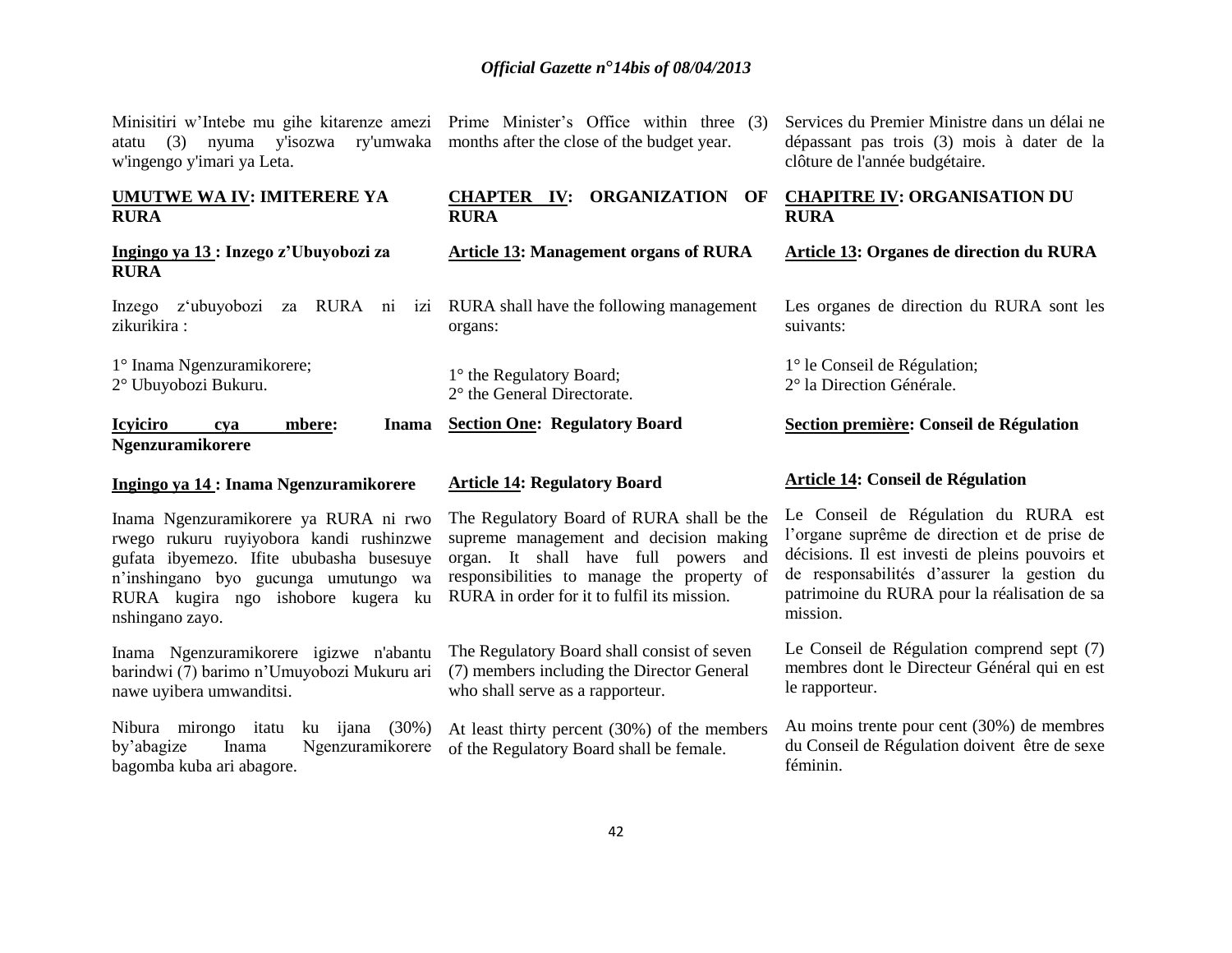#### **Ingingo 15: Ibisabwa mu kujya mu Nama Article 15: Requirements for Regulatory Ngenzuramikorere**

Ngenzuramikorere, agomba kuba yujuje ibi Regulatory Board, he/she shall meet the bikurikira:

- 1° kuba ari inyangamugayo;
- 2° kuba atarakatiwe burundu igihano cy'igifungo kingana cyangwa kirengeje amezi atandatu (6);
- 3° kuba afite ubumenyi mu birebana n'inzego z'imirimo ifitiye Igihugu akamaro cyangwa mu birebana no kugenzura imikorere yazo.

#### **Ingingo 16: Igihe abagize Inama Ngenzuramikorere bamara ku mirimo yabo**

Abagize Inama Ngenzuramikorere bashyirwaho n'Iteka rya Perezida mu gihe cy'imyaka ine (4) ishobora kongerwa rimwe uretse Umuyobozi Mukuru.

Iryo teka rigena kandi Perezida wayo.

Mu nama ya mbere, abagize Inama The Regulatory Board members in their first Ngenzuramikorere bitoramo uwungirije Perezida.

# **Board membership**

following requirements:

- 1º to be a person of integrity;
- 2º not to have been irrevocably sentenced to a term of imprisonment equal to or exceeding six-months (6);
- 3º to have a breadth of knowledge, in fields related to public utilities or in the regulation of public utilities.

#### **Article 16: Terms of office of the Regulatory Board members**

Members of the Regulatory Board shall be appointed by a Presidential Order for a term of four (4) years renewable only once, except for the Director General.

The same Order shall appoint the Chairperson of the Board.

meeting elect from amongst themselves a Vice-Chairperson.

#### **Article 15: Conditions requises pour être membre du Conseil de Régulation**

Kugira ngo umuntu ajye mu Nama For a person to be a member of the Pour être membre du Conseil de Régulation, toute personne doit remplir les conditions suivantes :

- 1º être intègre;
- 2º ne pas avoir été condamnée définitivement à une peine d'emprisonnement égale ou supérieure  $\lambda$  six (6) mois ;
- 3º avoir des connaissances dans les domaines ayant trait aux services d'utilité publique ou dans la régulation de ces services.

#### **Article 16: Mandat des membres du Conseil de Régulation**

Les membres du Conseil de Régulation sont nommés par arrêté présidentiel pour un mandat de quatre (4) ans renouvelable une seule fois sauf pour le Directeur Général.

Le même arrêté nomme également le Président du Conseil.

Les membres du Conseil de Régulation dans leur première réunion élisent parmi eux un Vice-président.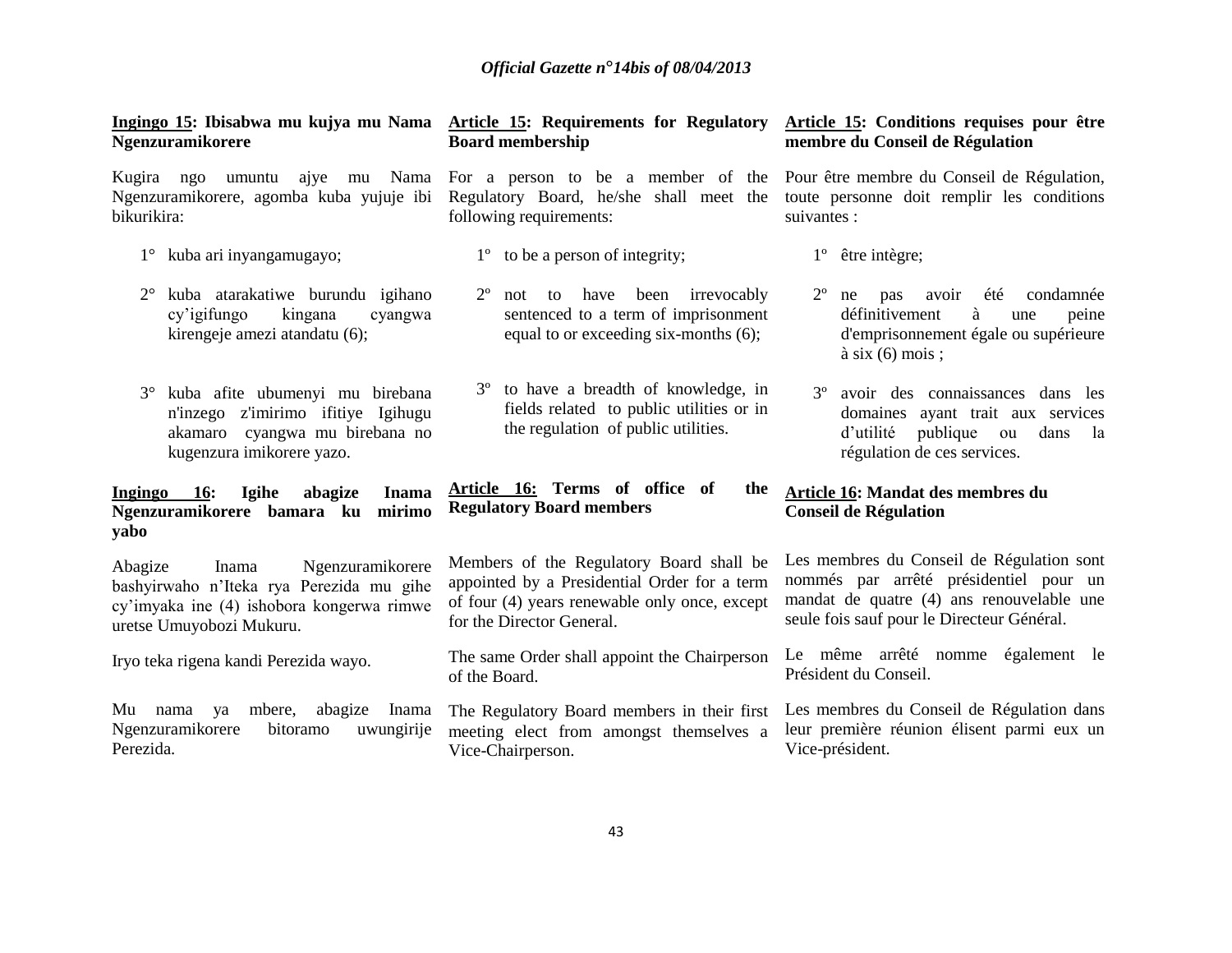**Article 17: Incompatibilities with the** 

**membership of the Regulatory Board**

activities:

|  |  | Ingingo ya 17: Ibitabangikanywa no kuba |  |
|--|--|-----------------------------------------|--|
|  |  | umwe mu bagize Inama Ngenzuramikorere   |  |

kubangikanya imirimo ye n'ibi bikurikira:

- 1° kuba umwe mu bayobozi cyangwa abakozi bakuru b'ikigo cyigenga gifitanye isano mu buryo ubwo ari bwo bwose n'inzego z'imirimo ifitiye Igihugu akamaro zigengwa n'iri tegeko cyangwa kuba bakorana nacyo;
- 2° kuba, we ubwe cyangwa abagize umuryango we kugeza ku rwego rwa mbere, bafite imigabane cyangwa inyungu mu bucuruzi bw'urwego rw'imirimo ifitiye Igihugu akamaro;
- 3° kuba yarabaye umukozi w'ubuyobozi bw'urwego rw'imirimo ifitiye Igihugu akamaro mu myaka itatu (3) ibanziriza igihe yagiriwe umwe mu bagize Inama Ngenzuramikorere;
- 4° gukora umurimo uwo ari wo wose wabangamira imikorere ya RURA.

Ugize Inama Ngenzuramikorere ntashobora The membership of the Regulatory Board shall be incompatible with the following

- 1° being associated with, holding a managerial post or a senior office in any private organisation pertained, in one way or another, to public utilities governed by this Law;
- 2° holding shares or interests in a business of public utilities either by himself/herself or his/her first degree relatives;
- 3° having served as a public utility manager for three (3) years preceding his/her appointment to the Regulatory Board;
- 4° carrying out any activity whatsoever likely to hamper the functioning of RURA.

**Article 17 : Incompatibilités avec la fonction de membre du Conseil de Régulation**

La fonction de membre du Conseil de Régulation est incompatible avec les activités suivantes:

- 1° exercer une fonction de directeur ou de cadre supérieur dans une institution privée ayant un lien quelconque avec les services d'utilité publique régis par la présente loi ou en être collaborateur;
- 2° avoir des actions ou intérêts commerciaux dans un service d'utilité publique soit par lui-même, soit par les membres de sa famille au premier degré ;
- 3° avoir occupé un poste de direction d'un service d'utilité publique au cours des trois (3) ans précédant sa nomination au Conseil de Régulation;
- 4° exercer toute activité susceptible d'entraver le fonctionnement du RURA.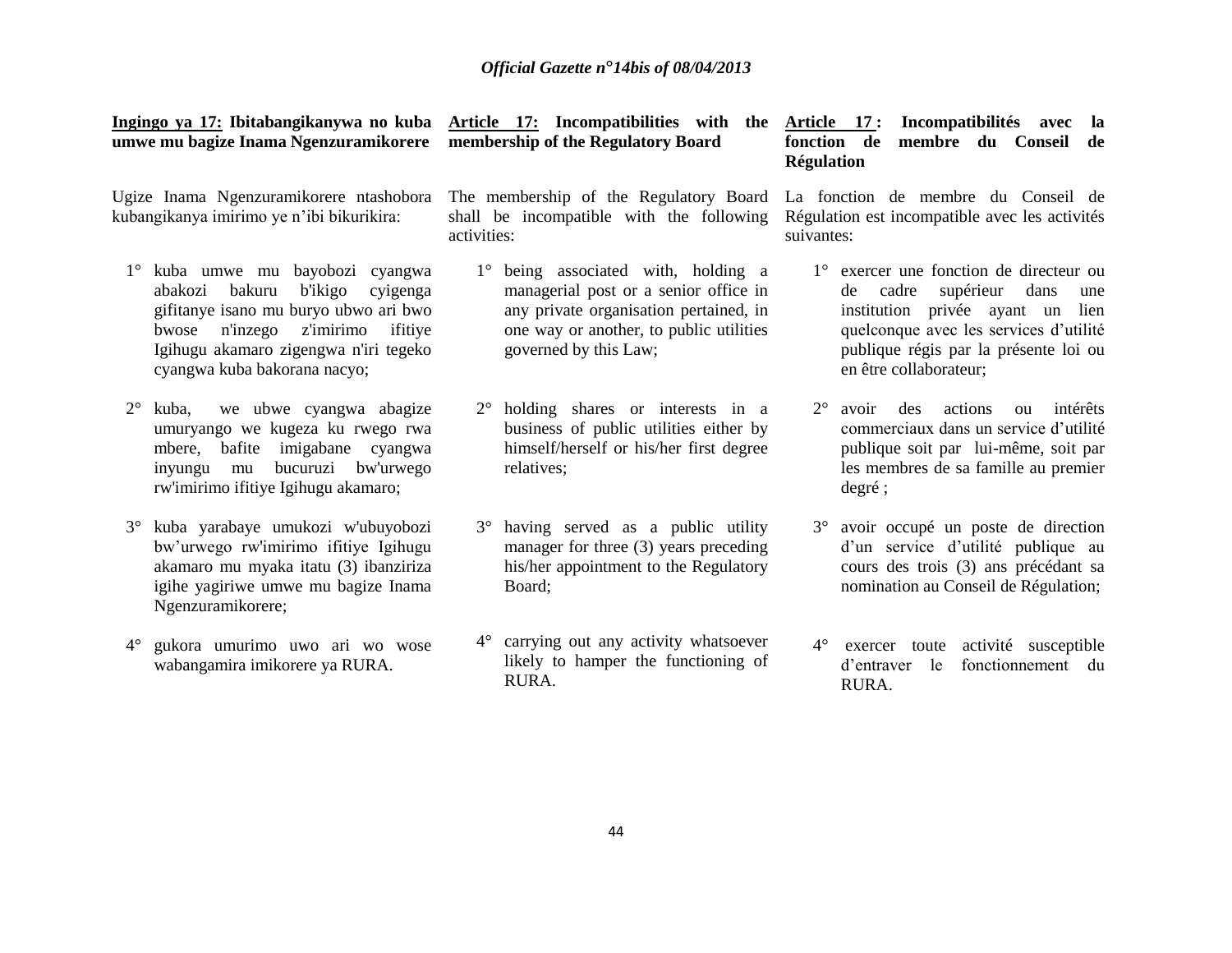|             | Ngenzuramikorere                                                                                                                              |             | Ingingo ya 18: Impamvu zo kuva mu Nama Article 18: Reasons for termination of<br><b>Regulatory Board membership</b>            | Régulation  | Article 18: Raisons occasionnant la perte de<br>la qualité de membre du Conseil de                                                          |
|-------------|-----------------------------------------------------------------------------------------------------------------------------------------------|-------------|--------------------------------------------------------------------------------------------------------------------------------|-------------|---------------------------------------------------------------------------------------------------------------------------------------------|
|             | Ugize Inama Ngenzuramikorere ava muri uwo<br>mwanya bitewe n'impamvu zikurikira:                                                              |             | The Regulatory Board member shall terminate<br>his/her duties due to the following reasons:                                    |             | Le membre du Conseil de Régulation quitte<br>ses fonctions suite aux raisons suivantes :                                                    |
| $1^{\circ}$ | manda ye irangiye;                                                                                                                            |             | 1° end of his/her term of office;                                                                                              |             | $1^\circ$ fin de son mandat;                                                                                                                |
| $2^{\circ}$ | yeguye akoresheje inyandiko;                                                                                                                  | $2^{\circ}$ | resignation in writing;                                                                                                        | $2^{\circ}$ | démission présentée par écrit;                                                                                                              |
| $3^\circ$   | atagishoboye gukora imirimo ye<br>kubera<br>ubumuga<br>bw'umubiri<br>cyangwa uburwayi bwo mu mutwe,<br>byemejwe na muganga wemewe na<br>Leta; | $3^\circ$   | incapacity due to physical or mental<br>illness as certified by an authorised<br>medical doctor;                               | $3^{\circ}$ | incapacité causée par l'insuffisance<br>physique ou mentale attestée par un<br>médecin agréé;                                               |
| $4^{\circ}$ | akatiwe burundu igihano cy'igifungo<br>kingana cyangwa kirengeje amezi<br>atandatu (6) nta subikagihano;                                      | $4^{\circ}$ | irrevocable sentence to a term of<br>imprisonment equal to or exceeding<br>six-months (6) with no suspension of<br>sentence;   | $4^{\circ}$ | condamnation définitive à une peine<br>d'emprisonnement<br>égale<br>ou<br>supérieure à six (6) mois sans sursis;                            |
| $5^{\circ}$ | asibye inama inshuro eshatu (3)<br>zikurikirana mu mwaka umwe nta<br>mpamvu zifite ishingiro;                                                 | $5^{\circ}$ | three (3) consecutive absences from<br>the Board meetings within period of<br>one (1) year with no valid reasons;              |             | $5^{\circ}$ trois (3) absences successives aux<br>réunions du Conseil de Régulation<br>pendant une période d'un an sans<br>motifs valables; |
| $6^{\circ}$ | bigaragaye<br>ko<br>atacyujuje<br>ibyashingiweho ashyirwa mu Nama<br>Ngenzuramikorere;                                                        | $6^{\circ}$ | in the event that he/she no longer<br>meets the requirements considered for<br>his/her appointment to the Regulatory<br>Board; | $6^{\circ}$ | s'il avère qu'il ne remplit plus les<br>conditions requises considérées lors<br>de sa nomination au Conseil de<br>Régulation;               |
|             | imyitwarire<br>agaragaje<br>itajyanye<br>n'inshingano ze;                                                                                     |             | display of conduct incompatible with<br>his/her duties;                                                                        | $7^\circ$   | manifestation<br>de<br>conduite<br>incompatible à sa fonction;                                                                              |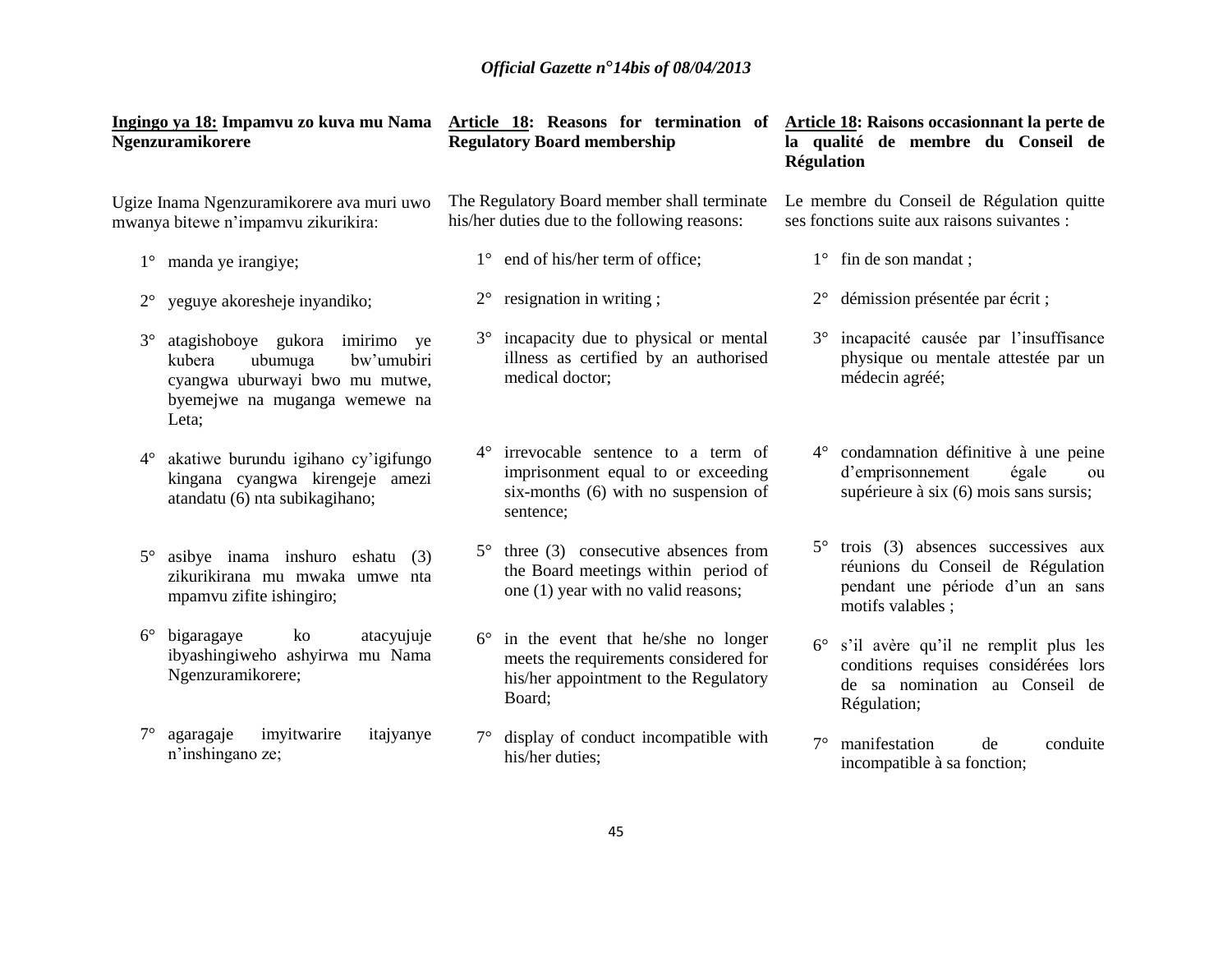- 8° abangamira imikorere ya RURA;
- 9° ahamwe n'icyaha cya jenoside cyangwa icy'ingengabitekerezo yayo;

 $10^{\circ}$  apfuye.

#### **Ingingo ya 19 : Inshingano z'Inama Ngenzuramikorere**

zikurikira :

- 1° kugira uruhare mu ishyirwaho ry'umurongo rusange wa politiki ya RURA kandi igakurikirana ishyirwa mu bikorwa ryayo;
- 2° kugena icyerekezo rusange cya RURA no gukurikirana uko cyubahirizwa;
- 3° kwemeza ingengo y'imari ya buri mwaka ya RURA na gahunda y'ibikorwa;
- 4° kwemeza raporo ya buri mwaka y'imikoreshereze y'imari mu mwaka uheruka;
- 5° kwemeza amategeko agenga abakozi, ibyo bagenerwa, imiterere y'imishahara, amategeko ngengamikorere, n'imbonerahamwe y'inzego z'imirimo bya RURA;
- 8° hampering the smooth functioning of RURA;
- 9° when he/she is guilty of the crime of genocide or genocide ideology;

10° death.

#### Article 19: **Responsibilities** of **Regulatory Board**

following responsibilities:

- 1º to participate in developing RURA general policy and monitor its implementation;
- 2º to determine the general vision of RURA and ensure its implementation;
- 3º to approve RURA's annual budget and action plan;
- 4º to approve annual financial statements for the previous financial year;
- 5º to adopt the staff statutes, their emoluments, their wage structure, the internal rules and the organisational structure for RURA;
- 8° entrave au bon fonctionnement du RURA;
- 9° s'il est reconnu coupable du crime de génocide ou d'idéologie du génocide;  $10^{\circ}$  décès.

#### **Article 19 : Attributions du Conseil de Régulation**

Inshingano z'Inama Ngenzuramikorere ni izi The Regulatory Board shall have the Le Conseil de Régulation a les attributions suivantes:

- 1º participer à l'élaboration des orientations générales de la politique du RURA et en assurer la mise en œuvre;
- 2º déterminer la vision globale du RURA et assurer sa mise en œuvre;
- 3º approuver le budget annuel et le plan d'action du RURA;
- 4º approuver les états financiers annuels de l'exercice précédent;
- 5º adopter le statut du personnel, leurs avantages, la structure salariale, le règlement d'ordre intérieur et le cadre organique du RURA;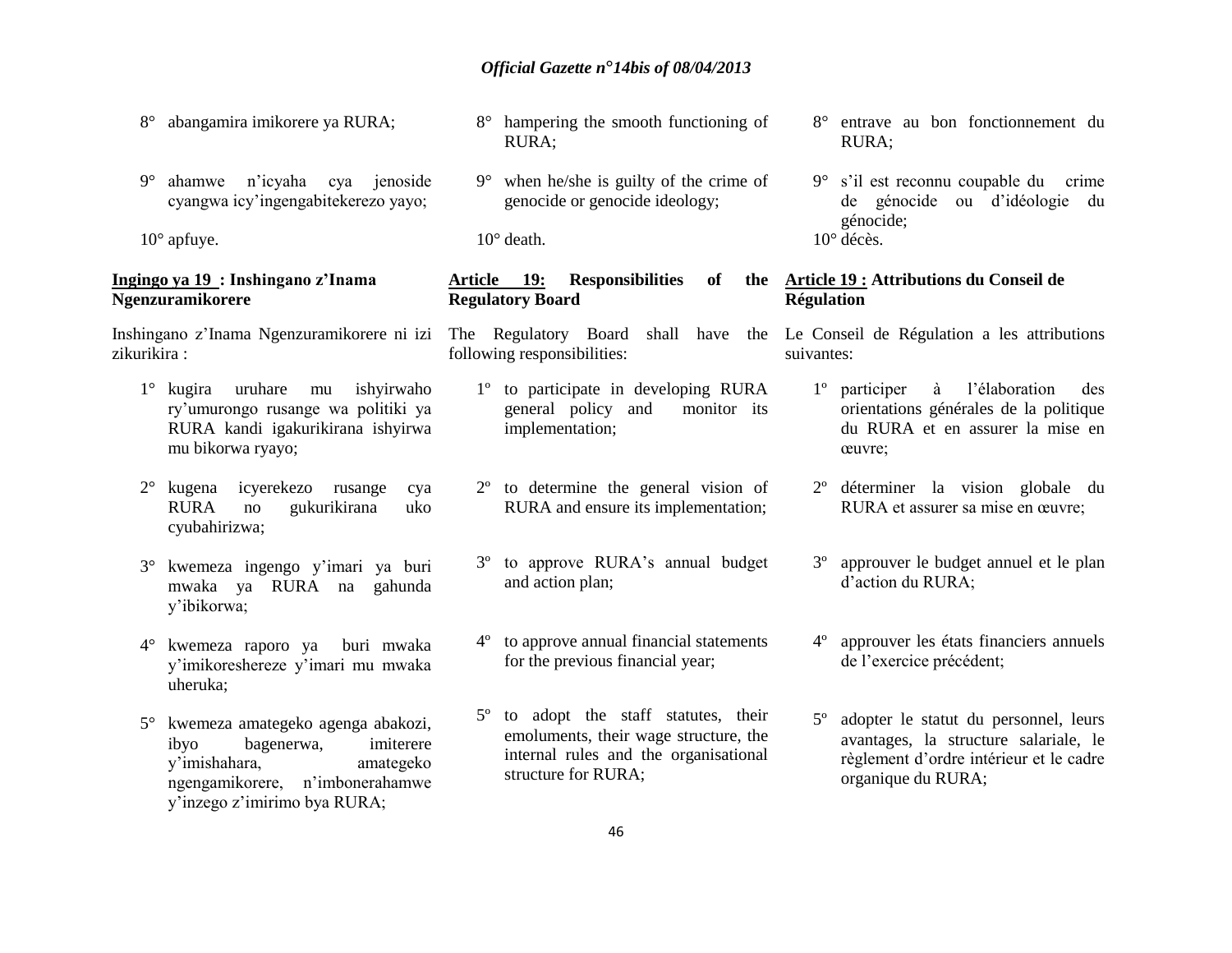- 6° kugena inshingano z'abakozi ba RURA, uburyo bakora imirimo yabo, kubashyira mu mirimo ibisabwe n'Umuyobozi Mukuru;
- 7° gusuzuma imikorere ya RURA hashingiwe kuri gahunda n'ingengo y'imari yayo;
- 8° gufata icyemezo cyo kwakira, kugura, gutanga cyangwa kugurisha imitungo yimukanwa cyangwa itimukanwa ndetse no ku ikoreshwa ry'umutungo wa RURA;
- 9° kwemeza raporo ya buri mwaka y'ibikorwa bya RURA mbere y'uko ishyikirizwa urwego ruyireberera.

# **Ngenzuramikorere**

Inama Ngenzuramikorere ifite ububasha bukurikira:

- 1º gushyiraho amabwiriza rusange n'imirongo ngenderwaho hakurikijwe amategeko ariho;
- 2º gushyiraho, igihe icyo ari cyo cyose, ibiciro, amafaranga asabwa cyangwa yishyurwa arebana n'ihuzwa
- 6º to determine the job descriptions of RURA employees, set related terms and conditions of employment and appoint staff members based on the recommendation of the Director General;
- 7º to evaluate the performance of the RURA based on its action plan and budget;
- 8º to decide on receiving, buying, giving away or selling movable or immovable property and on the use of RURA's property;
- 9º to approve the annual activity report of RURA before its submission to the supervisory authority.

# **Ingingo ya 20 : Ububasha bw'Inama Article 20: Powers of the Regulatory Board**

Regulatory Board shall have the following powers:

- 1º to set up the general regulations and directives in accordance with the laws in force;
- 2º to determine at any time tariffs, charges related to networks interconnection or infrastructure
- 6º déterminer les attributions des membres du personnel du RURA, les modalités d'exercice de leurs attributions et décider de leur nomination sur base des recommandations du Directeur Général;
- évaluer la performance du RURA par rapport à son plan d'action et son budget;
- 8º décider de l'acquisition, l'achat, la donation ou la vente des biens mobiliers ou immobiliers et de l'utilisation du patrimoine du RURA;
- 9º approuver le rapport annuel d'activités du RURA avant de le transmettre à l'organe de tutelle.

#### **Article 20: Compétence du Conseil de Régulation**

Le Conseil de Régulation a les compétences suivantes:

- 1º édicter les règlements et les directives, conformément à la législation en vigueur;
- 2º fixer à tout moment les tarifs, les frais requis ou à payer relatifs à l'interconnexion des réseaux ou des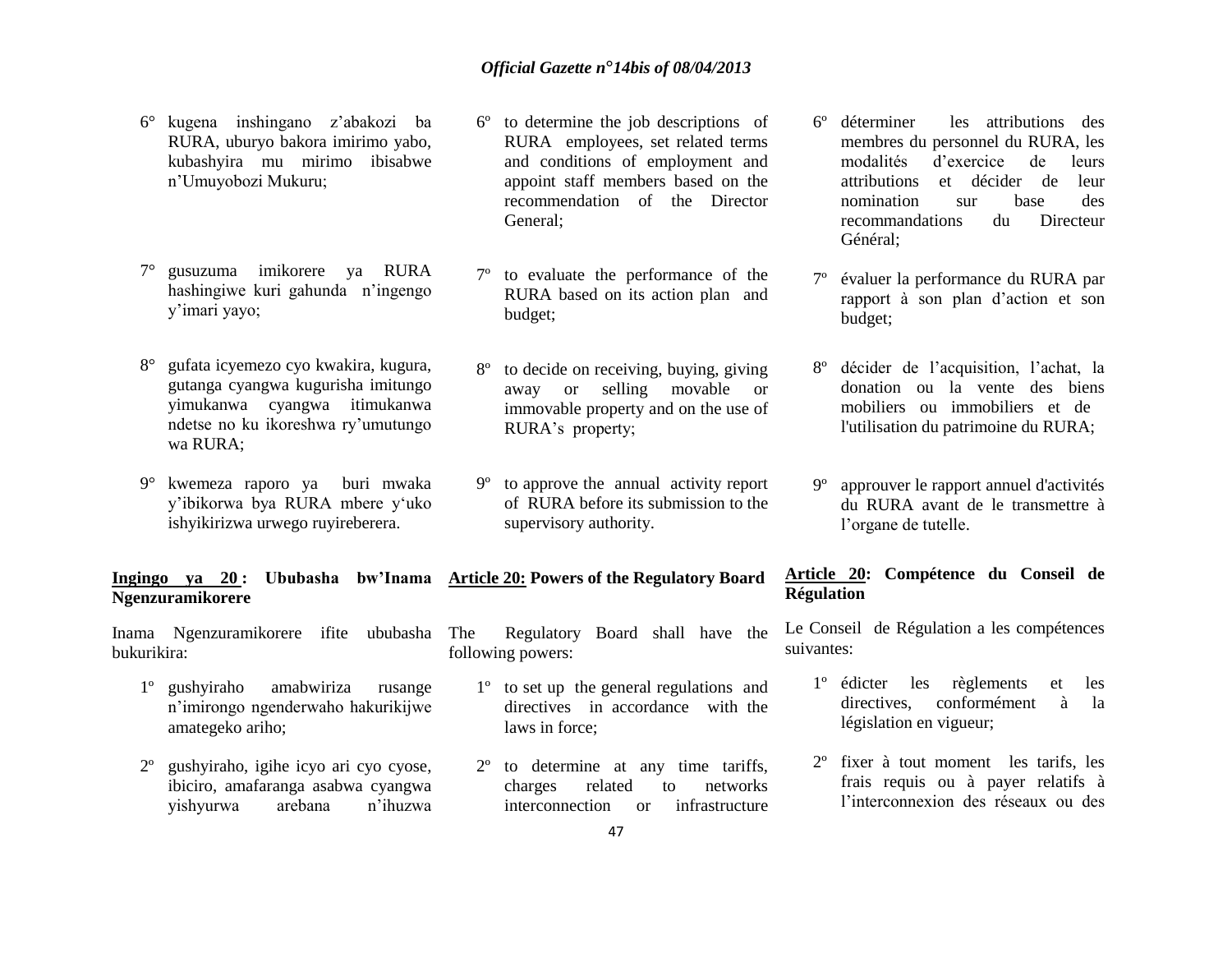ry'imiyoboro cyangwa gusangira ibikorwaremezo kw'abacuruza imiyoboro cyangwa abatanga serivisi zigenzurwa;

- 3º gufata icyemezo icyo aricyo cyose kijyanye n'igenzura ry'imirimo ifitiye Igihugu akamaro, cyane cyane<br>ibyemezo byerekeye itangwa. byerekeye itangwa, ihagarikwa cyangwa ikurwaho ry'uruhushya;
- 4º gutanga ibihano byo mu rwego rw'ubutegetsi iyo hatubahirijwe amategeko n'amabwiriza cyangwa ibikubiye mu mpushya, n'ibindi byemejwe;
- 5º gufata ibyemezo ku mpaka yashyikirijwe;
- 6º kunga igihe ibisabwe n'abafitanye amakimbirane.

Inama Ngenzuramikorere ishobora guha The Regulatory Board may delegate some of Umuyobozi Mukuru bumwe mu bubasha its powers referred to above to the Director bumaze kuvugwa haruguru kugira ngo RURA General in order for RURA to fulfil its igere ku nshingano zayo.

#### **Ingingo ya 21: Ibisabwa Inama Ngenzuramikorere**

Inama Ngenzuramikorere igomba:

shared by public utilities providers;

- 3º to take any decision pertaining to the regulation of public utilities, particularly any decisions relating to the granting, suspension and withdrawal of a license, authorization or permit;
- 4º to take administrative sanctions in case of violation of legal and regulatory provisions or of the contents of permits, licenses, authorization and other directives;
- 5º to take decisions on any disputes referred to it;
- 6º to conciliate, upon request of parties in dispute.

missions.

#### **Article 21: Requirements for the Regulatory Board**

The Regulatory Board is required to:

infrastructures partagés par les fournisseurs de services d'utilité publique;

- prendre toute décision relative à la régulation des services d'utilité publique, en particulier toute décision concernant l'octroi, la suspension et le retrait de licence, d'autorisation ou de permis;
- 4º prendre des sanctions administratives en cas de violation des dispositions légales et réglementaires ou du contenu des permis, licences et autorisations et autres directives;
- 5º prendre des décisions sur les différends lui soumis;
- 6º procéder à la conciliation sur demande des parties en conflit.

Le Conseil de Régulation peut déléguer certains des pouvoirs cités ci-haut au Directeur Général afin que RURA accomplisse ses missions.

### **Article 21: Exigences au Conseil de Régulation**

Le Conseil de Régulation doit: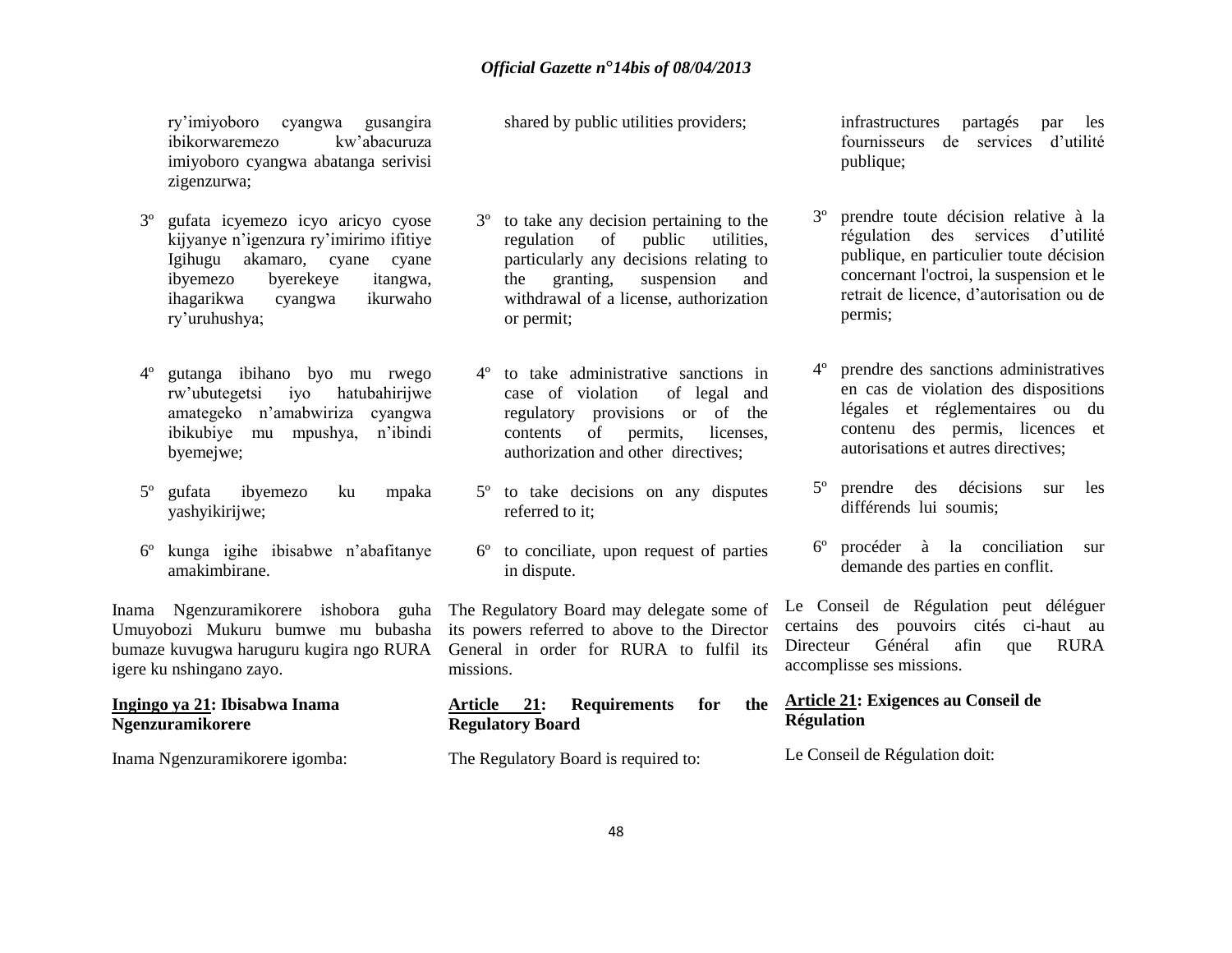- 1º guteza imbere inyungu z'abafatabuguzi n'abashobora kuba bakenera ibintu cyangwa serivisi zitangwa n'inzego zimwe z'imirimo ifitiye Igihugu akamaro, baba abantu ubwabo, imiryango cyangwa inzego, hitabwa ku giciro, ubwiza bw'ibintu n'ubw'imirimo ikorwa, kandi igihe bishoboka ibyo ibintu n'imirimo bikaba mu bice by'ingeri zinyuranye,<br>ibvo bigakorwa hatirengagiiwe ibyo bigakorwa inyungu z'abatanga serivisi;
- 2º kuzirikana umutekano wa Repubulika y'u Rwanda no kurengera Igihugu igihe ifata ibyemezo bireba inzego zimwe z'imirimo ifitiye Igihugu akamaro;
- 3º kuzuza muri rusange no mu buryo bwihariye mu mitunganyirize y'inzego zimwe z'imirimo ifitiye Igihugu akamaro, inshingano ihabwa n'amategeko yashyizweho hakurikijwe buri murimo ukorwa ufitiye Igihugu akamaro n'akazi kose k'ubuyobozi kajyana n'izi nshingano;
- 4º kurengera ibidukikije, kwita ku mutungo kamere kimwe no kuzirikana ubuzima n'umutekano w'abakoresha izo serivisi;
- 5º kugira inama abakora imirimo ifitiye Igihugu akamaro hagamijwe gukomeza kuyikora neza.
- 1º promote the interests of subscribers and potential users who require goods and services provided by public utilities, whether by natural persons or legal entities, in respect of the price and quality of goods and services, and where appropriate, to ensure the variety of those goods and services, taking into consideration the interest of service providers;
- 2º have due regard to the security of the Republic of Rwanda and protection of the country when making decisions concerning public utilities;
- carry out the general and specific regulatory duties laid down by relevant legislation in respect of each public utility and any administrative function associated with these duties;
- 4º preserve and protect the environment, the conservation of natural resources and the health and safety of services users;
- advise public utility providers with the aim of ensuring improvement in the service delivery.
- 1º promouvoir les intérêts des clients et autres utilisateurs potentiels des biens et services fournis par les services d'utilité publique, qu'il s'agisse des personnes physiques ou morales, dans le respect du prix et de la qualité des biens et services fournis et dans la mesure du possible, s'assurer de la variété de ces biens et services offerts, tout en tenant compte des intérêts des fournisseurs de services;
- 2º tenir compte de la sécurité de la République du Rwanda et de la protection du pays lors de la prise des décisions concernant les services d'utilité publique;
- 3º accomplir les fonctions de régulation de manière générale et de manière particulière telles que déterminées par les lois sectorielles de chaque service d'utilité publique et toute responsabilité administrative en rapport avec ces fonctions;
- 4º préserver et protéger l'environnement et la conservation des ressources naturelles ainsi que la santé et la sécurité des utilisateurs des services;
- 5º donner des conseils aux fournisseurs des services d'utilité publique dans le but d'améliorer la prestation des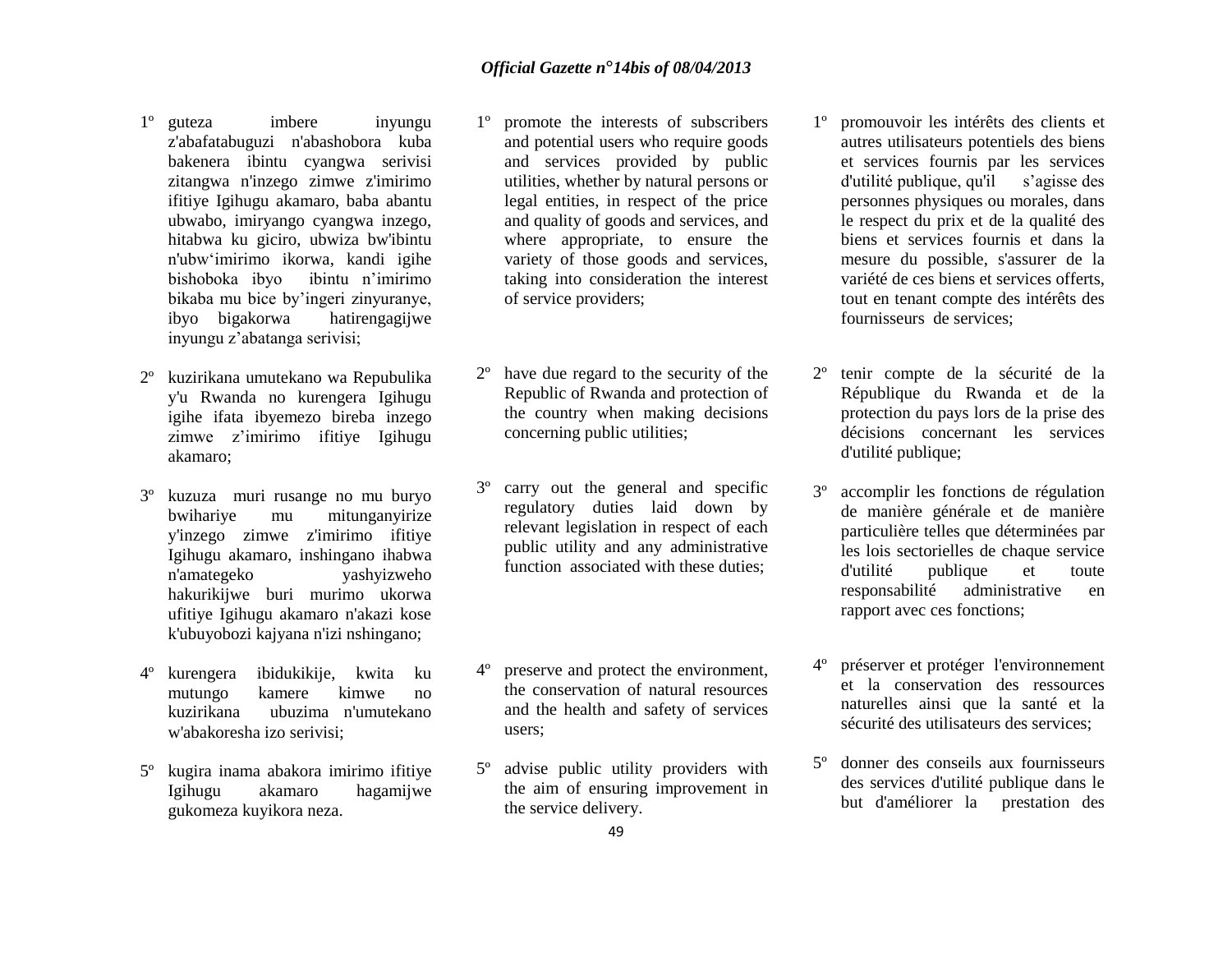Inama Ngenzuramikorere ikora buri gihe mu bwigenge, mu mucyo, kandi nta vangura iryo ari ryo ryose mu kurangiza ibikorwa byayo.

#### **Ingingo ya 22: Itumizwa ry'inama z'Inama Ngenzuramikorere**

Inama y'Inama Ngenzuramikorere isanzwe iterana rimwe mu kwezi itumijwe na Perezida wayo cyangwa umwungirije igihe Perezida adahari.

Inama idasanzwe itumizwa mu nyandiko na Perezida cyangwa umwungirije iyo Perezida adahari, babyibwirije cyangwa bisabwe n'Urwego rureberera RURA, cyangwa bibiri bya gatatu (2/3) by'abayigize cyangwa n'Umuyobozi Mukuru wa RURA.

#### **Ingingo ya 23: Kumenyesha inama y'Inama Ngenzuramikorere**

Inama y'Inama Ngenzuramikorere itumizwa hakoreshejwe imenyesha ryanditse nibura iminsi irindwi (7) mbere y'uko inama iterana, keretse iyo abagize Inama bose bemeye imenyesha ribangutse. Imenyesha rigomba kuvuga kandi igihe, itariki, ahantu inama izabera n'ibiri ku murongo w'ibizigwa muri iyo nama.

The Regulatory Board shall always act in an independent, transparent and objective manner, and without discrimination when carrying out its activities.

### **Article 22: Convening Regulatory Board meetings**

The ordinary meeting of the Regulatory Board shall be held once in a month upon invitation by the Chairperson or the Vice- Chairperson where the Chairperson is absent.

The extraordinary meeting shall be convened in writing by the Chairperson or the Vice-Chairperson where the Chairperson is absent, upon their own initiative or upon proposal by the supervising authority or, by two-thirds (2/3) of the members of the Regulatory Board or by the Director General of RURA.

#### **Article 23: Notification of Regulatory Board meeting**

The meeting of the Regulatory Board is convened through a written notification at least seven (7) days before the date of the meeting except if all members accept an emergency notification. The notification must also state the time, date, location and agenda of the meeting.

services d'utilité publique.

Le Conseil de Régulation agit en tout temps d'une manière indépendante, transparente et objective, sans discrimination aucune dans l'exécution de ses activités.

#### **Article 22: Convocation des réunions du Conseil de Régulation**

La réunion ordinaire du Conseil de Régulation se tient une fois par mois sur convocation du Président ou du Vice-Président en cas d'absence du Président.

La réunion extraordinaire est convoquée par écrit par le Président ou par le Vice- Président en cas d'absence du Président, de leur propre initiative ou à la demande de l'organe de tutelle, ou des deux tiers (2/3) des membres du Conseil de Régulation ou du Directeur Général du RURA.

#### **Article 23: Notification de la réunion du Conseil de Régulation**

La réunion du Conseil de Régulation est convoquée par notification écrite au moins sept (7) jours avant la tenue de la réunion sauf si tous les membres du Conseil acceptent la notification d'urgence. La notification doit également mentionner l'heure, la date, le lieu et l'ordre du jour de la réunion.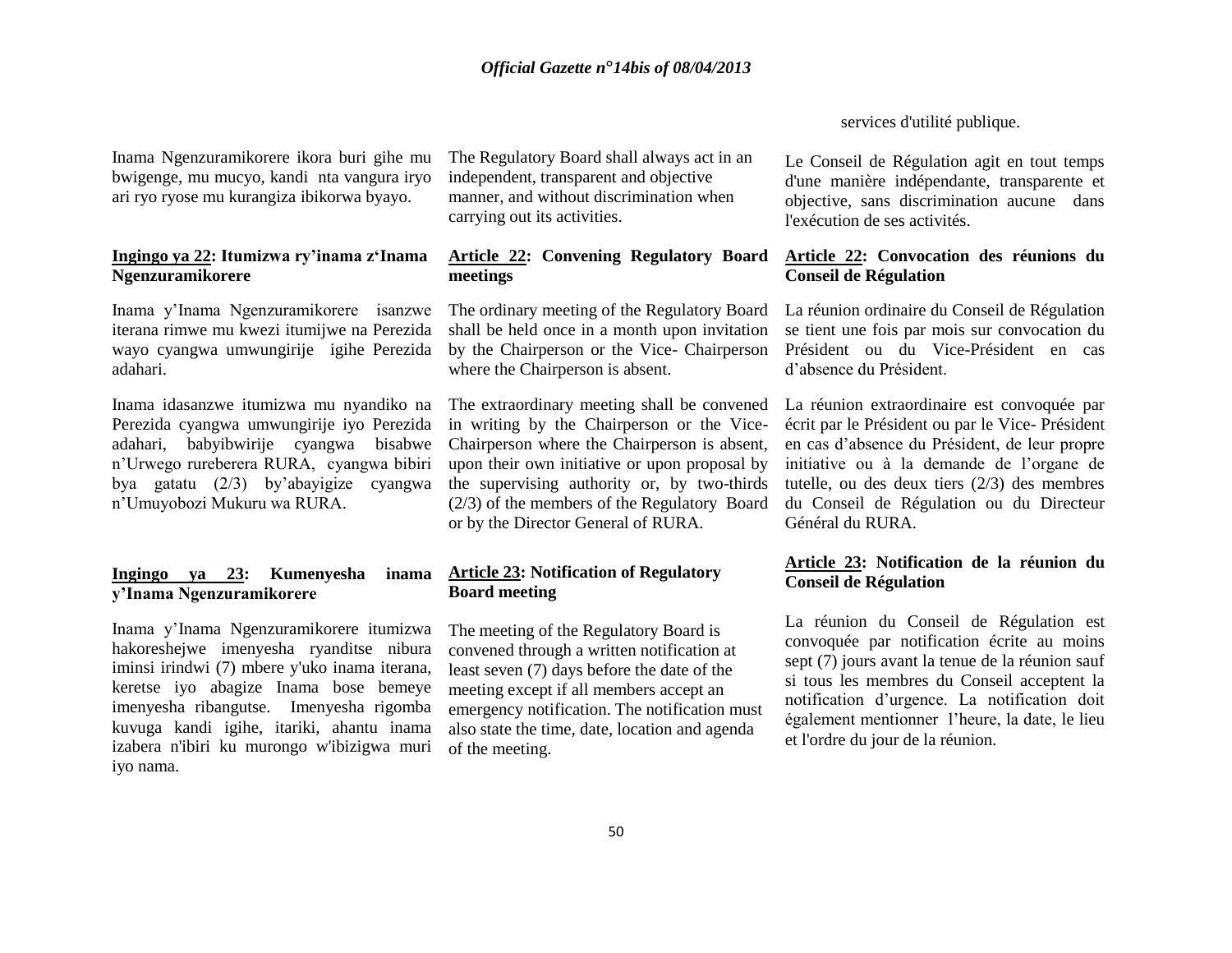| Ingingo ya 24: Iterana ry'inama y'Inama<br><b>Ngenzuramikorere</b>                                                                                                                                                 | <b>Article 24: Holding of the Regulatory</b><br><b>Board meeting</b>                                                                                                                                                                   | Article 24: Tenue de la réunion du Conseil<br>de Régulation                                                                                                                                                          |
|--------------------------------------------------------------------------------------------------------------------------------------------------------------------------------------------------------------------|----------------------------------------------------------------------------------------------------------------------------------------------------------------------------------------------------------------------------------------|----------------------------------------------------------------------------------------------------------------------------------------------------------------------------------------------------------------------|
| Kugira ngo inama y'Inama Ngenzuramikorere<br>iterane, hagomba kuboneka nibura abayigize<br>batanu (5). Inama y'Inama Ngenzuramikorere<br>iyoborwa na Perezida wayo<br>cyangwa<br>umwungirije iyo Perezida adahari. | The required quorum for a Regulatory Board<br>meeting shall be at least five (5) members.<br>The Regulatory Board meeting shall be<br>chaired by the Chairperson or the Vice-<br>Chairperson in case of absence of the<br>Chairperson. | Le quorum requis pour la réunion du Conseil<br>de Régulation est de cinq (5) membres. La<br>réunion du Conseil de Régulation est présidée<br>par le Président ou le Vice-Président en cas<br>d'absence du Président. |
| Iyo Perezida w'Inama<br>Ngenzuramikorere<br>n'umwungirije<br>bombi<br>badahari,<br>inama<br>iyoborwa n'umukuru mu myaka akungirizwa<br>n'umuto mu myaka.                                                           | In the absence of the Chairperson and the<br>Vice-Chairperson, the meeting shall be<br>chaired by the eldest member and deputized<br>by the youngest.                                                                                  | En cas d'absence du Président et du Vice-<br>Président, la réunion est présidée par un<br>membre plus âgé et secondé par le plus jeune.                                                                              |
| Mu ngingo Inama Ngenzuramikorere isuzuma<br>mu gihembwe cya mbere cy'umwaka, harimo<br>kwemeza raporo y'ibikorwa n'imikoreshereze<br>y'umutungo by'umwaka urangiye.                                                | Items to be considered by the Regulatory<br>Board in the first quarter of the year shall<br>include approval of the activity report and the<br>use of property in the previous year.                                                   | Les points à examiner par le Conseil de<br>Régulation au premier trimestre comprennent<br>l'approbation<br>du<br>notamment<br>rapport<br>d'activités et de gestion du patrimoine pour<br>l'exercice précédent.       |
| Mu byo yigaho mu gihembwe cya gatatu<br>harimo gusuzuma umushinga w'ingengo<br>y'imari na gahunda y'ibikorwa by'umwaka<br>ukurikira.                                                                               | Items to be considered in the third quarter<br>shall include the draft annual budget and the<br>plan of action for the following year.                                                                                                 | Les points à examiner au cours du troisième<br>trimestre comprennent notamment le projet du<br>budget et du plan d'action pour l'exercice<br>suivant.                                                                |
| Ingingo ya 25: Ibigenerwa abagize Inama<br>Ngenzuramikorere bitabiriye inama                                                                                                                                       | Article 25: Sitting allowances for the<br><b>Regulatory Board members</b>                                                                                                                                                              | Article 25: Jetons de présence des membres<br>du Conseil de Régulation                                                                                                                                               |
| Abagize Inama Ngenzuramikorere bitabiriye<br>inama z'Inama Ngenzuramikorere bahabwa<br>amafaranga agenwa n'iteka rya Perezida.                                                                                     | Members of the Regulatory Board present in<br>the meetings of the Regulatory Board shall be<br>entitled to sitting allowances determined by a<br>Presidential Order.                                                                   | Les membres du Conseil de Régulation<br>présents<br>réunions du Conseil de<br>aux<br>Régulation bénéficient de jetons de présence<br>dont le montant est déterminé par arrêté<br>présidentiel.                       |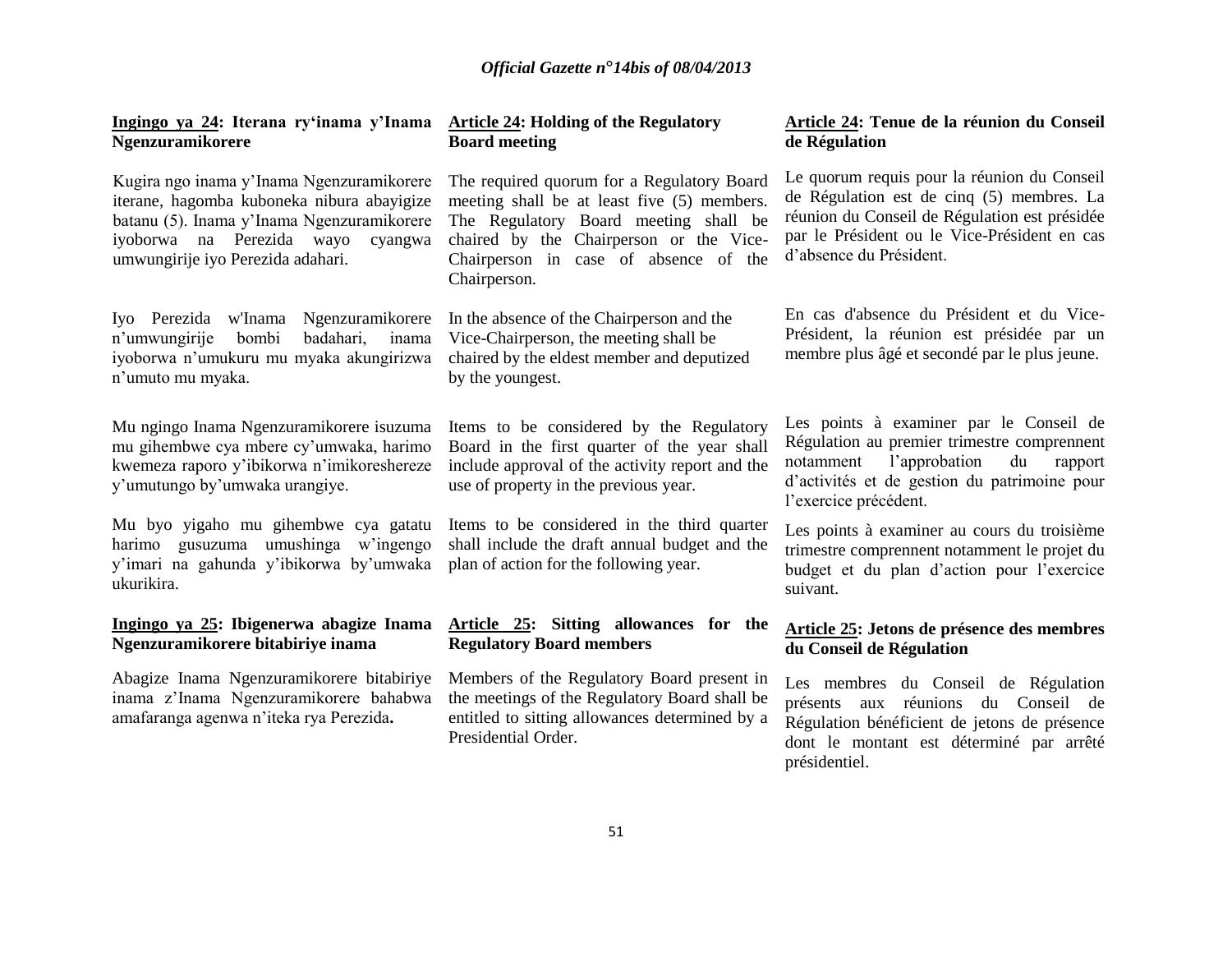#### **Ingingo ya 26: Kwiyambaza impuguke**

Inama Ngenzuramikorere ishobora gutumira mu nama yayo abantu bose ibona ko bashobora kuyungura inama ku ngingo iri ku murongo w'ibyigwa. Abo bantu batoranywa hakurikijwe ubuhanga bwihariye bafite ariko nta burenganzira bafite bwo gutora.

#### **Ingingo ya 27: Komisiyo z'Inama Ngenzuramikorere**

Inama Ngenzuramikorere ishobora gushyiraho za komisiyo zo gusesengura ikibazo icyo aricyo cyose kandi izo komisiyo zigashyikiriza raporo yazo Inama Ngenzuramikorere.

#### **Ingingo ya 28: Ubugishwanama**

Inama Ngenzuramikorere ishobora, ku bushake bwayo bwite cyangwa ibisabwe n'umwe mu ba Minisitiri bafite imirimo igenzurwa mu nshingano, kumugira inama cyangwa kumuha ibisobanuro ku kibazo kirebana n'inzego zimwe z'imirimo ifitiye igihugu akamaro.

Minisitiri ufite imirimo igenzurwa mu nshingano, agisha inama Inama Ngenzuramikorere ku birebana no kugena politiki y'urwego rw'imirimo ifitiye igihugu akamaro. Mu mikorere yayo, Inama Ngenzuramikorere izirikana uwo murimo yasabwe gukora kandi ikagira ijambo ku buryo iyo politiki ishyirwa mu bikorwa.

#### **Article 26: Request for experts**

The Regulatory Board may invite in its meetings any persons likely to give an advice on a given item on the agenda. Those persons shall be chosen for their specific skills but shall not have the right to vote.

#### **Article 27: Committees of the Regulatory Board**

The Regulatory Board may set up committees entrusted with analysing any issue in depth and report to the Regulatory Board.

#### **Article 28: Consultative duties**

The Regulatory Board may, upon its own initiative or upon request by a Minister in charge of regulated services, provide advice or informations to the Minister on any matter concerning the relevant public utility.

The Minister in charge of regulated services shall consult with the Regulatory Board concerning the formulation of the sector policy for public utilities. While discharging its duties, the Regulatory Board shall give due regard on having the right of opinion on the implementation of such policy.

#### **Article 26: Recours aux personnes ressources**

Le Conseil de Régulation peut inviter, à sa réunion, toutes personnes pouvant lui donner des avis sur un point inscrit à l'ordre du jour. Ces personnes sont choisies sur base de leur compétence particulière mais elles n'ont pas le droit de vote.

#### **Article 27: Commissions du Conseil de Régulation**

Le Conseil de Régulation peut créer des commissions pour analyser en profondeur n'importe quelle question et ces dernières donnent rapport au Conseil de Régulation.

#### **Article 28: Fonctions consultatives**

Le Conseil de Régulation peut, de sa propre initiative ou sur demande d'un Ministre ayant les services régulés dans ses attributions, donner des conseils ou des informations au Ministre sur une question concernant les services d'utilité publique.

Le Ministre ayant les services régulés dans ses attributions consulte le Conseil de Régulation en ce qui concerne l'élaboration de la politique sectorielle des services d'utilité publique. Dans l'accomplissement de ses activités, le Conseil de Régulation prend en considération cette tâche qui lui est confiée et a le droit d'opinion sur la mise en œuvre de cette politique.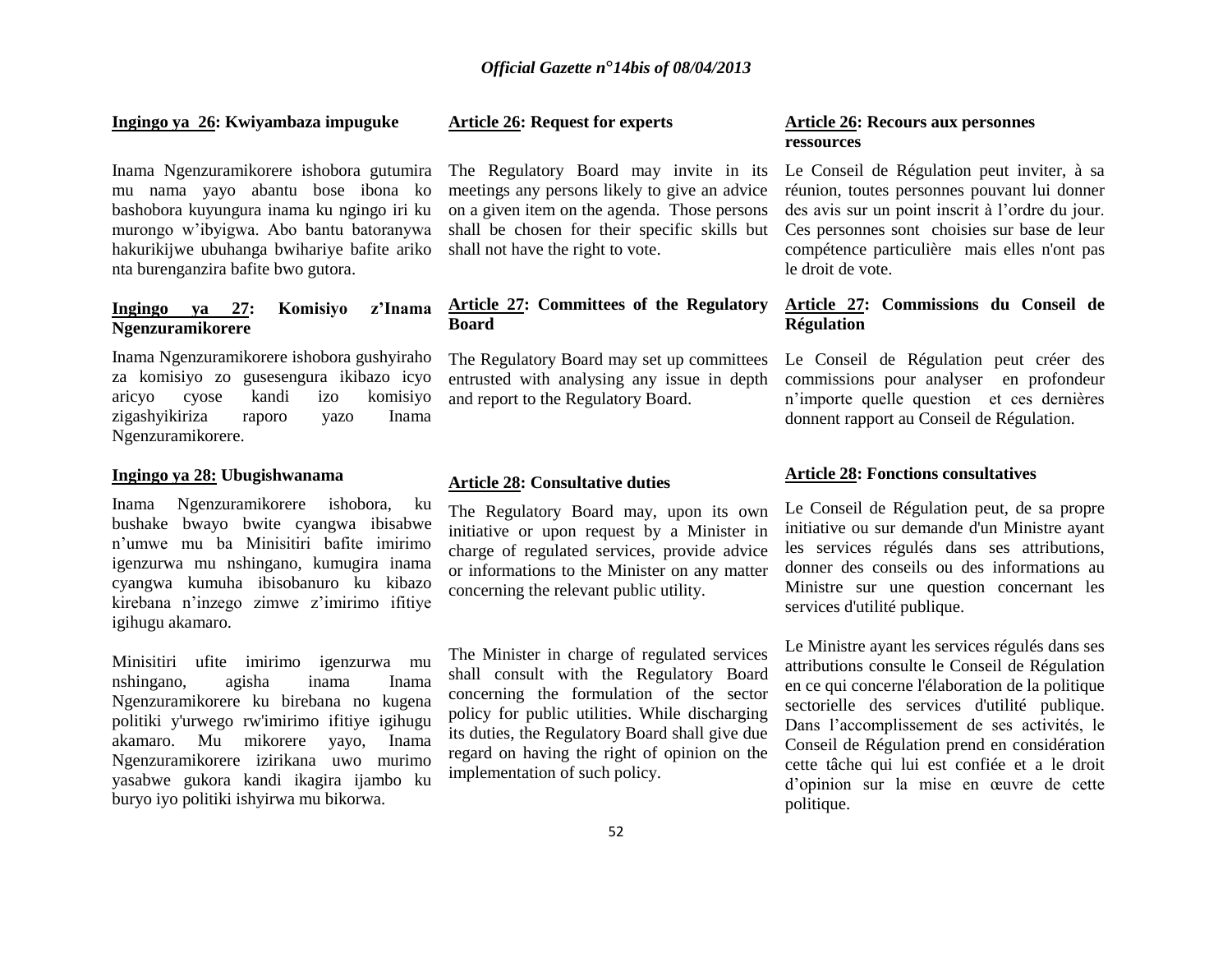#### **Ingingo ya 29: Ibyemezo by'Inama Ngenzuramikorere**

Nta cyemezo na kimwe cy'Inama No decision of the Regulatory Board can be Ngenzuramikorere gishobora gufatwa hatari abagize Inama Ngenzuramikorere nibura Regulatory Board are present. Decisions are batanu (5). Ibyemezo bifatwa hakurikijwe ubwiganze bw'amajwi y'abagize Inama Ngenzuramikorere baje mu nama. Iyo banganyije amajwi, ijwi rya Perezida ni ryo vote. rikemura impaka.

Abagize Inama Ngenzuramikorere ntibahagararirwa mu nama. Iyo hari impamvu ikomeye ituma batajya ahakorewe inama, bashobora gutanga ibitekerezo hakoreshejwe uburyo bukoresha ikoranabuhanga mu itumanaho hakurikijwe ibyemejwe n'Inama Ngenzuramikorere.

Inama ikirangira, abagize Inama Ngenzuramikorere bayitabiriye, bashyira umukono ku byemezo byafashwe, kandi bigashyikirizwa Urwego rureberera RURA.

Ntacyo Inama Ngenzuramikorere ishobora gukora cyangwa yasabwa gukora kibangamiye umutekano w'Igihugu cyangwa umubano n'ibindi bihugu.

#### **Article 29: Regulatory Board decisions**

taken unless at least five (5) members of the the Regulatory Board who are present. In case of a tie, the Chairperson shall have the casting

Members of the Regulatory Board shall not be represented in the meetings. In the case of unavoidable absence, members may give opinions by information and communication technology means, as approved by the Board.

Upon the closure of the meeting, Regulatory Board decisions shall be signed by the members present and shall be communicated to the supervisory organ of RURA.

The Regulatory Board shall not do anything or be required to do anything which is prejudicial to the national security or affect relations with foreign countries.

#### **Article 29: Décisions du Conseil de Régulation**

made by a majority of votes of members of Les décisions sont prises à la majorité des Aucune décision du Conseil de Régulation ne peut être prise sans la présence d'au moins cinq (5) membres du Conseil de Régulation. voix des membres présents. En cas d'égalité de voix, celle du Président est prépondérante.

> Les membres du Conseil de Régulation ne peuvent pas être représentés aux réunions. En cas d'absence inévitable, les membres peuvent émettre leurs avis au moyen des technologies de l'information et de la communication telles qu'approuvées par le Conseil de Régulation.

> A la clôture de la réunion, les décision du Conseil de Régulation sont signées par les membres du Conseil présents et sont communiquées à l'organe de tutelle du RURA.

> Le Conseil de Régulation ne doit rien faire et ne peut être sollicité à faire quoi que ce soit qui puisse porter atteinte à la sécurité nationale ou affecter les relations avec les autres pays.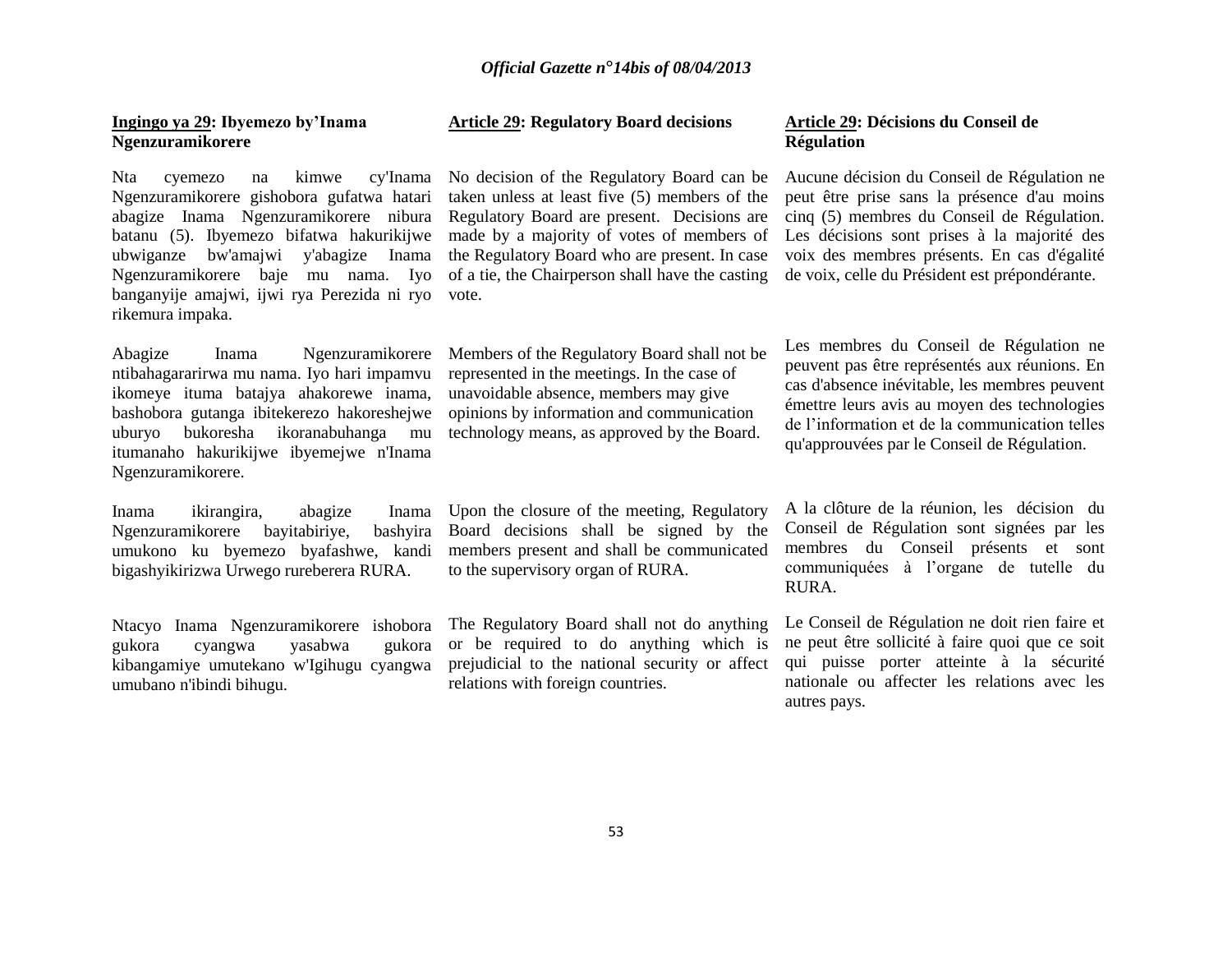#### **Ingingo ya 30: Ivanwaho ry'ibyemezo by'Inama Ngenzuramikorere**

Urwego rureberera RURA rufite ububasha The Supervising Organ of RURA has the bwo kuburizamo icyemezo cy'Inama Ngenzuramikorere gishobora kuba cyahungabanya umutekano w'u Rwanda cyangwa ikindi gihugu. Ariko kugira ngo rukoreshe ubwo bubasha, Urwego rureberera exercising this power, the Supervising Organ RURA rugomba kubanza kubisobanurira of RURA shall first provide explanations to Inama Ngenzuramikorere mu nama rwasabye the Regulatory Board in a meeting which it mu nyandiko ko iterana. Iyo Inama requested in writing to be convened. If the ngenzuramikorere ishatse ko icyemezo cyakomeza, Urwego rureberera RURA decision, the Supervising Organ shall nullify rukurizamo.

RURA ifite uburenganzira bwo kuregera RURA shall have right to seize the relevant inkiko zibifitiye ububasha n'icyemezo cyaburijwemo.

#### **Ingingo ya 31: Inyandikomvugo z'inama z'Inama Ngenzuramikorere**

Umuyobozi Mukuru wa RURA akaba n'umwanditsi w'Inama Ngenzuramikorere agira uburenganzira bwo gutora.

Inama y'Inama Ngenzuramikorere ikorerwa inyandikomvugo igasuzumwa kandi ikemezwa mu nama ikurikira. Umuyobozi w'Inama n'Umwanditsi wayo bashyira umukono ku nyandikomvugo n'imyanzuro by'Inama.

#### **Article 30: Nullification of the Regulatory Board decisions**

power to nullify any decision of the Regulatory Board if it appears that the security of Rwanda or of a foreign country may be adversely affected by it. However, in Regulatory Board insists upon executing the it.

ku bijyanye courts as far as the nullified decision is concerned.

#### **Article 31: Minutes of Regulatory Board meetings**

The Director General of RURA who is also the rapporteur to the Regulatory Board shall have voting rights.

The proceedings of the meeting of the Regulatory Board shall be recorded in minutes which will be considered and adopted in the next meeting of the Regulatory Board. The Chairperson of the meeting and its rapporteur shall sign the minutes and resolutions of the meeting.

#### **Article 30: Annulation des décisions du Conseil de Régulation**

L'Organe de tutelle du RURA a le pouvoir d'annuler une décision du Conseil de Régulation susceptible d'affecter la sécurité de la République du Rwanda ou d'un pays étranger. Toutefois, pour exercer ce pouvoir, l'Organe de tutelle du RURA doit d'abord donner des éclaircissements au Conseil de Régulation dans une réunion qu'il a demandé par écrit de convoquer. Si le Conseil de Régulation persiste dans sa décision, l'Organe de tutelle du RURA procède alors à son annulation.

RURA a droit de faire recours auprès des juridictions compétentes en ce qui concerne la décision annulée.

#### **Article 31: Procès verbaux des réunions du Conseil de Régulation**

Le Directeur Général du RURA qui est également le rapporteur du Conseil de Régulation a le droit de vote.

La réunion du Conseil de Régulation fait l'objet d'un procès verbal qui est examiné et adopté à la prochaine réunion. Le Président de la réunion et le rapporteur signent le procèsverbal et les résolutions de la réunion.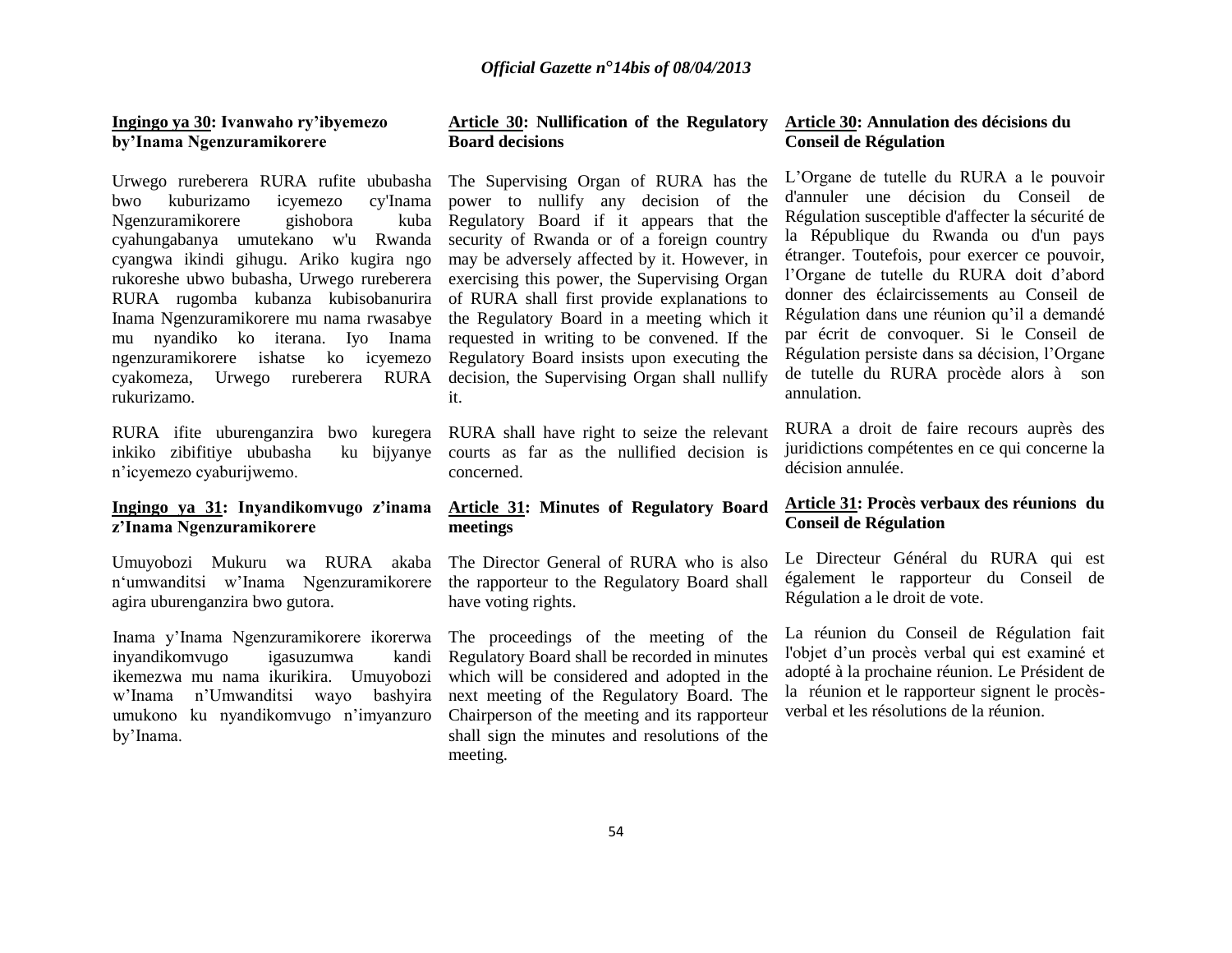| Icyiciro cya 2: Ubuyobozi Bukuru n'inzego<br>z'imirimo bya RURA                                                                                                                                                                                             | <b>Section 2: General</b><br><b>Directorate</b><br>and<br>departments of RURA                                                                                                                                                    | 2:<br><b>Direction</b><br>Générale<br>Section<br>et<br>départements du RURA                                                                                                                                                                                              |
|-------------------------------------------------------------------------------------------------------------------------------------------------------------------------------------------------------------------------------------------------------------|----------------------------------------------------------------------------------------------------------------------------------------------------------------------------------------------------------------------------------|--------------------------------------------------------------------------------------------------------------------------------------------------------------------------------------------------------------------------------------------------------------------------|
| Ingingo ya 32 : Ishyirwaho ry'Umuyobozi<br><b>Mukuru</b>                                                                                                                                                                                                    | Article 32: Appointment of the Director<br><b>General</b>                                                                                                                                                                        | <b>Article 32: Nomination du Directeur</b><br>Général                                                                                                                                                                                                                    |
| Umuyobozi Mukuru wa RURA ashyirwaho<br>n'Iteka rya Perezida.                                                                                                                                                                                                | The Director General of RURA shall be<br>appointed by a Presidential Order.                                                                                                                                                      | Le Directeur Général du RURA est nommé<br>par arrêté présidentiel.                                                                                                                                                                                                       |
| Manda y'Umuyobozi Mukuru wa RURA ni<br>imyaka itanu (5) ishobora kongerwa inshuro<br>imwe.                                                                                                                                                                  | The term of office of the Director General of<br>RURA shall be five (5) years renewable once.                                                                                                                                    | Le mandat du Directeur Général du RURA est<br>de cinq $(5)$ ans renouvelable une fois.                                                                                                                                                                                   |
| Ingingo ya 33: Ububasha n'inshingano<br>by'Umuyobozi Mukuru wa RURA                                                                                                                                                                                         | Article 33: Powers and responsibilities of<br>the Director General of RURA                                                                                                                                                       | Article 33: Pouvoir et attributions du<br>Directeur Général du RURA                                                                                                                                                                                                      |
| Umuyobozi Mukuru<br>wa RURA<br>afite<br>ububasha nshingwabikorwa. Ayobora kandi<br>agahuza ibikorwa bya buri munsi kandi<br>abazwa n'Inama Ngenzuramikorere ishyirwa<br>mu bikorwa ry'ibyemezo byayo.                                                       | The Director General of RURA shall be<br>entrusted with executive powers. He/she shall<br>coordinate and direct its daily activities and<br>shall be answerable to the Regulatory Board<br>on how its decisions are implemented. | Le Directeur Général du RURA est doté du<br>pouvoir exécutif. Il coordonne et dirige les<br>activités quotidiennes et doit rendre compte au<br>Conseil de Régulation de la mise en<br>application de ses décisions.                                                      |
| Inshingano z'ingenzi z'Umuyobozi Mukuru<br>wa RURA ni izi zikurikira:                                                                                                                                                                                       | The main responsibilities of the Director<br>General of RURA shall be the following:                                                                                                                                             | Les principales attributions du Directeur<br>Général du RURA sont les suivantes :                                                                                                                                                                                        |
| $1^{\circ}$<br>kugeza<br>ku<br>Nama<br>gutegura<br>no<br>Ngenzuramikorere<br>buri<br>gahunda<br>n'ibikorwa bigamije<br>imbere<br>guteza<br>RURA no kurangiza inshingano zayo;                                                                               | to initiate and present to the Regulatory<br>$1^{\circ}$<br>Board any plan and activities aimed at<br>promoting the development of RURA<br>and the achievement of its mission;                                                   | 1° initier et soumettre au Conseil de<br>Régulation toute planification et toutes les<br>activités destinées à promouvoir le<br>développement du RURA et à réaliser sa<br>mission;                                                                                       |
| gushyira mu bikorwa, gukurikirana no 2°<br>$2^{\circ}$<br>kureba<br>iyubahirizwa<br>rya<br>politiki<br>y'ubugenzuzi bwa RURA n'ibyemezo<br>byashyizweho<br>n'Inama<br>Ngenzuramikorere<br>hakurikijwe<br>amategeko agenga inzego<br>z'imirimo<br>igenzurwa; | enforcement of the regulation policy of<br>RURA and the decisions of<br>the<br>Regulatory Board in accordance with<br>laws governing the regulated public<br>utilities;                                                          | to implement, monitor and ensure the $2^{\circ}$ mettre en application, assurer le suivi et<br>veiller à la mise en œuvre de la politique<br>de régulation du RURA et des décisions du<br>Conseil de Régulation conformément aux<br>lois régissant les secteurs régulés; |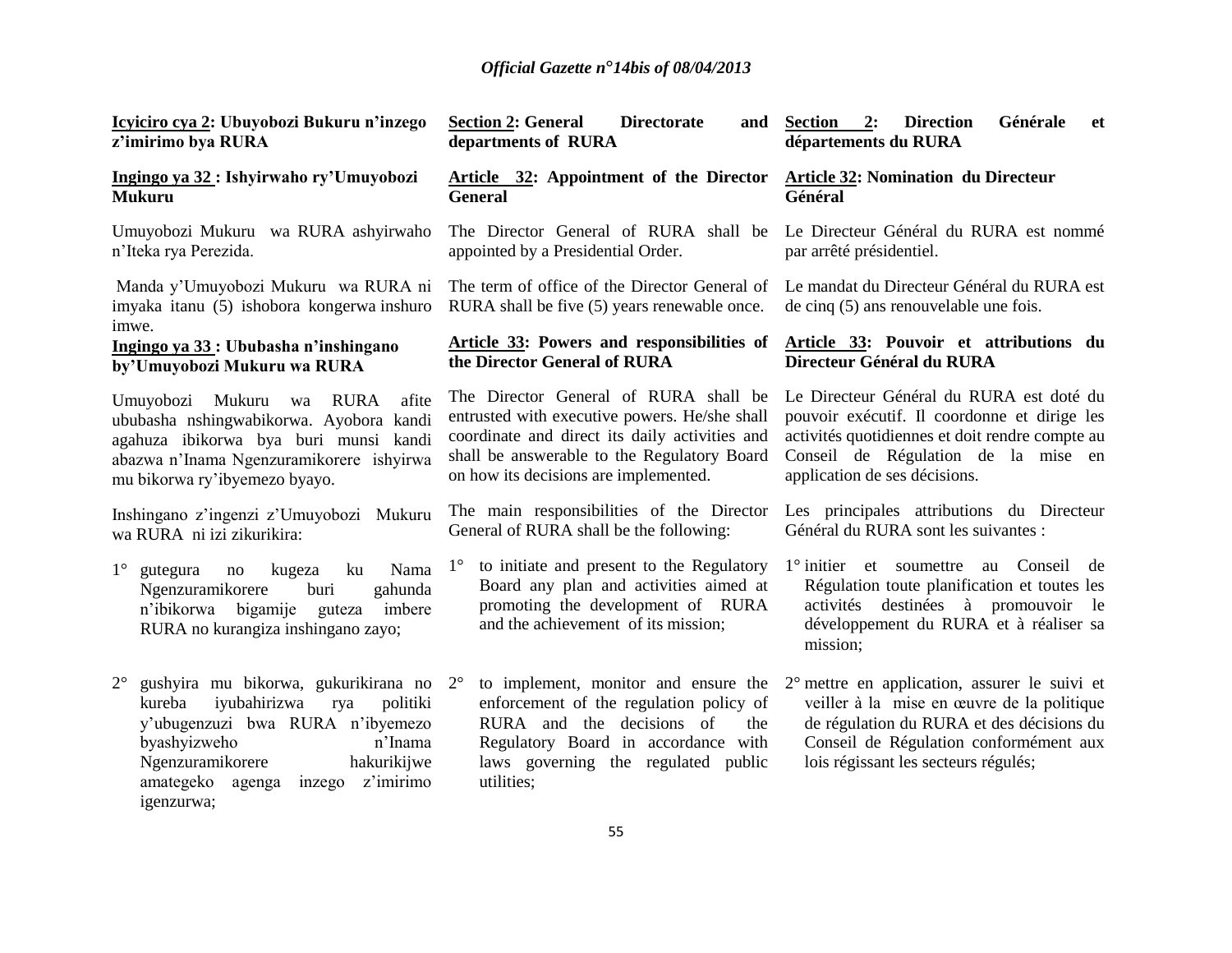3° gushyira abakozi mu mirimo hakurikijwe 3° to assign employees in accordance with 3° placer les membres du personnel

|                                                                                                                 | amategeko nyuma yo kwemezwa n'Inama<br>Ngenzuramikorere;                                                                                                                      |           | the laws upon their appointment by the<br>Regulatory Board;                                                                                                     | lois<br>conformément<br>aux<br>après<br>leur<br>nomination par le Conseil de Régulation;                                                                               |  |  |
|-----------------------------------------------------------------------------------------------------------------|-------------------------------------------------------------------------------------------------------------------------------------------------------------------------------|-----------|-----------------------------------------------------------------------------------------------------------------------------------------------------------------|------------------------------------------------------------------------------------------------------------------------------------------------------------------------|--|--|
| $4^{\circ}$                                                                                                     | guhagararira RURA imbere y'amategeko;                                                                                                                                         | $4^\circ$ | to serve as a legal representative of 4° représenter RURA devant la loi;<br>RURA ;                                                                              |                                                                                                                                                                        |  |  |
| $5^\circ$                                                                                                       | gukurikirana imirimo ya buri munsi ya 5°<br>RURA;                                                                                                                             |           | RURA;                                                                                                                                                           | to ensure the daily management of $5^{\circ}$ assurer la gestion quotidienne du RURA;                                                                                  |  |  |
| $6^{\circ}$                                                                                                     | kugeza<br>ku<br>Nama<br>gutegura<br>no<br>Ngenzuramikorere umushinga w'ingengo<br>y'imari kugira ngo iwemeze;                                                                 | $6^\circ$ | to elaborate the draft of the annual budget<br>and submit it to the Regulatory Board for<br>approval;                                                           | 6° préparer le projet du budget annuel et le<br>soumettre au Conseil de Régulation pour<br>adoption;                                                                   |  |  |
| $7^{\circ}$                                                                                                     | gukora raporo ya buri mwaka y'imirimo<br>ya RURA;                                                                                                                             | $7^\circ$ | to produce the annual activity report of<br>RURA;                                                                                                               | 7° produire le rapport annuel des activités du<br>RURA;                                                                                                                |  |  |
| $8^{\circ}$                                                                                                     | gushyira<br>bikorwa<br>mu<br>kontaro, $8^\circ$<br>ibyumvikanyweho<br>n'amasezerano<br>mpuzamahanga u Rwanda rwashyizeho<br>umukono yerekeye inzego<br>zigomba<br>kugenzurwa; |           | enforce<br>contracts,<br>agreements,<br>to<br>conventions and international treaties<br>which have been ratified by Rwanda in<br>relation to regulated sectors; | 8° assurer la mise en application des contrats,<br>conventions<br>accords.<br>et<br>traités<br>internationaux ratifiés par le Rwanda<br>relatifs aux secteurs régulés; |  |  |
| $9^\circ$                                                                                                       | gukora indi mirimo yagenerwa n'Inama 9°<br>Ngenzuramikorere iri mu nshingano za<br>RURA.                                                                                      |           | to perform any other duties as may be<br>assigned by the Regulatory Board which<br>are under RURA's missions.                                                   | 9° exercer toute autre tâche lui assignée par le<br>Conseil de Régulation et rentrant dans la<br>mission du RURA.                                                      |  |  |
| Ingingo ya 34: Ibigenerwa Umuyobozi<br>Mukuru n'abandi bakozi                                                   |                                                                                                                                                                               |           | Article 34: Benefits entitled to the Director<br><b>General and other staff members</b>                                                                         | <b>Article 34:</b> Avantages<br>accordés au<br>Directeur Général et aux autres membres<br>du personnel                                                                 |  |  |
| Umushahara n'ibindi bigenerwa Umuyobozi<br>Mukuru wa RURA bigenwa n'Iteka rya<br>Perezida, bikishyurwa na RURA. |                                                                                                                                                                               |           | Salary and other benefits of the Director<br>General of RURA shall be determined by a<br>Presidential Order and shall be paid by<br>RURA.                       | Le salaire et autres avantages du Directeur<br>Général du RURA sont déterminés par arrêté<br>présidentiel et sont à la charge du RURA.                                 |  |  |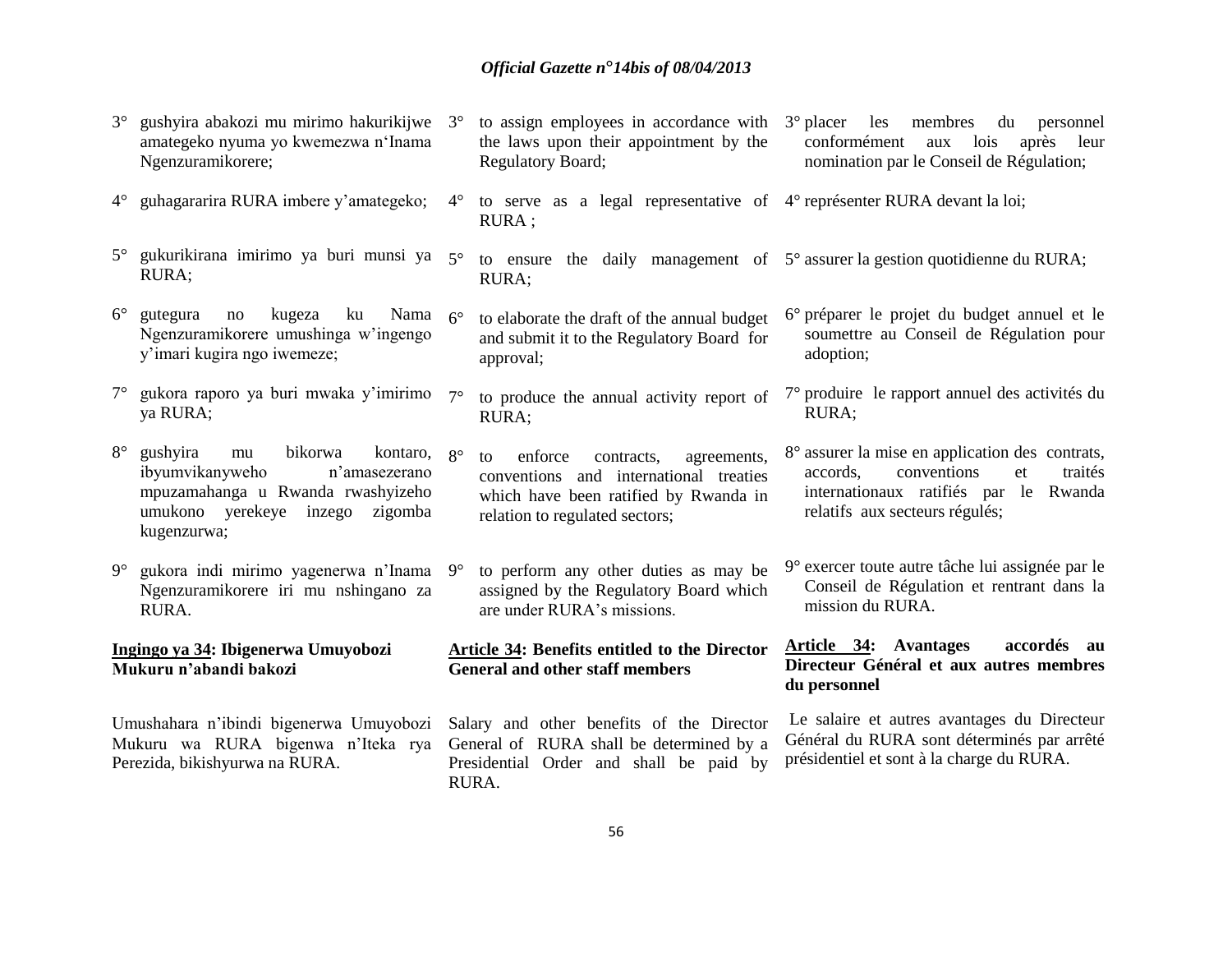Umushahara n'ibindi bigenerwa abakozi ba Salary and other benefits of RURA's staff Le salaire et autres avantages accordés aux RURA bigenwa n'Inama Ngenzuramikorere, members shall be determined by the membres du personnel du RURA sont bikishyurwa na RURA.

#### **Ingingo ya 35: Sitati igenga abakozi, imiterere n'inshingano by'inzego z'imirimo**

Sitati igenga abakozi, imiterere n'inshingano by'inzego z'imirimo bigenwa n'Inama Ngenzuramikorere*.*

#### **UMUTWE WA V: UMUTUNGO N'IMARI BYA RURA**

#### **Ingingo ya 36: Aho umutungo wa RURA ukomoka**

Umutungo wa RURA ukomoka aha The property of RURA shall come from: hakurikira:

- 1º ku mafaranga akomoka kw'itangwa ry' impushya, ku masezerano, no ku nshingano z'ukora imirimo ifitiye igihugu akamaro;
- 2º ku nkunga, impano n'indagano ;
- 3º ku mafaranga atangwa buri mwaka ahwanye n'ijanisha riva ku gaciro k'ibyacurujwe akomoka kuri buri murimo ugenzurwa wakozwe;
- 4º ku mahazabu yo mu rwego rw'ubutegetsi yose acibwa n'Inama Ngenzuramikorere;

Regulatory Board and shall be paid by RURA.

#### **Article 35: Statutes governing the staff, organisational structure and responsibilities of departments**

The Statutes governing the staff, organisational structure and responsibilities of departments shall be determined by the Regulatory Board.

#### **CHAPTER V: PROPERTY AND FINANCES OF RURA**

#### **Article 36: Source of the property of RURA**

1º fees levied on application of and grant of licenses, permits, contracts, concessions and allocations to each public utility operator;

- 2º grants, donations and legacies;
- 3º annual regulatory fee based on a percentage of the turnover from each regulated service;
- 4º all administrative fines imposed by the Regulatory Board;

déterminés par le Conseil de Régulation et sont à la charge du RURA.

#### **Article 35: Statut régissant le personnel, le cadre organique et les attributions des départements**

Le statut du personnel, le cadre organique et les attributions des départements sont déterminés par le Conseil de Régulation.

#### **CHAPITRE V: PATRIMOINE ET FINANCES DU RURA**

#### **Article 36: Source du patrimoine du RURA**

Le patrimoine du RURA provient:

- 1º des frais perçus sur la demande et l'octroi des licences, des autorisations, des contrats, des concessions et des attributions à chaque opérateur de service d'utilité publique;
- 2º des subventions, dons et legs;
- 3º des frais annuels basés sur un pourcentage du chiffre d'affaires provenant de chaque service régulé;
- 4º de toutes les amendes administratives imposées par le Conseil de Régulation;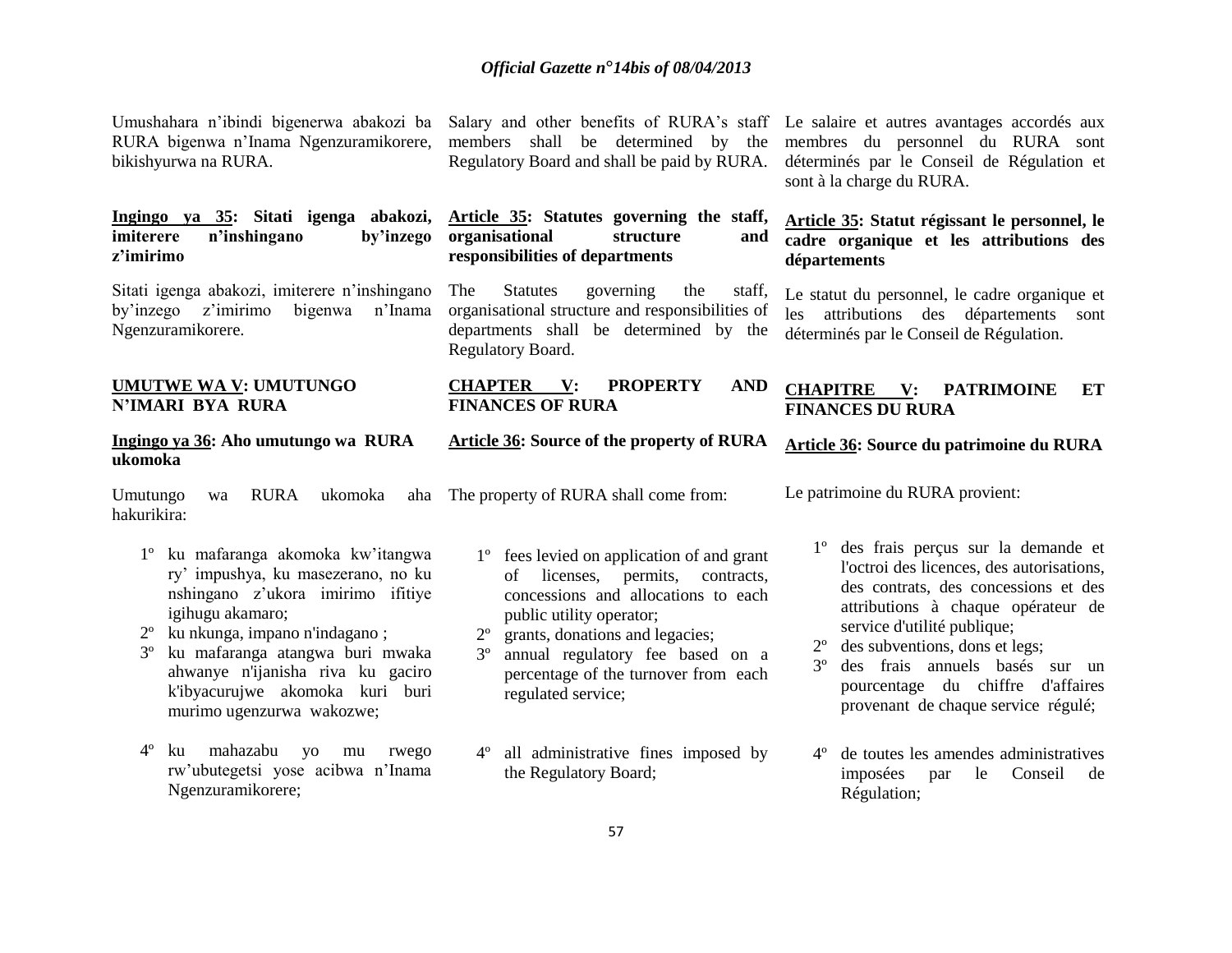- 5º ku nguzanyo;
- 6º ku mafaranga RURA yishyuza uwo yahaye serivisi;
- 7º ubundi bwishyu cyangwa umutungo bihabwa RURA hakurikijwe igikorwa icyo aricyo cyose kijyanye n'imirimo igenzurwa.

Amafaranga atangwa buri mwaka nk'uko bivugwa mu gace ka 3° k'iyi ngingo ntashobora kurenga rimwe ku ijana (1%) ry'amafaranga yose yacurujwe n'ugenzurwa aturutse ku itangwa rya serivisi zigenzurwa.

Amafaranga atangwa ku mwaka avugwa mu gace ka 3° k'iyi ngingo ashobora gutandukana nk'uko imirimo igenzurwa hagati yayo iba itandukanye ariko akaba atagomba gutandukana mu gihe iyo mirimo igenzurwa iri mu rwego rumwe.

#### **Ingingo 37: Itangwa ry'umusanzu ku byacurujwe**

Umusanzu ku byacurujwe ugenwa n'Inama Ngenzuramikorere ariko ntushobora kurenga 1% y'ibyacurujwe byose.

Umusanzu ku byacurujwe mu mwaka ugomba gutangwa bitarenze ku itariki ya 30 Kamena za buri mwaka.

Gutinda gutanga uwo musanzu bihanishwa ihazabu y'ubukerererwe ingana na kabiri n'igice ku ijana (2,5%) buri kwezi y'umusanzu ugomba gutangwa.

5º loans;

- 6º fees for services rendered by RURA;
- any other payment or property due to RURA in respect of any activity related to the regulated services.

this Article shall not exceed one percent (1%)

this Article may differ as among different regulated sectors but must not be different

of regulated services annual turnover.

within the same regulated sector.

5º des prêts;

- 6º des frais perçus pour les services rendus par RURA;
- 7º tout autre paiement ou patrimoine dû à RURA en rapport avec toute activité liée aux services régulés.

The annual regulatory fee under point 3° of Les frais annuels mentionnés au point 3° du présent article ne peuvent pas excéder un pourcent (1%) du chiffre d'affaires du service d'utilité publique.

The annual regulatory fee under point  $3^{\circ}$  of Les frais annuels mentionnés au point  $3^{\circ}$  du présent article peuvent varier entre les différents secteurs régulés, mais ne peuvent pas être différents au sein d'un même secteur.

#### **Article 37: Payment of the contribution levied on annual turnover**

The contribution levied on annual turnover is determined by the Regulatory Board but cannot exceed one percent (1%) of the turnover.

The contribution levied on annual turnover<br>shall be paid not later than  $30<sup>th</sup>$  June of shall be paid not later than each year.

Delay to pay the annual contribution shall be punishable by two point five percent (2.5%) interest on arrears per month of amount of the contribution to be paid.

#### **Article 37: Paiement de la contribution calculée sur le chiffre d'affaires annuel**

La contribution calculée sur le chiffre d'affaires annuel est déterminée par le Conseil de Régulation mais ne peut pas être supérieure à un pourcent (1%) du chiffre d'affaires.

La contribution calculée sur le chiffre d'affaires annuel doit être payée au plus tard le 30 juin de chaque année.

Le retard de paiement de la contribution annuelle est passible des intérêts moratoires de deux virgule cinq pour cent (2,5%) par mois de la contribution à payer.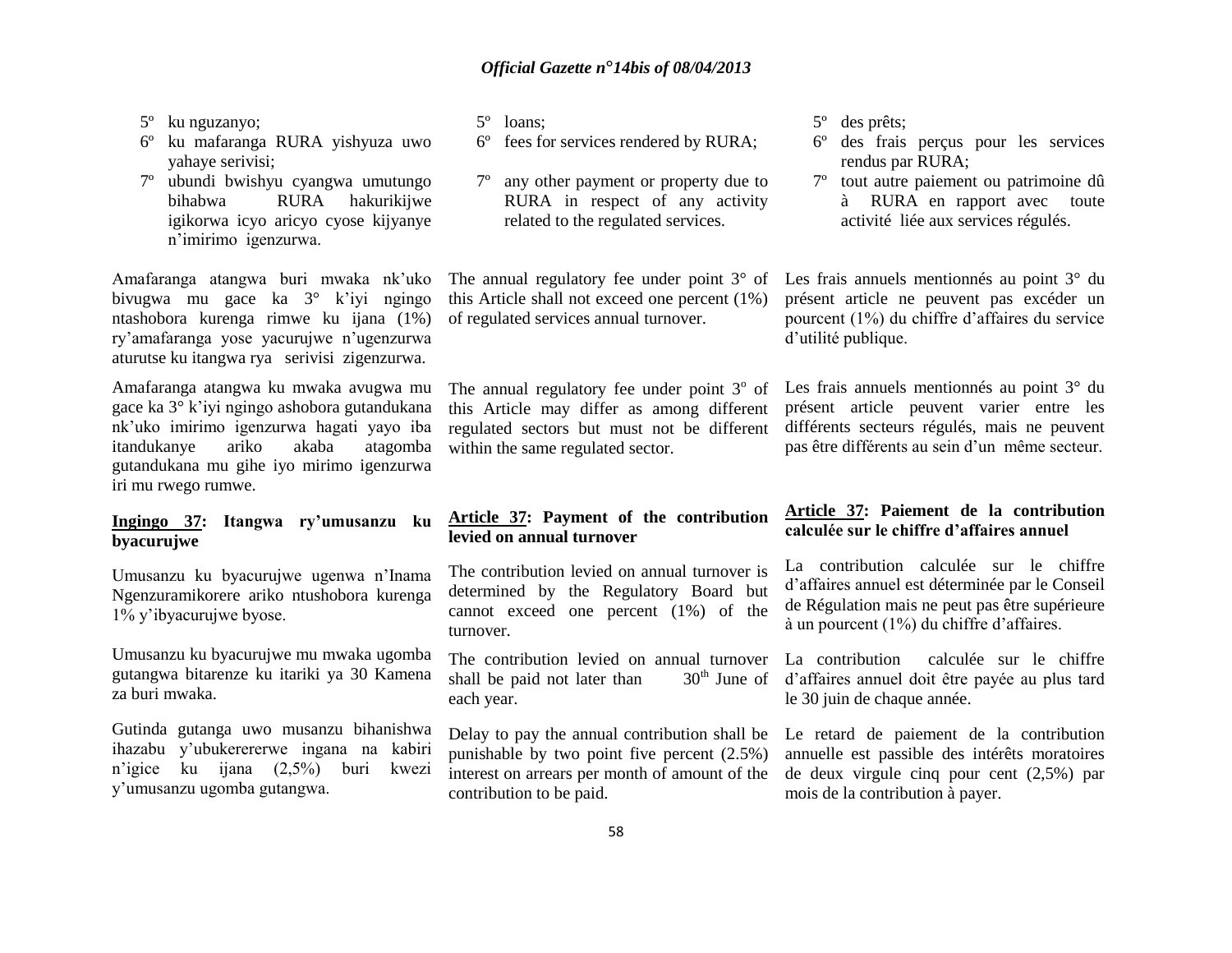#### **Ingingo ya 38 : Kwaka inguzanyo**

Byemejwe n'Inama Ngenzuramikorere kandi ku mpamvu zikomeye, RURA ishobora kwaka inguzanyo muri Banki cyangwa ikindi kigo cy'imari cy'imbere mu gihugu kugira ngo ibashe kugera ku nshingano ihabwa n'iri tegeko.

#### **Ingingo ya 39: Amafaranga asaguka ku ngengo y'imari ya RURA**

Mu gihe hari amafaranga asaguka ku ngengo y'imari ya RURA ya buri mwaka, ashyirwa mu kigega cya Leta, RURA imaze kwizigamira ayo izaheraho mu ngengo y'imari y'umwaka ukurikiraho.

#### **Ingingo ya 40: Igenzura ry'imari ya RURA**

RURA igomba kubika no gufata neza ibitabo by'ibaruramari n'ibindi bitabo byose bya ngombwa bikoreshwa mu ibaruramari.

Igenzura ry'umutungo wa RURA rigomba gukorwa nyuma y'umwaka w'ikoreshwa ry'imari n'igihe bibaye ngombwa rikozwe n'Umugenzuzi Mukuru w'imari ya Leta.

#### **UMUTWE WA VI: IHIGANWA**

#### **Ingingo ya 41: Kugena ufite ubwiganze ku isoko**

RURA ishobora kwemeza ko utanga serivisi igenzurwa afite ubwiganze ku isoko. Ibigo bifite ubwiganze bigenzurwa ku buryo buteganywa n'itegeko rirebana n'urwo rwego.

#### **Article 38: Loan application**

Subject to the approval of the Regulatory Board and where imminently necessary, RURA may apply for a loan from a bank or any other local financial institution for the purposes of achieving its mission as assigned by this Law.

### **Article 39 : Surplus of RURA budget**

In case there is surplus from RURA budget each year, it shall be transferred in the public treasury, after RURA has saved some funds to be used in the next annual budget.

#### **Article 40: RURA financial audit**

RURA shall keep books of accounts and other appropriate and necessary records to its operations.

RURA finances shall be audited by the Auditor General of the State finances at the end of the budget year and whenever considered necessary.

#### **CHAPITRE VI: COMPETITION**

#### **Article 41: Designation of who holds a dominant position in the market**

RURA may designate any regulated service provider as the one which holds a dominant position in the market. Dominant position shall be subject to the controls set out in the

#### **Article 38: Recours aux emprunts**

Sur décision du Conseil de Régulation et en cas d'extrême nécessité, RURA peut contracter un emprunt auprès d'une banque ou toute autre institution financière locale pour réaliser la mission lui assignée par la présente loi.

#### **Article 39: Excédent budgétaire du RURA**

En cas d'excédent budgétaire à la fin de chaque exercice, RURA transfert cet excédent au trésor public après avoir prélevé des fonds nécessaires pour l'année suivante.

#### **Article 40: Audit des finances du RURA**

RURA doit tenir les livres de comptes et autres registres appropriés et nécessaires à ses opérations.

Les finances du RURA sont auditées à la fin de l'année budgétaire et chaque fois que de besoin par l'Auditeur Général des finances de l'Etat.

#### **CHAPITRE VI : CONCURRENCE**

#### **Article 41: Désignation de la position dominante sur le marché**

RURA peut désigner un prestataire de service régulé comme ayant une position dominante sur le marché. Les organisations ayant une position dominante sont soumises au contrôle tel que prévu dans la loi relative au service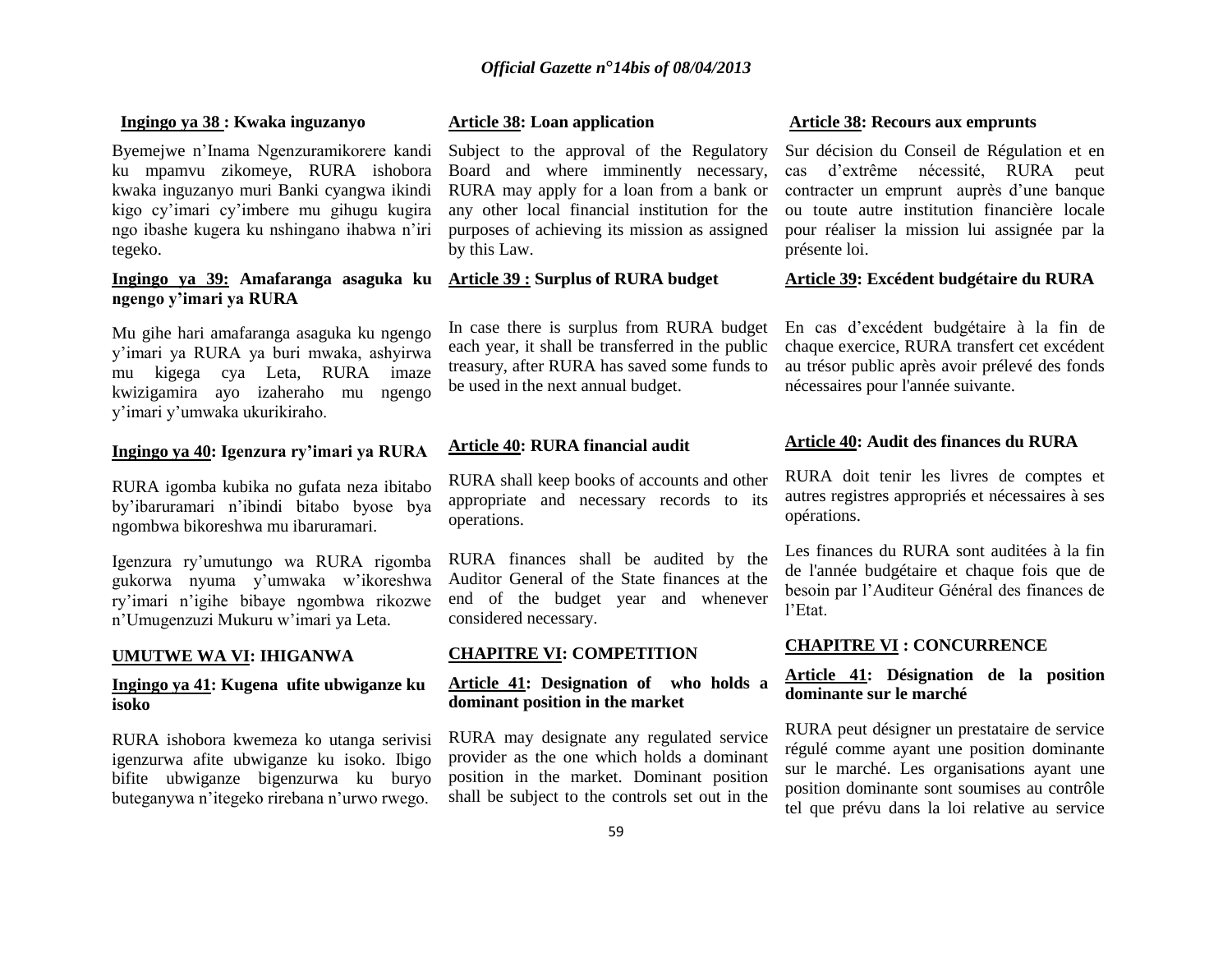Uko kwemeza gukozwe hakurikijwe ibikubiye muri iyi ngingo bikorwa bigendera ku bushobozi bw'umuntu ku giti cye cyangwa ikigo mu kugira ijambo mu buryo bw'imikorere y'amasoko, agaciro k'ibyacurujwe ugereranyije n'uko isoko ringana, igendera kandi ku bushobozi bwo kugenzura niba abakenera guhabwa iyo mirimo babigeraho, igendera kandi ku buryo umuntu ku giti cye cyangwa ikigo bibona umutungo, amafaranga, no kuba uwo muntu ku giti cye cyangwa ikigo bizobereye mu kwegereza abafatabuguzi imirimo bakenera.

RURA imenyesha mu nyandiko umuntu ku giti cye cyangwa ikigo bafite ubwiganze. Iyo nyandiko igaherekezwa n'ibisobanuro birambuye ku isoko no ku mpamvu zituma ibona ko uwo muntu ku giti cye cyangwa ikigo bafite ubwiganze.

#### **Ingingo ya 42: Ububasha mu byerekeranye n'ihiganwa mu bucuruzi**

Mu kuzuza inshingano zayo, RURA ifite ububasha bwo kugenzura imigenzereze n'imyitwarire bigaragara mu ihiganwa ry'inzego zigenzurwa. Muri iryo genzura, RURA yibanda kuri ibi bikurikira:

1º guteza imbere ihiganwa muri buri rwego rw'imirimo ifitiye igihugu akamaro bigakorwa hagamijwe inyungu z'abifuza

law relating to the concerned sector of public d'utilité publique concerné. utility.

Such designation made under the provisions of this Article shall have to take into account the natural person or legal entity's ability to influence market conditions, its turnover compared to the size of the market, its control of users' access to the relevant utility, its access to financial resources and its experience in availing the relevant services to users.

RURA shall notify in writing any natural person or legal entity which it considers to have dominant position with all the details of the relevant market, and the reasons why it believes that natural person or legal entity holds a dominant position.

### **Article 42: Powers in competition**

While fulfilling its mission, RURA shall have powers to monitor activities and practices that are revealed in the competition of regulated sectors. During that monitoring, RURA shall focus on the following:

1° promoting effective competition within each public utility sector in the interest of potential users of goods and services of each Une telle désignation faite conformément aux dispositions du présent article doit tenir compte de la capacité de la personne physique ou morale d'influencer les conditions du marché, de son chiffre d'affaires par rapport à la dimension du marché, du contrôle de l'accès des utilisateurs au service concerné, des possibilités d'accès aux ressources financières par la personne physique ou morale et de l'expérience de la personne physique ou morale de rendre disponible les services aux utilisateurs.

RURA notifie par écrit la personne physique ou morale qu'il considère avoir une position dominante en donnant les détails du marché ainsi que les raisons pour lesquelles il estime que cette personne physique ou morale détient une position dominante.

#### **Article 42: Pouvoirs en matière de concurrence**

Dans l'accomplissement de sa mission, RURA a le pouvoir de contrôler les pratiques et comportements qui se manifestent dans la compétition des secteurs régulés. Dans ce contrôle, RURA veille surtout à ce qui suit:

l° promouvoir une compétition efficace dans chaque secteur de service d'utilité publique dans l'intérêt des utilisateurs potentiels des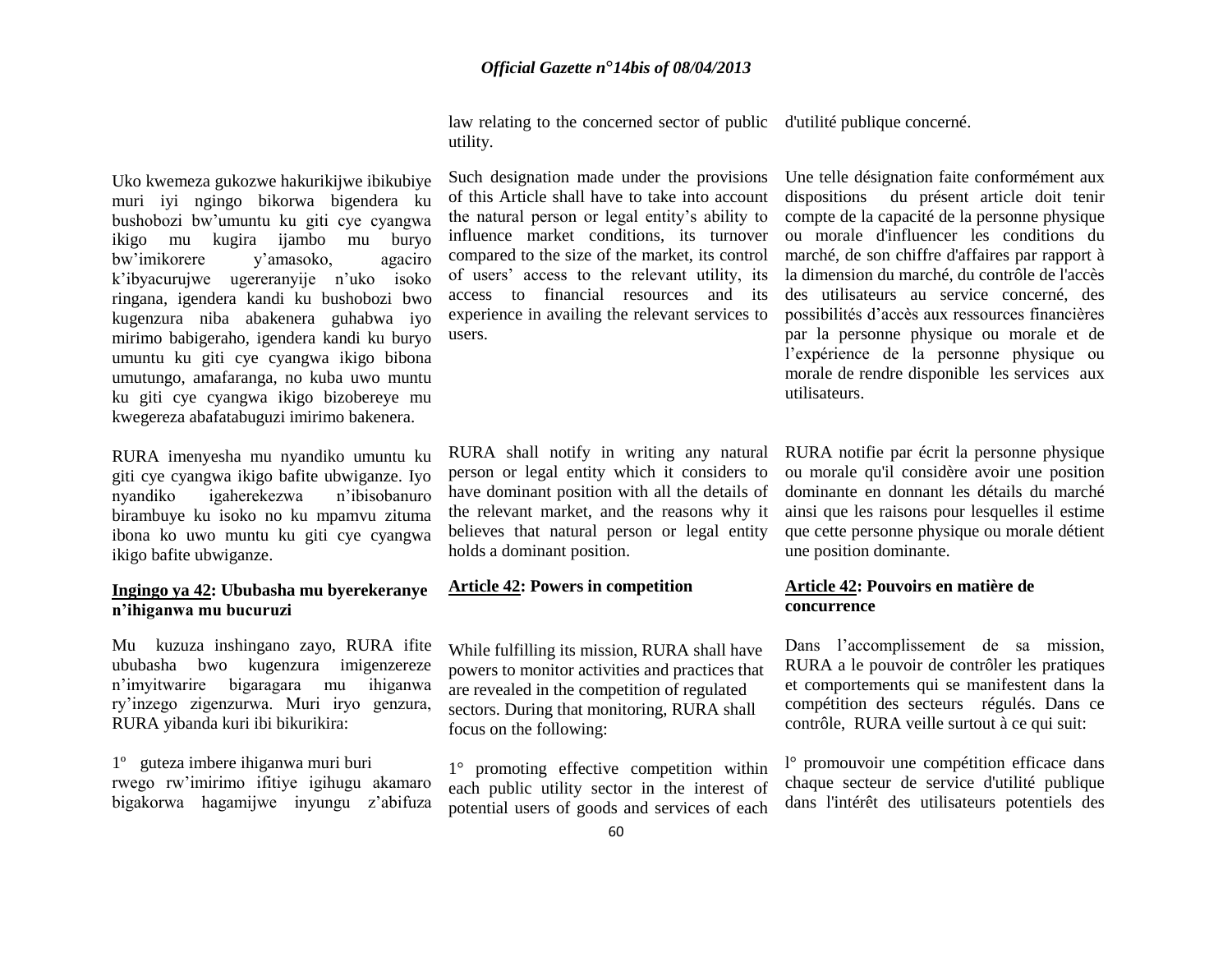gukoresha ibintu n'imirimo bagezwaho na public utility; buri rwego rw'imirimo ifitiye igihugu akamaro;

2º gukora iperereza no kuburizamo imyitwarire iyo ari yo yose ibangamiye competitive practices ; ihiganwa;

3º guhana igihe hagaragaye imyitwarire ibangamira ihiganwa;

4º kumenyesha Urwego rureberera RURA imigenzereze n'imyitwarire yose ibangamiye ihiganwa, ibyo bigakorwa mu nyandiko iherekejwe n'ibimenyetso;

5º kumenyesha Urwego rureberera RURA ibyemezo byafashwe n'ibihano byatanzwe.

#### **Ingingo ya 43: Imyitwarire ibangamiye ihiganwa**

Bitabangamiye andi mategeko, ibikorwa bibangamira ihiganwa byaba amasezerano akozwe n'abatanga imirimo ifitiye igihugu akamaro, ibyemezo by'amashyirahamwe y'abatanga imirimo ifitiye igihugu akamaro cyangwa ibikorwa byumvikanyweho bigamije kubuza cyangwa kugabanya ihiganwa mu rwego rw'imirimo ifitiye igihugu akamaro rukorera mu gihugu, bikurikiranwa kandi bikagenzurwa na RURA.

Ibikubiye mu gika cya mbere cy'iyi ngingo bikurikizwa cyane cyane mu masezerano, mu byemezo cyangwa mu bikorwa :

2° investigating and terminating any anti-

3° imposing sanctions in case of anticompetitive practices;

4° informing the Supervising Organ of RURA in writing and with supporting evidence of any anti-competitive practices;

5° notifying the Supervising Organ of RURA of any measures taken and sanctions applied.

#### **Article 43: Anti-competitive practices**

Without prejudice to other laws, anticompetitive practices either any agreement by providers of public utility services, decisions by associations of public utility services providers, or concerted practices which aim to prevent or to restrict the competition in a given public utility sector operating in the country, shall be supervised and regulated by RURA.

The provisions of Paragraph One of this Article shall apply in particular to any agreements, decisions or practices which:

biens et services de chaque service d'utilité publique ;

2° faire des enquêtes et mettre fin à toute pratique anticoncurrentielle;

3°imposer des sanctions pour toute pratique anticoncurrentielle;

4° informer par écrit l'organe de tutelle du RURA, avec les preuves à l'appui, de toutes les pratiques anticoncurrentielle;

5° informer l'Organe de tutelle du RURA des mesures prises et des sanctions infligées.

#### **Article 43: Pratiques Anti concurrentielles**

Sans préjudice aux autres lois, les pratiques anticoncurrentielles qu'il s'agisse de tout accord conclu par les fournisseurs de services d'utilité publique, des décisions prises par les associations des fournisseurs de services d'utilité publique ou de toute entente ayant pour objet d'empêcher ou de limiter la concurrence dans tel ou tel secteur du service d'utilité publique œuvrant dans le pays, sont soumises à la supervision et la régulation du RURA.

Les dispositions de l'alinéa premier du présent article s'appliquent spécialement aux accords, décisions ou pratiques qui: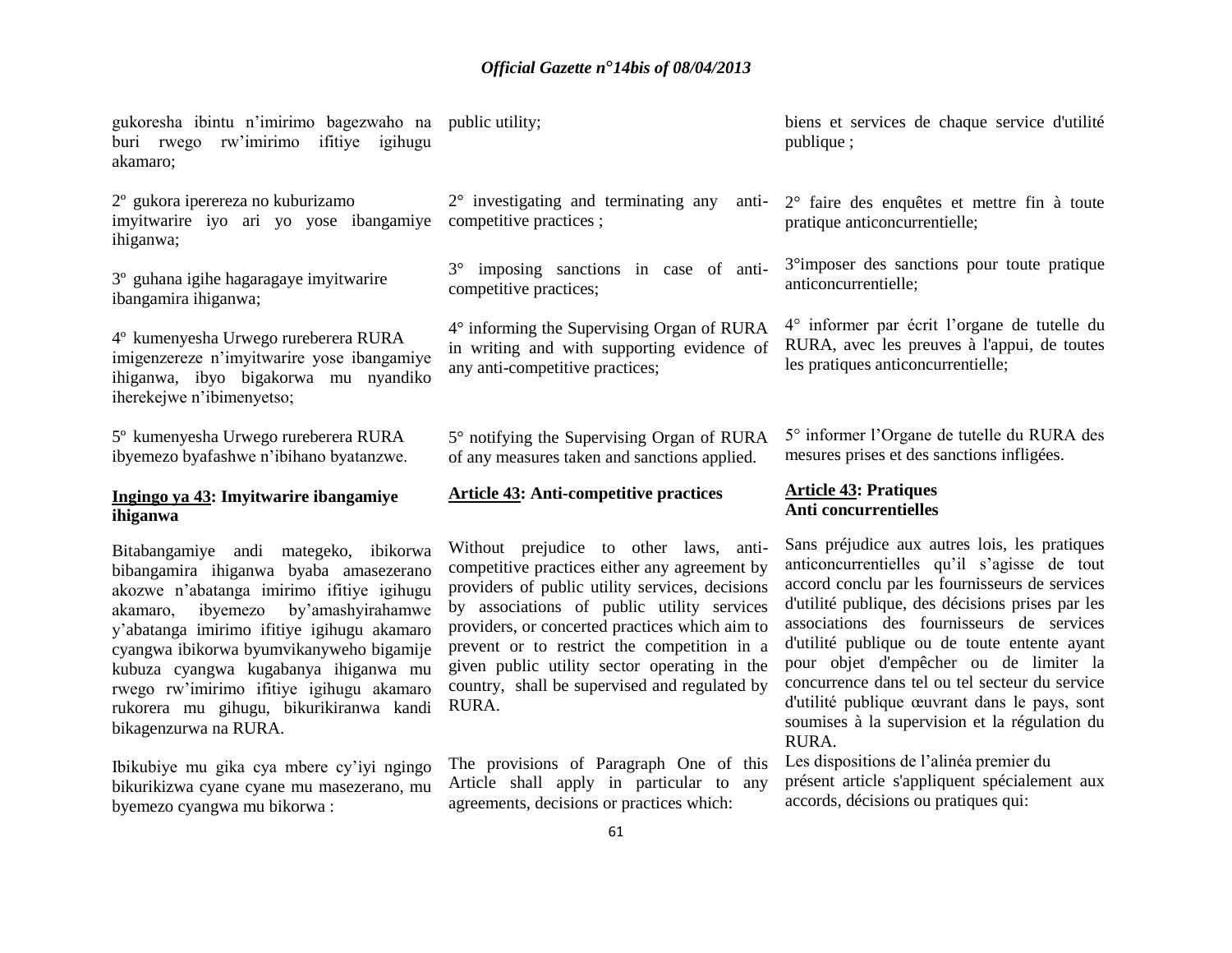- 1º bishyiraho mu buryo buziguye, cyangwa butaziguye, ibiciro by'ugura n'ugurisha cyangwa ubundi buryo bw'amasezerano y'ubucuruzi akozwe mu buryo butaziguye cyangwa buziguye;
- 2º bishyiraho igipimo ntarengwa cyangwa bigenzura amasoko cyangwa iterambere mu birebana na tekiniki;
- 3º bigenzura igurishwa ry'imigabane, amasoko y'imigabane cyangwa aho ibicuruzwa bikomoka;
- 4º bikoresha uburyo butandukanye n'ubukoreshwa ku bandi batanga imirimo ifitiye igihugu akamaro kandi ubwo buryo bukaba butuma abo batanga iyo mirimo iyo bitabiriye ihiganwa bo baharenganira;
- 5º bituma mu masezerano akozwe hongerwamo ibitagize aho bihuriye n'ibigamijwe muri ayo masezerano.

Amasezerano yose cyangwa icyemezo cyavuzwe mu gika cya mbere cy'iyi ngingo nta gaciro bigira kandi n'ibikorwa byose byumvikanyweho bifatwa nk'aho binyuranyije n'itegeko kandi bikaba bigomba guseswa.

- 1º directly or indirectly determine purchasing or selling prices or any other direct or indirect trading agreement;
- 2º determine maximum tariffs or control markets or technical development;
- 3º control the selling of shares, stock markets or sources of suppliers;
- apply different conditions to equivalent transactions with other providers of public utilities, hence placing those providers at a competitive disadvantage;
- 5º includes in any agreement additional obligations which have no connection with the subject matter of such agreements.

Any agreement or decision referred to in Paragraph One of this Article shall be considered null and void and any concerted practices shall be deemed to be contrary to the law and shall be terminated.

- 1º fixent directement ou indirectement les prix d'achat et de vente ou tout autre accord à caractère commercial conclu d'une façon directe ou indirecte ;
- 2º fixent les tarifs maxima ou contrôlent les marchés ou le développement de la technologie;
- 3º contrôlent la vente des actions, les marchés de capitaux ou sources d'approvisionnement;
- 4º appliquent des conditions différentes aux mêmes transactions avec d'autres fournisseurs des services d'utilité publique, les plaçant ainsi dans une situation concurrentielle désavantageuse;
- 5º font qu'il y ait dans le contrat des ajouts sans rapport avec l'objectif du contrat.

Tout accord ou décision mentionné à l'alinéa premier du présent article est considéré comme nul et non avenu et tous les actes posés de commun accord sont considérés comme contraires à la loi, et doivent être annulés.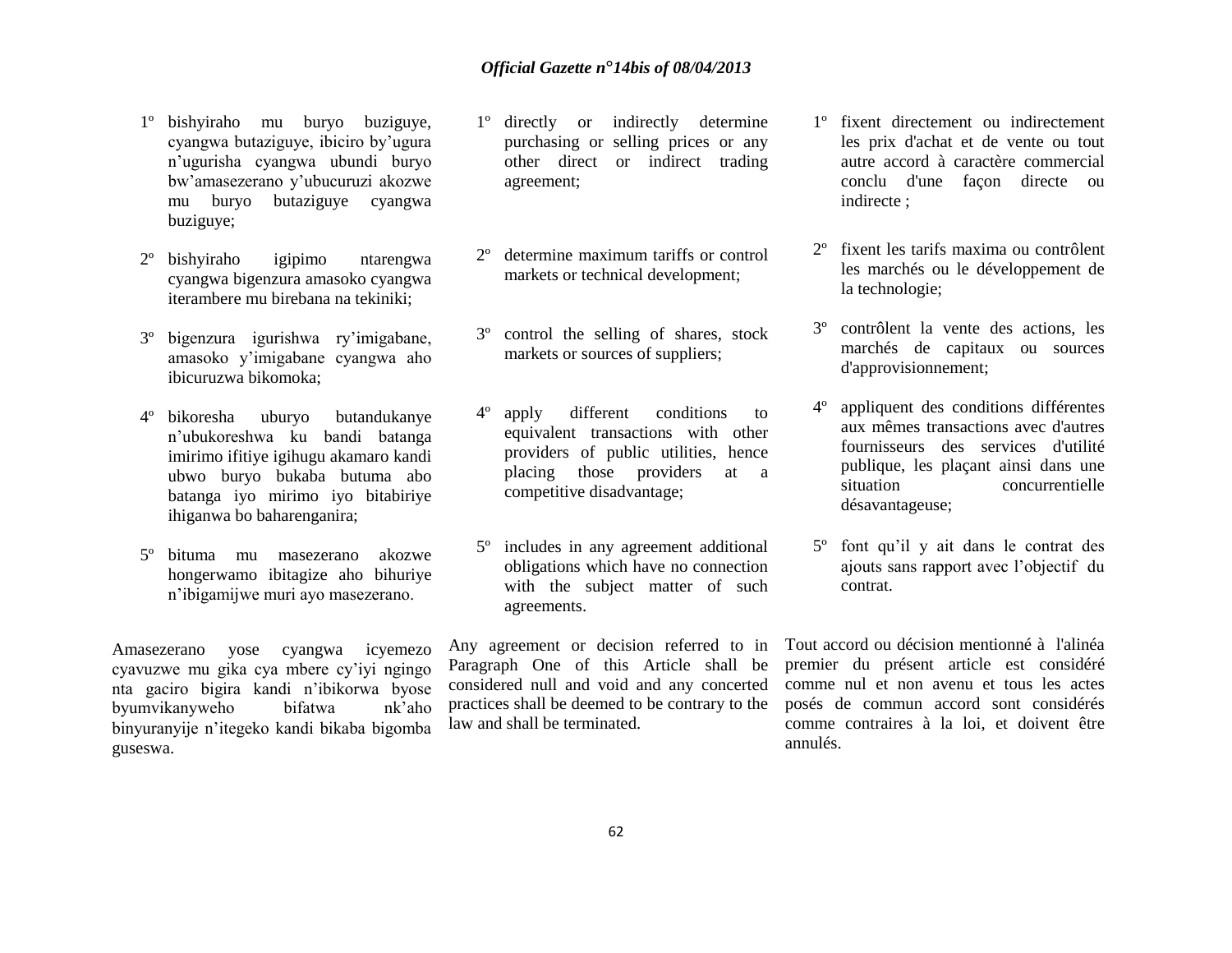# **ry'umwanya w'ubwiganze**

Imyitwarire iyo ari yo yose ya kimwe cyangwa byinshi mu bigo bifite ubwiganze mu rwego rw'imirimo ifitiye Igihugu akamaro bikorera mu Rwanda, igamije gukoresha nabi uwo mwanya w'ubwiganze irabujijwe.

By'umwihariko, imyitwarire ikurikira irabujijwe:

- 1º gushyiraho mu buryo buziguye cyangwa butaziguye ibiciro by'ugura cyangwa by'ugurisha birenganya cyangwa ubundi buryo bw'ubucuruzi burenganya;
- 2º kuzitira iterambere ry'amasoko cyangwa iterambere rya tekiniki kandi bikaba bibangamiye abafatabuguzi;
- 3º gukoresha uburyo butandukanye ku masezerano yakozwe hagati y'abandi bacuruzi, bityo ikabashyira mu buryo bw'ihiganwa ritabaha amahirwe amwe;
- 4º gukuraho ibimenyerewe mu bucuruzi cyangwa amasezerano y'ubucuruzi yakozwe nta mpamvu n'imwe yumvikana bishingiyeho.

Bisabwe n'Inama Ngenzuramikorere, Iteka rya Minisitiri w'Intebe rishobora kugena ubundi bwoko bw'imyitwarire ifatwa nk'ibangamira ihiganwa ku bigo bifite

# **dominant position**

Any practices by one or more organizations having a dominant position in a public utility sector in Rwanda shall be prohibited if it amounts to an abuse of the dominant position.

Particularly, the following practices shall be prohibited:

- 1º to determine directly or indirectly unfair purchasing or selling prices or any other unfair trading conditions;
- 2º to limit markets or technical development and in a manner which adversely affects users;
- 3º to apply different conditions to similar trade agreements with other trading parties thereby placing them at a competitive disadvantage;
- 4º to terminate an established business practice or trading agreement without any valid reasons.

Upon request by the Regulatory Board, an Order of Prime Minister shall determine any additional practices which are considered as anti-competitive for the organizations having

#### **Ingingo ya 44: Kubuza ikoreshwa nabi Article 44: Prohibition of abuse of Article 44: Interdiction d'abus de la position dominante**

Toutes pratiques d'une ou de plusieurs organisations occupant une position dominante dans des services d'utilité publique œuvrant au Rwanda sont prohibées si elles visent à abuser de la position dominante.

Spécialement, les pratiques suivantes sont interdites:

- 1º fixer directement ou indirectement les prix d'achat ou de vente discriminatoires ou toutes autres conditions commerciales qualifiées injustes;
- 2º entraver le développement du marché ou de la technologique de façon à affecter négativement les utilisateurs;
- 3º appliquer des conditions différentes aux accords semblables conclus avec les autres opérateurs, de telle sorte qu'ils n'aient pas les mêmes chances dans la compétition ;
- 4º mettre fin aux conditions normales des transactions commerciales ou des accords commerciaux conclus sans aucune raison valable.

Sur demande du Conseil de Régulation, un arrêté du Premier Ministre peut déterminer d'autres pratiques qualifiées d'anticoncurrentielles pour les organisations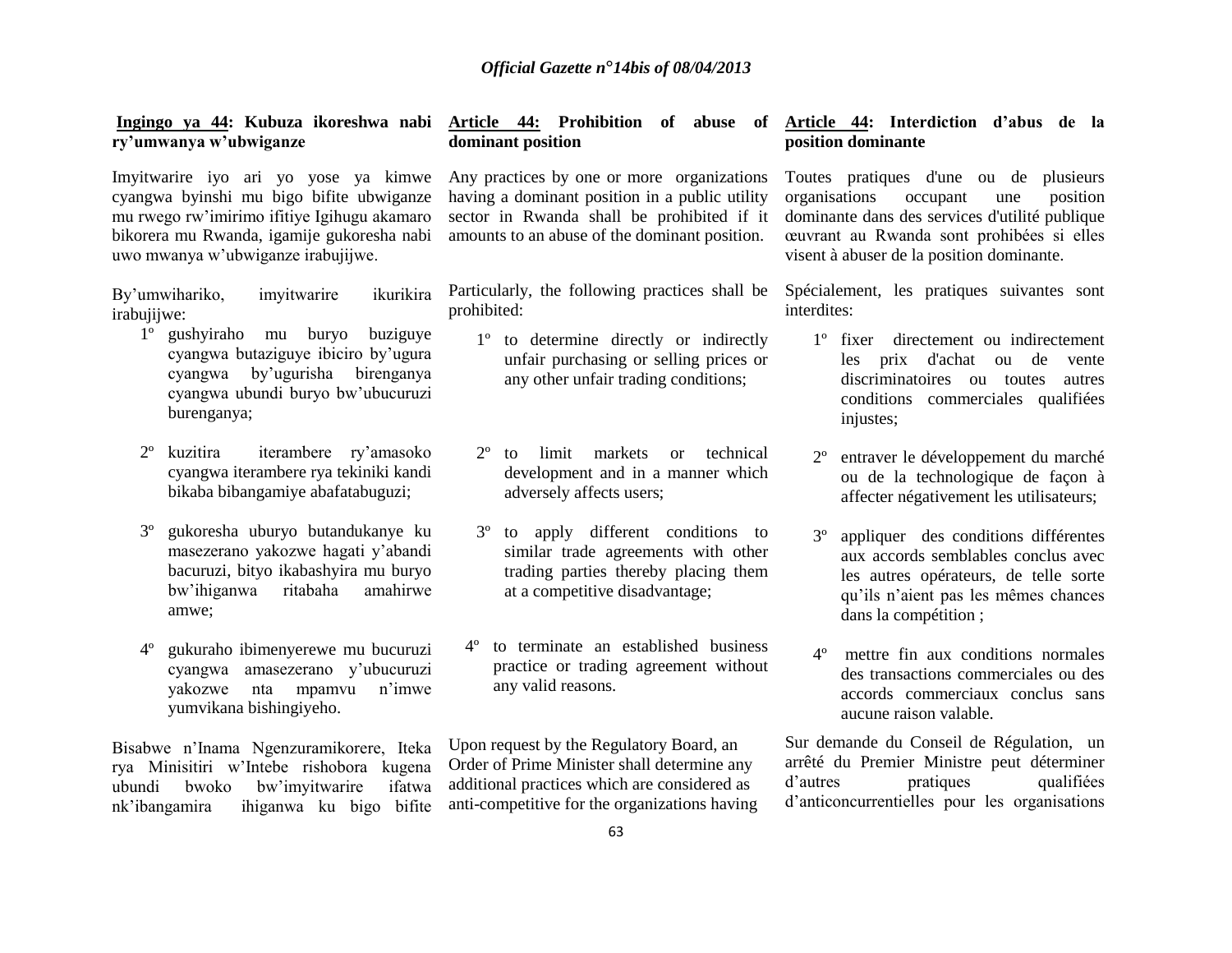ayant une position dominante.

the dominant position.

ubwiganze.

| Ingingo ya 45 : Kuregera imyitwarire<br>ibangamiye ihiganwa                                                                                                                                  | <b>Article 45:</b> Action against anti-competitive<br>practices                                                                                                                                                                                    | Article 45: Action contre les pratiques<br>anticoncurrentielles                                                                                                                                                                  |  |  |  |
|----------------------------------------------------------------------------------------------------------------------------------------------------------------------------------------------|----------------------------------------------------------------------------------------------------------------------------------------------------------------------------------------------------------------------------------------------------|----------------------------------------------------------------------------------------------------------------------------------------------------------------------------------------------------------------------------------|--|--|--|
| Umuntu uwo ari we wese, ku giti cye<br>cyangwa ikigo bashobora kuregera RURA ko<br>urwego cyangwa inzego z'imirimo bikora mu<br>buryo bubangamira ihiganwa.                                  | Any natural person or legal entity may submit<br>a complaint to RURA to denounce an anti-<br>competitive practice of one or more public<br>utility providers.                                                                                      | Toute personne physique ou morale peut saisir<br>dénoncer<br>pour<br>RURA<br>les<br>pratiques<br>anticoncurrentielles d'un ou plusieurs services<br>d'utilité publique.                                                          |  |  |  |
| <b>RURA</b><br>ikirego<br>igomba<br>gukurikirana<br>cyayigejejweho.                                                                                                                          | RURA must investigate the complaint filed to<br>it.                                                                                                                                                                                                | RURA doit mener une enquête sur la plainte<br>qui lui est soumise.                                                                                                                                                               |  |  |  |
| Ingingo ya 46: Iperereza ku kirego                                                                                                                                                           | Article 46: Investigation on the complaint                                                                                                                                                                                                         | Article 46: Enquête sur la plainte                                                                                                                                                                                               |  |  |  |
| Hakurikijwe ibiteganwa mu ngingo ya 8 n'iya<br>10 z'iri tegeko, RURA imenyesha mu<br>nyandiko utanga serivisi z'imirimo igenzurwa<br>imusaba kuyiha ibisobanuro ku kirego<br>cyayigejejweho. | In accordance with the provisions of Articles<br>8 and 10 of this Law, RURA shall give a<br>written notice to the service provider of a<br>public utility, requesting him/ her to provide<br>information relating to the complaint filed to<br>it. | Conformément aux articles 8 et 10 de la<br>présente loi, RURA fait une notification écrite<br>au prestataire des services régulés<br>lui<br>demandant de fournir des informations<br>relatives à la plainte qui lui est soumise. |  |  |  |
| Inyandiko imenyesha igomba kuba ikubiyemo<br>ibi bikurikira:                                                                                                                                 | The notice shall include the following:                                                                                                                                                                                                            | La notification écrite doit indiquer ce qui suit:                                                                                                                                                                                |  |  |  |
| ry'ikirego<br>cyerekeye<br>$1^{\circ}$<br>iyakirwa<br>imyitwarire yaba ibangamiye ihiganwa,<br>ikaba igomba gukorerwa iperereza;                                                             | the receipt of a complaint alleged being $1^\circ$<br>$1^{\circ}$<br>anti-competitive practice which it intends<br>to investigate;                                                                                                                 | la réception d'une plainte pour une<br>pratique présumée anticoncurrentielle, sur<br>laquelle il envisage de mener une<br>enquête;                                                                                               |  |  |  |
| $2^{\circ}$<br>ubwoko bw'icyo kirego;                                                                                                                                                        | the nature of the complaint;<br>$2^{\circ}$                                                                                                                                                                                                        | la nature de cette plainte;<br>$2^{\circ}$                                                                                                                                                                                       |  |  |  |
| $3^\circ$<br>impamvu zituma imyitwarire ikekwaho<br>kuba ibangamira ihiganwa;                                                                                                                | the reasons for suspicion of anti-<br>$3^\circ$<br>competitive practice;                                                                                                                                                                           | les raisons de la suspicion d'une pratique<br>$3^\circ$<br>anticoncurrentielle;                                                                                                                                                  |  |  |  |
| $4^{\circ}$<br>ibisobanuro utanga serivisi asabwa<br>kugaragaza kugira ngo iperereza rikorwe<br>kuri icyo kirego;                                                                            | the information required from the service<br>$4^{\circ}$<br>provider in order to investigate the<br>complaint;<br>C <sub>A</sub>                                                                                                                   | les informations requises du prestataire de<br>$4^\circ$<br>service pour mener une enquête sur cette<br>plainte;                                                                                                                 |  |  |  |
|                                                                                                                                                                                              |                                                                                                                                                                                                                                                    |                                                                                                                                                                                                                                  |  |  |  |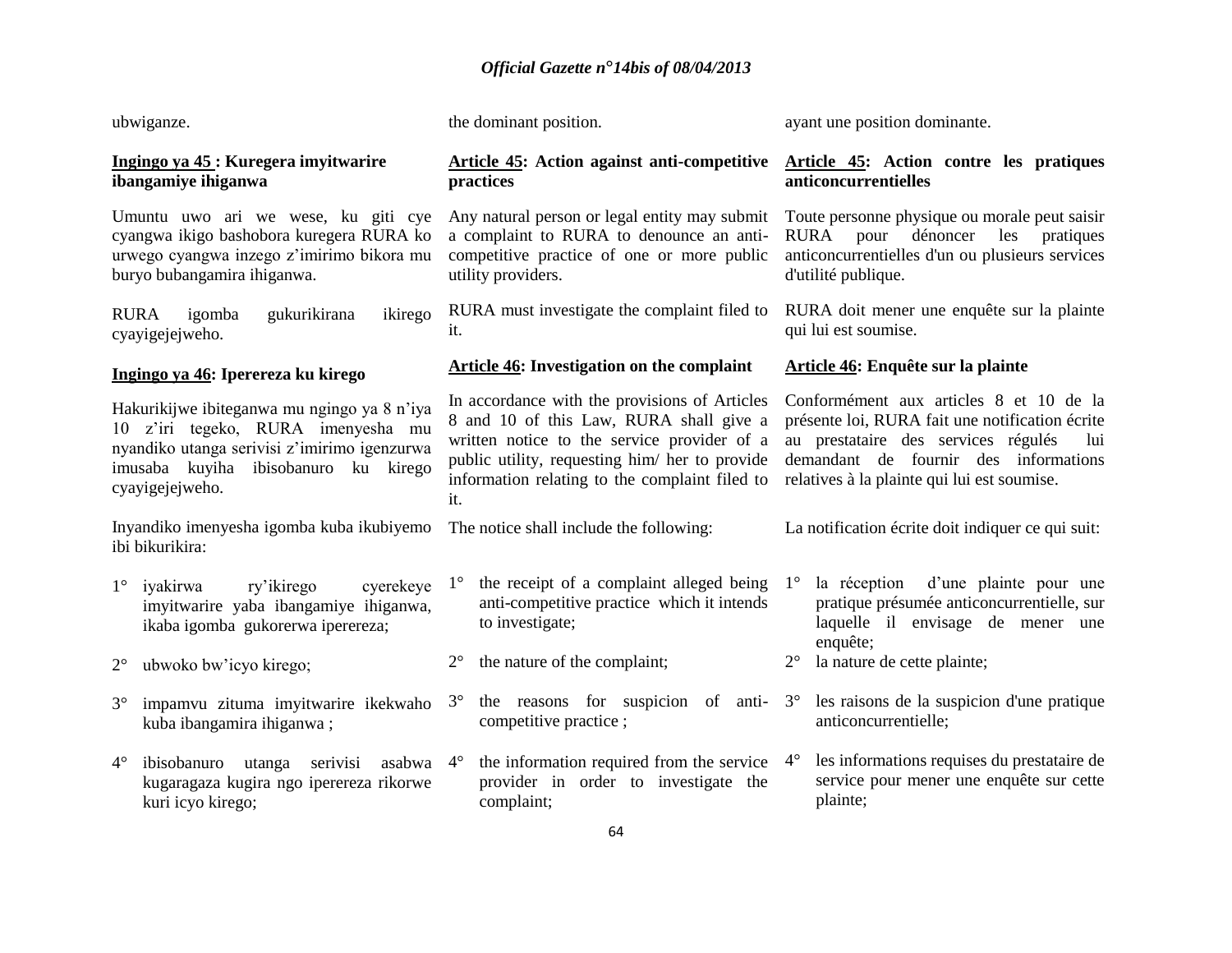bibaye ngombwa kugira ngo imyitwarire ibangamiye ihiganwa ibonerwe umuti.

Urwego rugenzurwa rutanga ibisobanuro bisabwa hakurikijwe ibikubiye mu gika cya mbere cy'ingingo ya 8 y'iri tegeko mu gihe cy'iminsi irindwi (7) y'akazi nyuma y'aho RURA isabiye ibyo bisobanuro.

#### **Ingingo ya 47: Ububasha bwa RURA ku kirego**

Iyo RURA ikoze iperereza ku kirego igasanga gifite ishingiro, ishobora :

- 1° gukora inyandiko isaba umuntu ku giti cye cyangwa ikigo kureka igikorwa cyose kinyuranye n'ibivugwa muri iri tegeko;
- $2^{\circ}$  guca ihazabu yo mu rwego rw'ubutegetsi  $2^{\circ}$ uwo muntu cyangwa icyo kigo ikurikije igikorwa cyakoze nk'uko biteganywa muri iri tegeko;
- 3° gutangaza ko ayo masezerano cyangwa ibyo byemezo bibangamiye ihiganwa nta gaciro bifite.

Umuntu ku giti cye, cyangwa ikigo batanyuzwe n'icyemezo cya RURA bashobora kuregera inkiko zibifitiye ububasha.

5° ifatwa ry'ibyemezo by'agateganyo igihe 5° to take provisional measures if it is necessary in order to remedy the anticompetitive practices.

> The regulated organization shall provide the L'organe régulé fournit les informations information required in accordance with Paragraph One of Article 8 of this Law within seven (7) working days of the receipt of the request by RURA.

#### **Article 47: Powers of RURA on the Article 47: Pouvoirs du RURA en cas de complaint**

If RURA investigates the complaint and finds it valid, it may:

- 1° to issue a prohibition notice requiring a 1° émettre une note interdisant une natural person or legal entity to cease any activity which is contrary to the provisions of this Law ;
- to impose an administrative fine against 2° that natural person or legal entity in respect with the act committed in accordance with this Law;
- 3° to declare any anti-competitive agreement 3° déclarer nuls et non avenus tous les or decision null and void.

The natural person or legal entity not satisfied by the decision made by RURA may file a case to the competent court.

5° prendre des mesures conservatoires, si nécessaire, pour pallier aux pratiques anticoncurrentielles.

requises conformément aux dispositions de l'alinéa premier de l'article 8 de la présente loi dans un délai de sept (7) jours ouvrables après que RURA ait demandé ces informations.

# **plainte**

Si RURA mène une enquête sur la plainte et qu'elle s'avère fondée, il peut:

- personne physique ou morale de continuer à mener toute activité contraire aux dispositions de la présente loi ;
- 2° imposer une amende administrative à cette personne physique ou morale suivant l'acte posé conformément aux dispositions de la présente loi;
- accords ou décisions anticoncurrentiels.

La personne physique ou morale qui n'est pas satisfaite par la décision prise par RURA peut saisir les juridictions compétentes.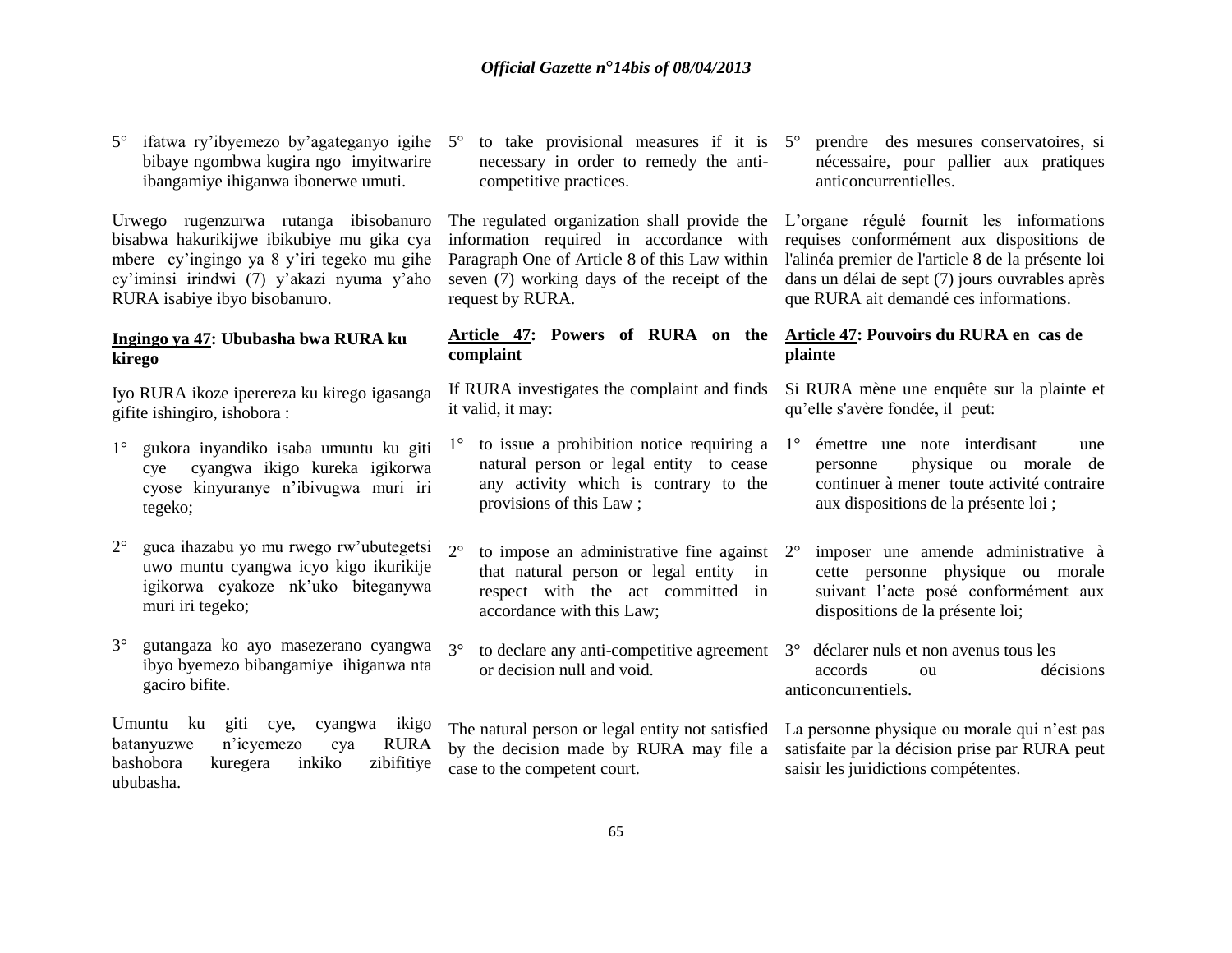#### **UMUTWE WA VII: IBIHANO BYO MU RWEGO RW'UBUTEGETSI**

#### **Ingingo ya 48: Ibihano by'ihazabu yo mu rwego rw'ubutegetsi bihabwa abadatanga amakuru**

RURA ishobora guhanisha umuntu ku giti cye cyangwa ikigo banze gutanga ibisobanuro mu gihe kigenwa n'iri tegeko, ihazabu yo mu rwego rw'ubutegetsi ya buri munsi iri hagati y'ibihumbi magana abiri (200.000) na miliyoni ebyiri (2.000.000) z'amafaranga y'u Rwanda.

giti cye cyangwa ikigo batanga ibisobanuro bitari byo, ihazabu yo mu rwego rw'ubutegetsi ya buri munsi iri hagati y'ibihumbi magana atanu (500.000) na miliyoni eshanu (5.000.000) z'amafaranga y'u Rwanda.

#### **Ingingo ya 49: Ibihano ku myitwarire ibangamira ihiganwa no gukoresha nabi umwanya w'ubwiganze**

Umuntu ku giti cye cyangwa ikigo kigaragaje imyitwarire ibangamiye ihiganwa no gukoresha nabi umwanya w'ubwiganze bahanishwa ihazabu yo mu rwego rw'ubutegetsi igenwa n'Inama Ngenzuramikorere, ariko ntishobora kurenga icumi ku ijana (10%) ry'agaciro k'ibyacurujwe n'uwo muntu ku giti cye cyangwa ikigo aho bakoreraga hose igihe amakosa yakorwaga.

## **SANCTIONS**

# **CHAPTER VII: ADMINISTRATIVE**

**Article 48: Administrative fine imposed on those who fail to provide information**

RURA may impose to any natural person or legal entity which fails to provide information requested within the time limit specified by this Law, a daily administrative fine of two hundred thousand (200,000) to two million (2,000,000) Rwandan francs.

RURA ishobora kandi guhanisha umuntu ku RURA may also impose to any natural person or legal entity that provides wrong information a daily administrative fine of five hundred thousand (500,000) to five million (5,000,000) Rwandan francs.

#### **Article 49: Sanctions for anti-competitive practices and abuse of the dominant position**

Any natural person or legal entity that shows an anti-competitive practices and the abuse of his/her dominant position shall be subject to an administrative fine determined by the Regulatory Board, but such fine shall not exceed ten percent (10%) of turnover of the natural person or legal entity wherever they operated when the faults are committed.

#### **CHAPITRE VII: SANCTIONS ADMINISTRATIVES**

#### **Article 48: Amende administrative pour le défaut de fournir les informations**

RURA peut sanctionner une personne physique ou morale qui s'abstient de donner des informations demandées dans les délais prévus par la présente loi, d'une amende administrative journalière de deux cents mille (200.000 Frw) à deux millions (2.000.000 Frw) de francs rwandais.

RURA peut également sanctionner une personne physique ou morale qui donne des informations fausses d'une amende administrative journalière de cinq cents mille (500.000 Frw) à cinq millions (5.000.000Frw) de francs rwandais.

#### **Article 49: Sanctions des pratiques anticoncurrentielles et d'abus de la position dominante**

Une personne physique ou morale qui recourt aux pratiques anticoncurrentielles et à l'abus de sa position dominante est passible d'une amende administrative fixée par le Conseil de Régulation, mais cette amende ne peut pas dépasser dix pour cent (10%) du chiffre d'affaires de la personne physique ou morale quelque soit le lieu d'opération pendant la commission de la faute.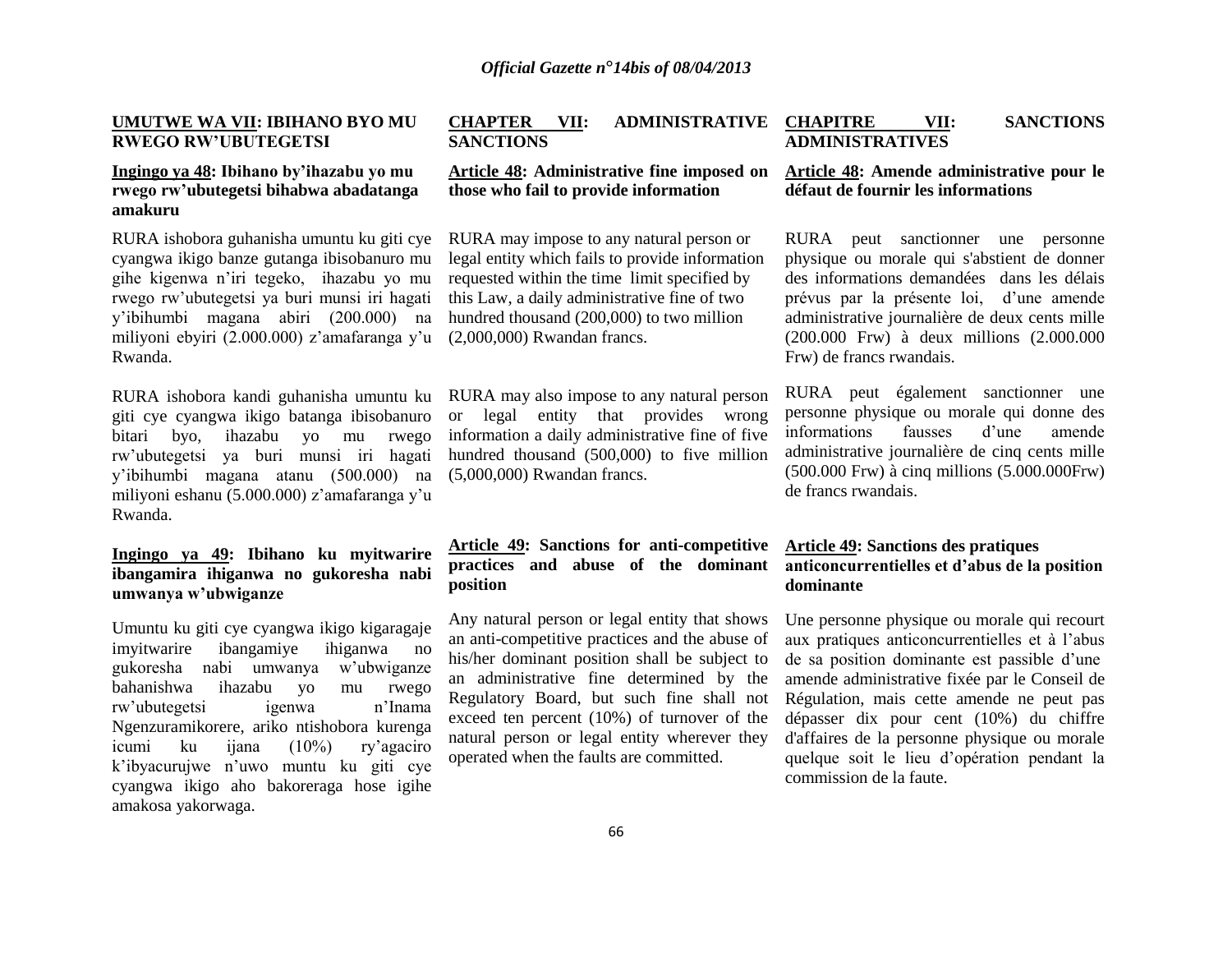| <b>UMUTWE</b>        | <b>WA</b> | VIII: |                         | INGINGO CHAPTER VIII: MISCELANIOUS AND CHAPITRE |                            | VIII: | <b>DISPOSITIONS</b> |
|----------------------|-----------|-------|-------------------------|-------------------------------------------------|----------------------------|-------|---------------------|
| ZINYURANYE N'IZISOZA |           |       | <b>FINAL PROVISIONS</b> |                                                 | <b>DIVERSES ET FINALES</b> |       |                     |

# **w'Ikigo**

by'Ikigo cy'Igihugu gishinzwe kugenzura the Agency for the Regulation of certain imikorere y'inzego zimwe z'imirimo ifitiye public utilities are hereby transferred to the Igihugu akamaro byeguriwe Urwego Rwanda Utilities Regulatory Authority. rw'Igihugu rushinzwe kugenzura imikorere y'inzego zimwe z'imirimo ifitiye igihugu akamaro.

#### **Ingingo ya 51: Itegurwa, isuzumwa n'itorwa ry'iri tegeko**

Iri tegeko ryateguwe mu rurimi rw'Icyongereza, risuzumwa kandi ritorwa mu rurimi rw'Ikinyarwanda.

#### **Ingingo ya 52: Ivanwaho ry'itegeko n'ingingo z'amategeko zinyuranyije n'iri tegeko**

Itegeko n° 39/2001 ryo kuwa 13/09/2001 rishyiraho Ikigo cy'Igihugu gishinzwe kugenzura imikorere y'inzego zimwe z'imirimo ifitiye Igihugu akamaro kimwe n'ingingo zose z'amategeko abanziriza iri kandi zinyuranyije na ryo bivanyweho.

#### **Ingingo ya 53: Igihe iri tegeko ritangira gukurikizwa**

ritangarijweho mu Igazeti ya Leta ya Repubulika y'u Rwanda.

# **property**

**adoption of this Law**

and adopted in Kinyarwanda.

**Article 52: Repealing provision**

to this Law are hereby repealed.

**Article 53: Commencement**

Republic of Rwanda.

#### **Ingingo ya 50: Kwegurirwa umutungo Article 50: Transfer of public institution Article 50: Transfert du patrimoine de l'établissement public**

Imitungo yimukanwa, itimukanwa, imyenda Movable, immovable property, liabilities of Les biens mobiliers, immobiliers et le passif de l'Agence de Régulation de certains services d'utilité publique sont transférés à l'Autorité Rwandaise de Régulation de certains services d'utilité publique.

#### **Article 51: Drafting, consideration and Article 51: Initiation, examen et adoption de la présente loi**

This Law was drafted in English, considered La présente loi a été initiée en Anglais, examinée et adoptée en Kinyarwanda.

#### **Article 52: Disposition abrogatoire**

Law n° 39/2001 of 13/09/2001 establishing an Agency for the Regulation of certain public utilities and all prior legal provisions contrary La Loi n° 39/2001 du 13/09/2001 portant création de l'Agence de Régulation de certains services d'utilité publique ainsi que toutes les dispositions légales antérieures contraires à la présente loi sont abrogées.

#### **Article 53: Entrée en vigueur**

Iri tegeko ritangira gukurikizwa ku munsi This Law shall come into force on the date of La présente loi entre en vigueur le jour de sa its publication in the Official Gazette of the publication au Journal Officiel de la République du Rwanda.